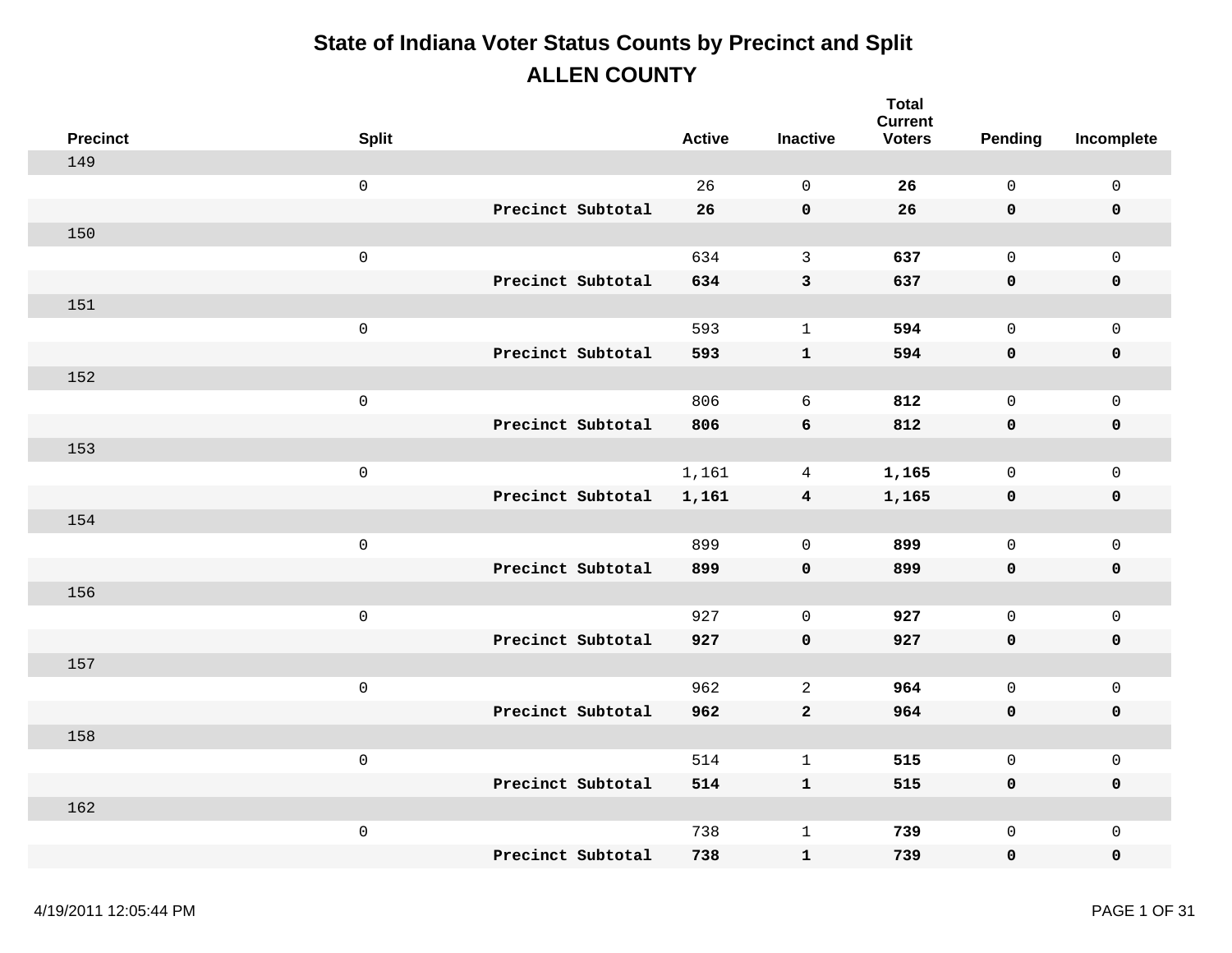| <b>Precinct</b> | <b>Split</b>        |                   | <b>Active</b>   | <b>Inactive</b> | <b>Total</b><br><b>Current</b><br><b>Voters</b> | Pending      | Incomplete          |
|-----------------|---------------------|-------------------|-----------------|-----------------|-------------------------------------------------|--------------|---------------------|
| 163             |                     |                   |                 |                 |                                                 |              |                     |
|                 | $\mathsf{O}\xspace$ |                   | 1,146           | $\mathbf 0$     | 1,146                                           | $\mathbf 0$  | $\mathsf{O}\xspace$ |
|                 |                     | Precinct Subtotal | 1,146           | $\mathbf 0$     | 1,146                                           | $\mathbf 0$  | $\mathbf 0$         |
| 164             |                     |                   |                 |                 |                                                 |              |                     |
|                 | $\mathsf{O}\xspace$ |                   | 236             | $\mathbf{1}$    | 237                                             | $\mathbf 0$  | $\mathsf{O}$        |
|                 |                     | Precinct Subtotal | 236             | ${\bf 1}$       | 237                                             | $\mathbf 0$  | 0                   |
| 165             |                     |                   |                 |                 |                                                 |              |                     |
|                 | $\mathsf 0$         |                   | $7\overline{ }$ | $\mathbf 0$     | 7                                               | $\mathbf{0}$ | $\mathsf{O}$        |
|                 |                     | Precinct Subtotal | 7               | $\pmb{0}$       | $7\phantom{.}$                                  | $\mathbf 0$  | $\pmb{0}$           |
| 166             |                     |                   |                 |                 |                                                 |              |                     |
|                 | $\mathsf{O}\xspace$ |                   | 1,186           | $\mathbf{1}$    | 1,187                                           | $\mathbf 0$  | $\mathsf{O}\xspace$ |
|                 |                     | Precinct Subtotal | 1,186           | ${\bf 1}$       | 1,187                                           | $\mathbf 0$  | $\pmb{0}$           |
| 168             |                     |                   |                 |                 |                                                 |              |                     |
|                 | $\mathsf 0$         |                   | 1,102           | $\mathbf 0$     | 1,102                                           | $\mathbf 0$  | $\mathsf{O}\xspace$ |
|                 |                     | Precinct Subtotal | 1,102           | $\mathbf 0$     | 1,102                                           | 0            | $\mathbf 0$         |
| 169             |                     |                   |                 |                 |                                                 |              |                     |
|                 | $\mathsf{O}\xspace$ |                   | 952             | $\overline{2}$  | 954                                             | $\mathbf 0$  | $\mathsf{O}\xspace$ |
|                 |                     | Precinct Subtotal | 952             | $\overline{a}$  | 954                                             | $\mathbf 0$  | 0                   |
| 170             |                     |                   |                 |                 |                                                 |              |                     |
|                 | $\mathsf 0$         |                   | 1,013           | $\overline{2}$  | 1,015                                           | $\mathbf 0$  | $\mathsf{O}\xspace$ |
|                 |                     | Precinct Subtotal | 1,013           | $\overline{a}$  | 1,015                                           | 0            | 0                   |
| 171             |                     |                   |                 |                 |                                                 |              |                     |
|                 | $\mathsf{O}\xspace$ |                   | 768             | $\mathbf 1$     | 769                                             | $\mathsf{O}$ | $\mathsf{O}\xspace$ |
|                 |                     | Precinct Subtotal | 768             | ${\bf 1}$       | 769                                             | 0            | 0                   |
| 172             |                     |                   |                 |                 |                                                 |              |                     |
|                 | $\mathsf 0$         |                   | 1,067           | $\mathbf{1}$    | 1,068                                           | $\mathbf 0$  | $\mathsf{O}\xspace$ |
|                 |                     | Precinct Subtotal | 1,067           | $\mathbf{1}$    | 1,068                                           | 0            | 0                   |
| 174             |                     |                   |                 |                 |                                                 |              |                     |
|                 | $\mathsf 0$         |                   | 534             | $\overline{a}$  | 536                                             | $\mathsf{O}$ | $\mathsf{O}$        |
|                 |                     | Precinct Subtotal | 534             | $\mathbf{2}$    | 536                                             | 0            | 0                   |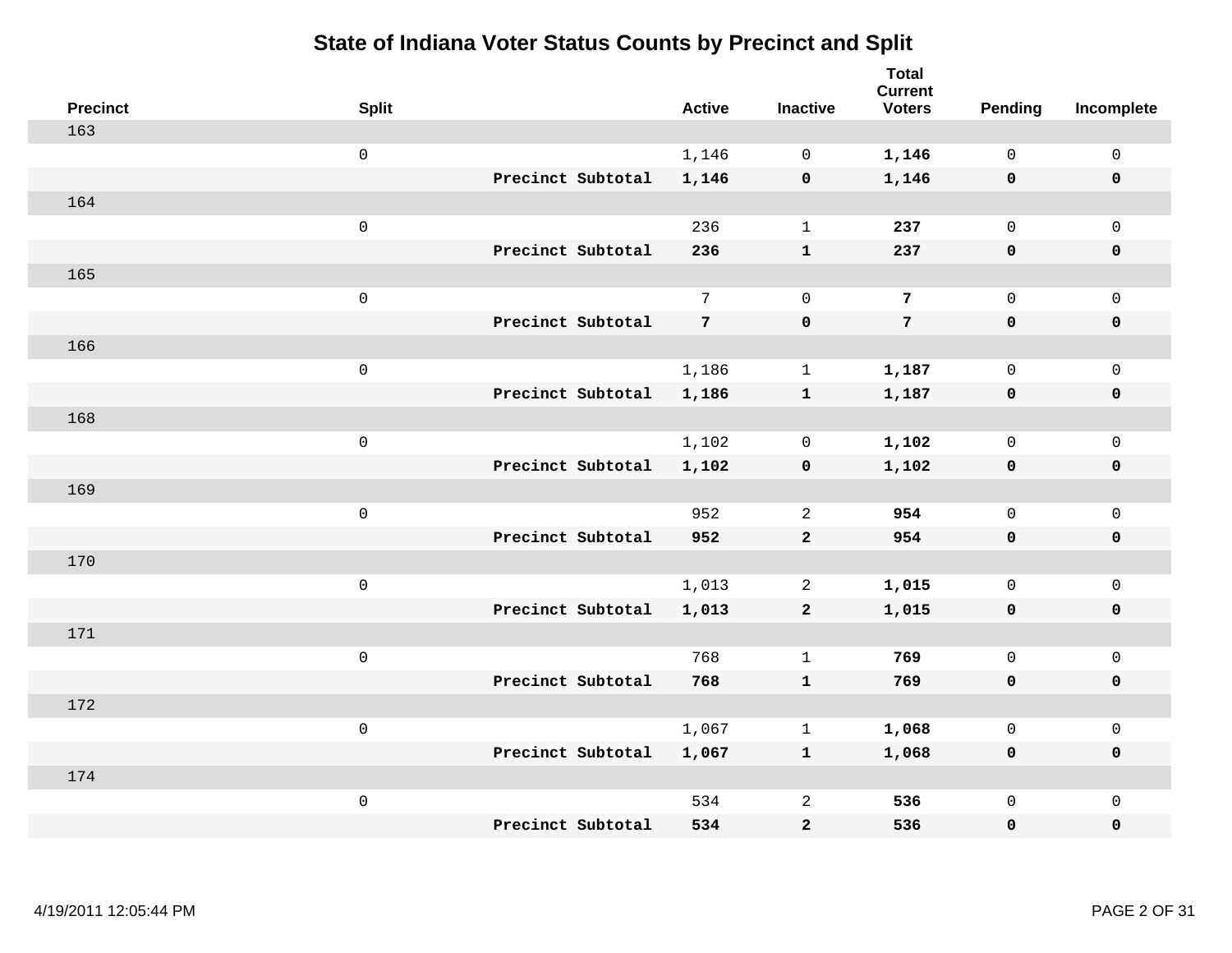| <b>Precinct</b> | <b>Split</b>        |                   | <b>Active</b> | <b>Inactive</b>     | <b>Total</b><br><b>Current</b><br><b>Voters</b> | Pending             | Incomplete          |
|-----------------|---------------------|-------------------|---------------|---------------------|-------------------------------------------------|---------------------|---------------------|
| 175             |                     |                   |               |                     |                                                 |                     |                     |
|                 | $\mathsf{O}\xspace$ |                   | 1,257         | $\mathbf{1}$        | 1,258                                           | $\mathsf{O}\xspace$ | $\mathsf{O}\xspace$ |
|                 |                     | Precinct Subtotal | 1,257         | $\mathbf{1}$        | 1,258                                           | $\mathbf 0$         | $\mathbf 0$         |
| 176             |                     |                   |               |                     |                                                 |                     |                     |
|                 | $\mathsf 0$         |                   | 884           | $\mathbf 0$         | 884                                             | $\mathbf 0$         | $\mathsf{O}$        |
|                 |                     | Precinct Subtotal | 884           | $\pmb{0}$           | 884                                             | $\mathbf 0$         | 0                   |
| 177             |                     |                   |               |                     |                                                 |                     |                     |
|                 | $\mathsf 0$         |                   | 771           | 2                   | 773                                             | $\mathbf 0$         | $\mathsf{O}$        |
|                 |                     | Precinct Subtotal | 771           | $\overline{a}$      | 773                                             | $\mathbf 0$         | $\pmb{0}$           |
| 178             |                     |                   |               |                     |                                                 |                     |                     |
|                 | $\mathsf{O}\xspace$ |                   | 1,053         | $\mathbf 0$         | 1,053                                           | $\mathbf 0$         | $\mathsf{O}\xspace$ |
|                 |                     | Precinct Subtotal | 1,053         | $\pmb{0}$           | 1,053                                           | $\mathbf 0$         | $\pmb{0}$           |
| 179             |                     |                   |               |                     |                                                 |                     |                     |
|                 | $\mathsf 0$         |                   | 926           | $\mathbf 0$         | 926                                             | $\mathbf 0$         | $\mathsf{O}\xspace$ |
|                 |                     | Precinct Subtotal | 926           | $\pmb{0}$           | 926                                             | 0                   | $\pmb{0}$           |
| 180             |                     |                   |               |                     |                                                 |                     |                     |
|                 | $\mathsf{O}\xspace$ |                   | 945           | $\mathbf 0$         | 945                                             | $\mathbf 0$         | $\mathsf{O}\xspace$ |
|                 |                     | Precinct Subtotal | 945           | $\pmb{0}$           | 945                                             | $\mathbf 0$         | 0                   |
| 181             |                     |                   |               |                     |                                                 |                     |                     |
|                 | $\mathsf 0$         |                   | 734           | $\mathbf 0$         | 734                                             | $\mathbf 0$         | $\mathsf{O}\xspace$ |
|                 |                     | Precinct Subtotal | 734           | $\mathbf 0$         | 734                                             | $\mathbf 0$         | 0                   |
| 183             |                     |                   |               |                     |                                                 |                     |                     |
|                 | $\mathsf{O}\xspace$ |                   | 903           | $\mathbf 0$         | 903                                             | $\mathbf 0$         | $\mathsf{O}\xspace$ |
|                 |                     | Precinct Subtotal | 903           | $\mathbf 0$         | 903                                             | 0                   | 0                   |
| 184             |                     |                   |               |                     |                                                 |                     |                     |
|                 | $\mathsf 0$         |                   | 808           | $\mathbf 0$         | 808                                             | $\mathsf{O}$        | $\mathsf{O}\xspace$ |
|                 |                     | Precinct Subtotal | 808           | $\mathbf 0$         | 808                                             | 0                   | 0                   |
| 185             |                     |                   |               |                     |                                                 |                     |                     |
|                 | $\mathsf 0$         |                   | 1,043         | $\mathsf{O}\xspace$ | 1,043                                           | $\mathsf{O}$        | $\mathsf{O}$        |
|                 |                     | Precinct Subtotal | 1,043         | $\mathbf 0$         | 1,043                                           | 0                   | 0                   |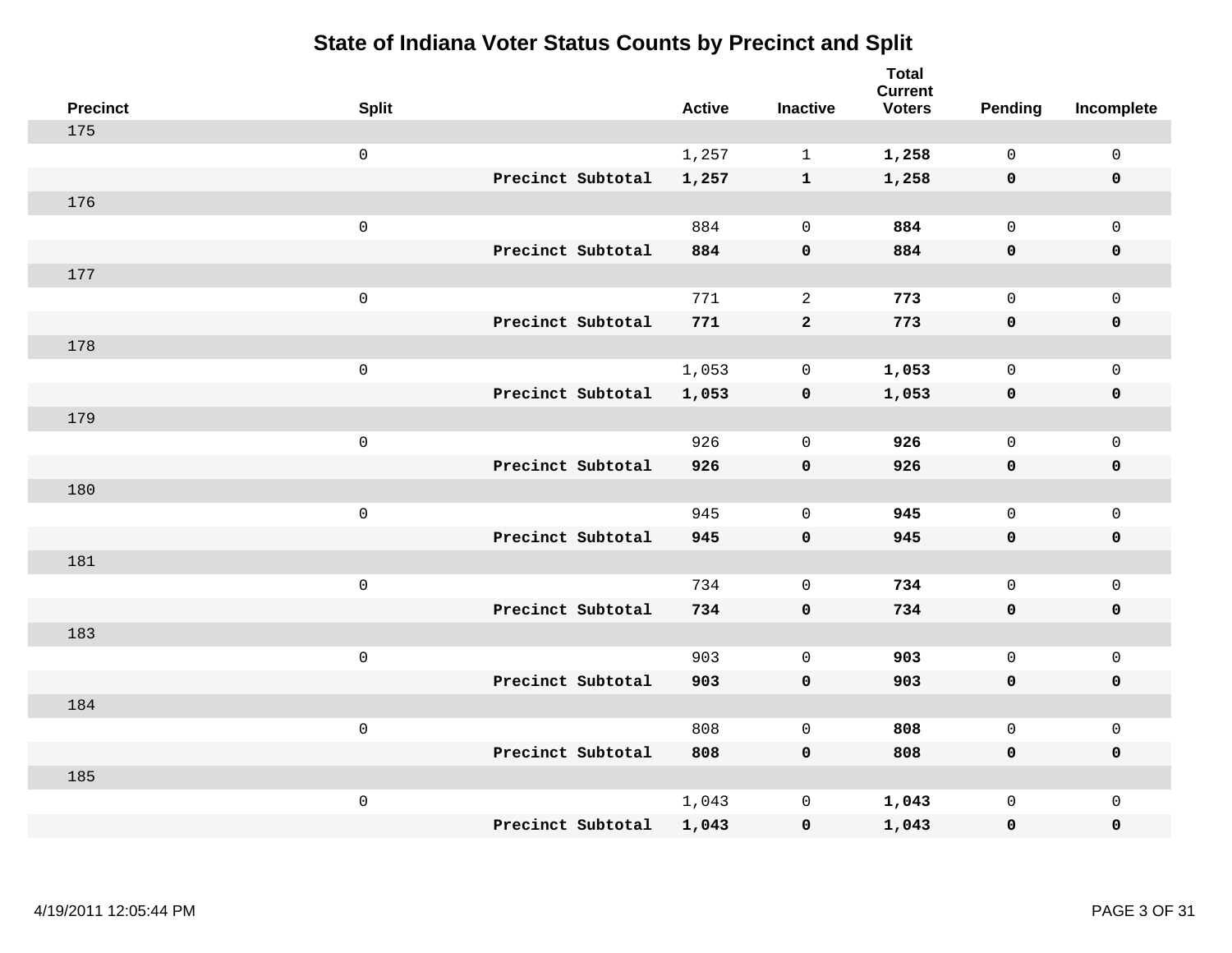| <b>Precinct</b> | <b>Split</b>        | <b>Active</b> | <b>Inactive</b> | <b>Total</b><br><b>Current</b><br><b>Voters</b> | Pending      | Incomplete          |
|-----------------|---------------------|---------------|-----------------|-------------------------------------------------|--------------|---------------------|
| 186             |                     |               |                 |                                                 |              |                     |
|                 | $\mathsf{O}\xspace$ | 1,308         | $\mathbf{1}$    | 1,309                                           | $\mathsf{O}$ | $\mathsf 0$         |
|                 | Precinct Subtotal   | 1,308         | $\mathbf{1}$    | 1,309                                           | $\mathbf 0$  | $\mathbf 0$         |
| 187             |                     |               |                 |                                                 |              |                     |
|                 | $\mathsf 0$         | 814           | 2               | 816                                             | $\mathbf 0$  | $\mathbf 0$         |
|                 | Precinct Subtotal   | 814           | $\mathbf{2}$    | 816                                             | $\mathbf 0$  | $\mathbf 0$         |
| 188             |                     |               |                 |                                                 |              |                     |
|                 | $\mathsf 0$         | 997           | $\mathbf{1}$    | 998                                             | $\mathbf 0$  | $\mathbf 0$         |
|                 | Precinct Subtotal   | 997           | $\mathbf{1}$    | 998                                             | $\mathbf 0$  | $\mathbf 0$         |
| 189             |                     |               |                 |                                                 |              |                     |
|                 | $\mathsf 0$         | 1,083         | 0               | 1,083                                           | $\mathsf{O}$ | $\mathbf 0$         |
|                 | Precinct Subtotal   | 1,083         | $\pmb{0}$       | 1,083                                           | $\mathbf 0$  | $\mathbf 0$         |
| 190             |                     |               |                 |                                                 |              |                     |
|                 | $\mathsf 0$         | 1,350         | $\mathbf 0$     | 1,350                                           | $\mathbf 0$  | $\mathsf{O}\xspace$ |
|                 | Precinct Subtotal   | 1,350         | $\mathbf 0$     | 1,350                                           | 0            | $\mathbf 0$         |
| 192             |                     |               |                 |                                                 |              |                     |
|                 | $\mathsf 0$         | 884           | $\mathbf{1}$    | 885                                             | $\mathsf{O}$ | $\mathsf{O}\xspace$ |
|                 | Precinct Subtotal   | 884           | $\mathbf{1}$    | 885                                             | $\mathbf 0$  | $\mathbf 0$         |
| 193             |                     |               |                 |                                                 |              |                     |
|                 | $\mathbf 0$         | 103           | $\mathbf 0$     | 103                                             | $\mathsf{O}$ | $\mathbf 0$         |
|                 | Precinct Subtotal   | 103           | $\mathbf 0$     | 103                                             | 0            | 0                   |
| 194             |                     |               |                 |                                                 |              |                     |
|                 | $\mathsf 0$         | 1,189         | $\mathbf{1}$    | 1,190                                           | $\mathsf{O}$ | $\mathsf{O}\xspace$ |
|                 | Precinct Subtotal   | 1,189         | $\mathbf{1}$    | 1,190                                           | 0            | $\pmb{0}$           |
| 195             |                     |               |                 |                                                 |              |                     |
|                 | $\mathbf 0$         | 1,151         | 0               | 1,151                                           | 0            | $\mathbf 0$         |
|                 | Precinct Subtotal   | 1,151         | $\mathbf 0$     | 1,151                                           | 0            | $\mathbf 0$         |
| 196             |                     |               |                 |                                                 |              |                     |
|                 | $\mathsf 0$         | 10            | $\mathbb O$     | 10                                              | $\mathsf{O}$ | $\mathbf 0$         |
|                 | Precinct Subtotal   | 10            | $\pmb{0}$       | 10                                              | 0            | 0                   |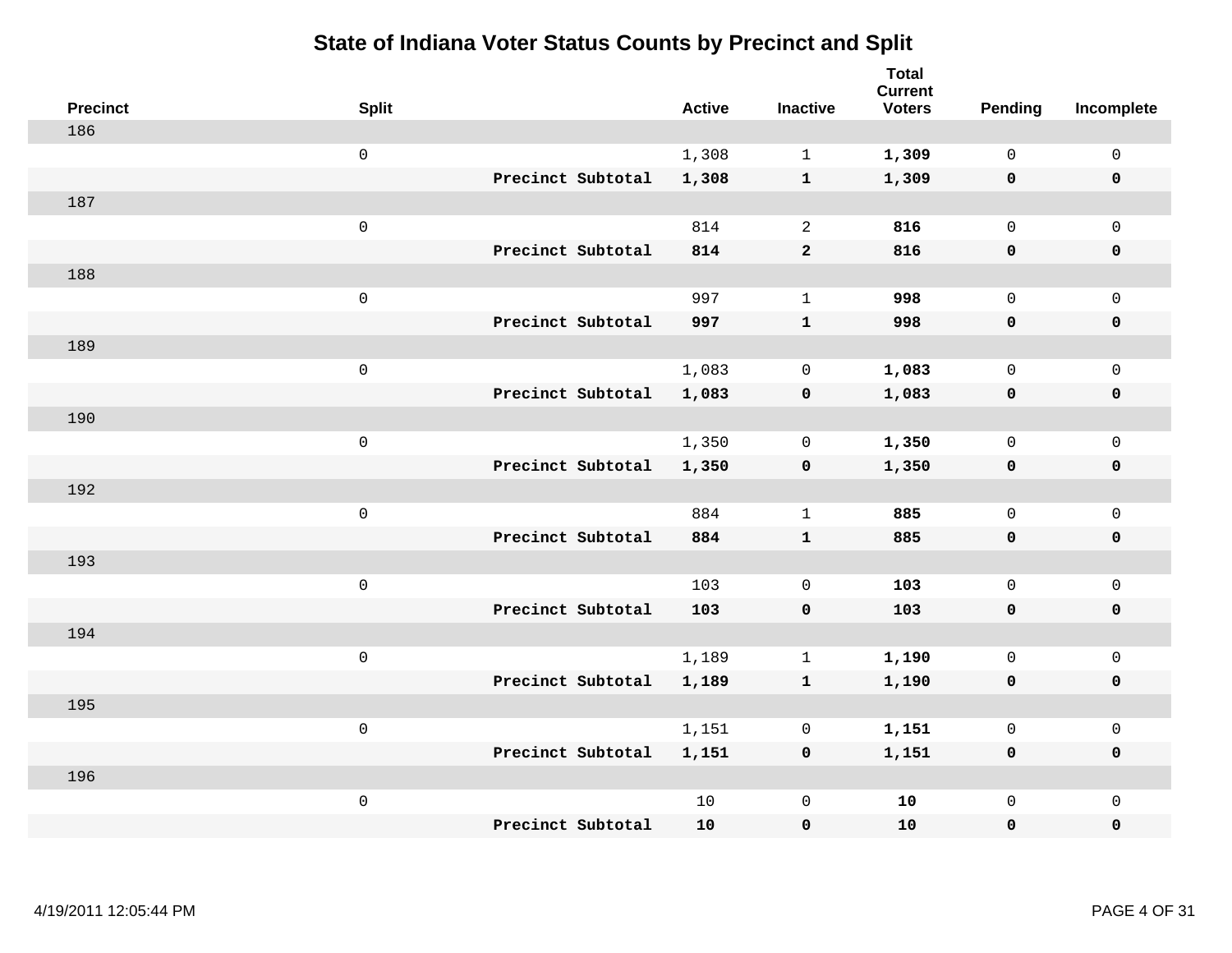| <b>Precinct</b> | <b>Split</b>        | <b>Active</b> | <b>Inactive</b> | <b>Total</b><br><b>Current</b><br><b>Voters</b> | <b>Pending</b> | Incomplete          |
|-----------------|---------------------|---------------|-----------------|-------------------------------------------------|----------------|---------------------|
| 203             |                     |               |                 |                                                 |                |                     |
|                 | $\mathsf{O}\xspace$ | 983           | $\Omega$        | 983                                             | $\mathbf 0$    | $\mathsf 0$         |
|                 | Precinct Subtotal   | 983           | $\mathbf 0$     | 983                                             | $\mathbf 0$    | $\mathbf 0$         |
| 204             |                     |               |                 |                                                 |                |                     |
|                 | $\mathbf 0$         | 1,070         | $\mathbf 0$     | 1,070                                           | $\mathsf{O}$   | $\mathbf 0$         |
|                 | Precinct Subtotal   | 1,070         | $\pmb{0}$       | 1,070                                           | 0              | $\pmb{0}$           |
| 205             |                     |               |                 |                                                 |                |                     |
|                 | $\mathsf 0$         | 735           | 3               | 738                                             | $\mathbf 0$    | $\mathsf{O}\xspace$ |
|                 | Precinct Subtotal   | 735           | 3               | 738                                             | $\mathbf 0$    | $\mathbf 0$         |
| 207             |                     |               |                 |                                                 |                |                     |
|                 | $\mathbf 0$         | 1,263         | 3               | 1,266                                           | $\mathbf 0$    | $\mathsf{O}\xspace$ |
|                 | Precinct Subtotal   | 1,263         | $\mathbf{3}$    | 1,266                                           | $\mathbf 0$    | $\mathbf 0$         |
| 209             |                     |               |                 |                                                 |                |                     |
|                 | $\mathsf 0$         | 553           | 2               | 555                                             | $\Omega$       | $\mathbf{0}$        |
|                 | Precinct Subtotal   | 553           | $\overline{a}$  | 555                                             | $\mathbf 0$    | $\mathbf 0$         |
| 210             |                     |               |                 |                                                 |                |                     |
|                 | $\mathbf 0$         | 926           | $\mathbf 0$     | 926                                             | $\mathbf 0$    | $\mathsf{O}\xspace$ |
|                 | Precinct Subtotal   | 926           | $\pmb{0}$       | 926                                             | $\mathbf 0$    | $\mathbf 0$         |
| 211             |                     |               |                 |                                                 |                |                     |
|                 | $\mathbf 0$         | 1,239         | $\mathbf{1}$    | 1,240                                           | $\mathbf 0$    | $\mathsf{O}\xspace$ |
|                 | Precinct Subtotal   | 1,239         | $\mathbf{1}$    | 1,240                                           | 0              | $\mathbf 0$         |
| 213             |                     |               |                 |                                                 |                |                     |
|                 | $\mathbf 0$         | 1,316         | 8               | 1,324                                           | $\mathbf 0$    | $\mathsf{O}\xspace$ |
|                 | Precinct Subtotal   | 1,316         | 8               | 1,324                                           | $\mathbf 0$    | $\mathbf 0$         |
| 214             |                     |               |                 |                                                 |                |                     |
|                 | $\mathsf 0$         | 515           | $\mathbf{3}$    | 518                                             | $\mathsf{O}$   | $\mathsf 0$         |
|                 | Precinct Subtotal   | 515           | 3               | 518                                             | $\mathbf 0$    | $\mathbf 0$         |
| 217             |                     |               |                 |                                                 |                |                     |
|                 | $\mathbf 0$         | 1,237         | $\overline{c}$  | 1,239                                           | $\mathsf{O}$   | $\mathbf 0$         |
|                 | Precinct Subtotal   | 1,237         | $\mathbf 2$     | 1,239                                           | 0              | $\pmb{0}$           |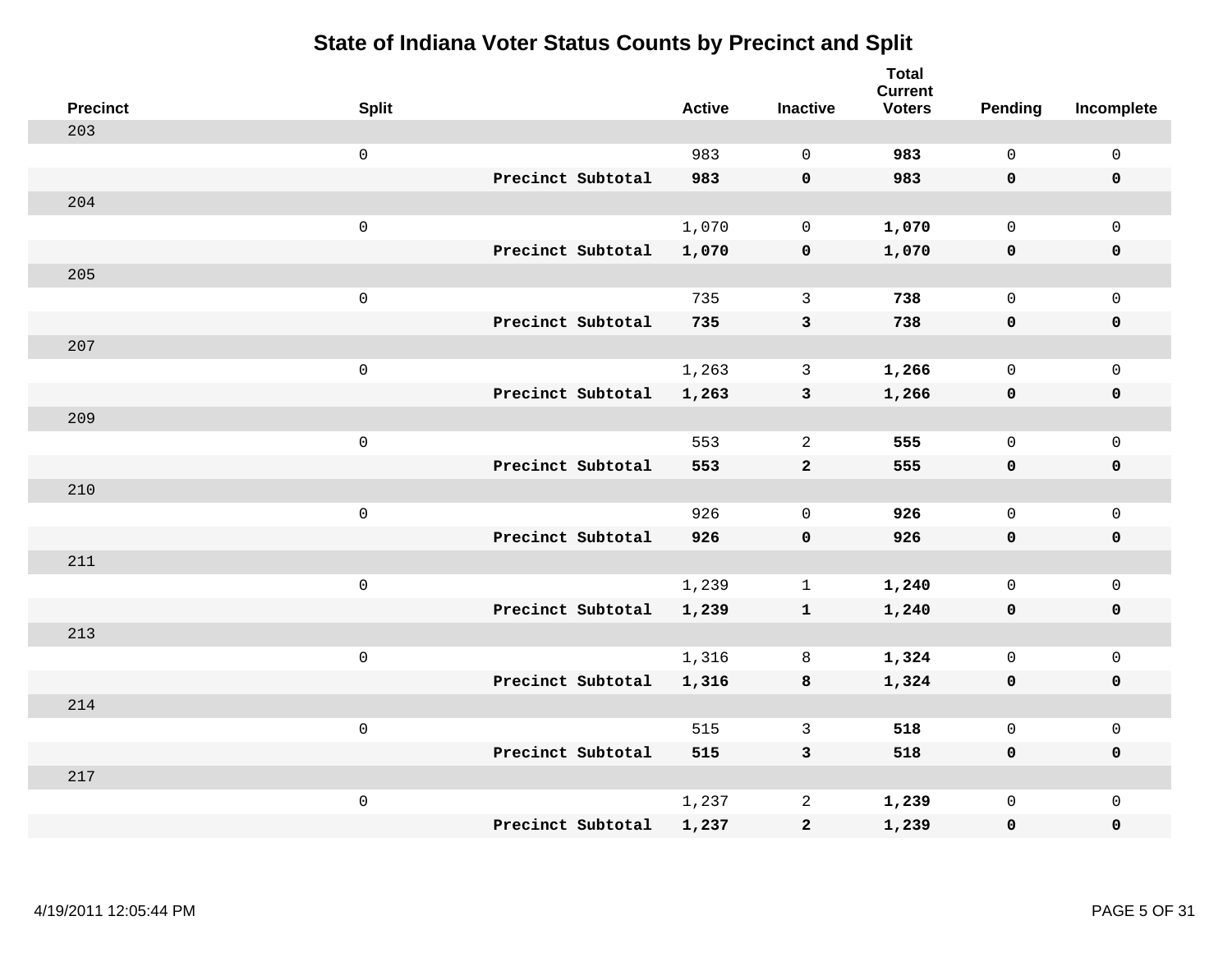| <b>Precinct</b> | <b>Split</b>        |                   | <b>Active</b> | <b>Inactive</b> | <b>Total</b><br><b>Current</b><br><b>Voters</b> | <b>Pending</b> | Incomplete          |
|-----------------|---------------------|-------------------|---------------|-----------------|-------------------------------------------------|----------------|---------------------|
| 218             |                     |                   |               |                 |                                                 |                |                     |
|                 | $\mathsf 0$         |                   | 945           | $\mathbf{1}$    | 946                                             | $\mathbf 0$    | $\mathsf{O}\xspace$ |
|                 |                     | Precinct Subtotal | 945           | $\mathbf{1}$    | 946                                             | $\mathbf 0$    | $\mathbf 0$         |
| 255             |                     |                   |               |                 |                                                 |                |                     |
|                 | $\mathsf{O}$        |                   | 996           | $\overline{a}$  | 998                                             | $\mathbf 0$    | $\mathsf{O}$        |
|                 |                     | Precinct Subtotal | 996           | $\mathbf{2}$    | 998                                             | $\mathbf 0$    | 0                   |
| 256             |                     |                   |               |                 |                                                 |                |                     |
|                 | $\mathsf 0$         |                   | 995           | $\mathbf 0$     | 995                                             | $\mathbf 0$    | $\mathsf{O}\xspace$ |
|                 |                     | Precinct Subtotal | 995           | $\mathbf 0$     | 995                                             | 0              | $\pmb{0}$           |
| 257             |                     |                   |               |                 |                                                 |                |                     |
|                 | $\mathsf{O}\xspace$ |                   | 813           | $\overline{4}$  | 817                                             | $\mathbf 0$    | $\mathsf{O}$        |
|                 |                     | Precinct Subtotal | 813           | $\overline{4}$  | 817                                             | $\mathbf 0$    | 0                   |
| 258             |                     |                   |               |                 |                                                 |                |                     |
|                 | $\mathbf 0$         |                   | 708           | $\overline{2}$  | 710                                             | $\mathbf 0$    | $\mathsf{O}\xspace$ |
|                 |                     | Precinct Subtotal | 708           | $\mathbf{2}$    | 710                                             | 0              | 0                   |
| 259             |                     |                   |               |                 |                                                 |                |                     |
|                 | $\mathsf{O}\xspace$ |                   | 666           | $\mathbf 0$     | 666                                             | $\mathbf 0$    | $\mathsf{O}\xspace$ |
|                 |                     | Precinct Subtotal | 666           | $\mathbf 0$     | 666                                             | 0              | 0                   |
| 260             |                     |                   |               |                 |                                                 |                |                     |
|                 | $\mathbf 0$         |                   | 1,026         | 5               | 1,031                                           | $\mathbf 0$    | $\mathsf{O}$        |
|                 |                     | Precinct Subtotal | 1,026         | 5               | 1,031                                           | 0              | 0                   |
| 261             |                     |                   |               |                 |                                                 |                |                     |
|                 | $\mathbf 0$         |                   | 844           | $\mathbf{1}$    | 845                                             | $\mathsf{O}$   | $\mathsf{O}\xspace$ |
|                 |                     | Precinct Subtotal | 844           | $\mathbf{1}$    | 845                                             | 0              | 0                   |
| 263             |                     |                   |               |                 |                                                 |                |                     |
|                 | $\mathbf 0$         |                   | 483           | $\overline{0}$  | 483                                             | $\mathbf 0$    | $\mathsf{O}$        |
|                 |                     | Precinct Subtotal | 483           | $\pmb{0}$       | 483                                             | 0              | 0                   |
| 270             |                     |                   |               |                 |                                                 |                |                     |
|                 | $\mathbf 0$         |                   | 627           | $\mathbf 0$     | 627                                             | $\mathsf{O}$   | $\mathsf{O}$        |
|                 |                     | Precinct Subtotal | 627           | $\mathbf 0$     | 627                                             | 0              | 0                   |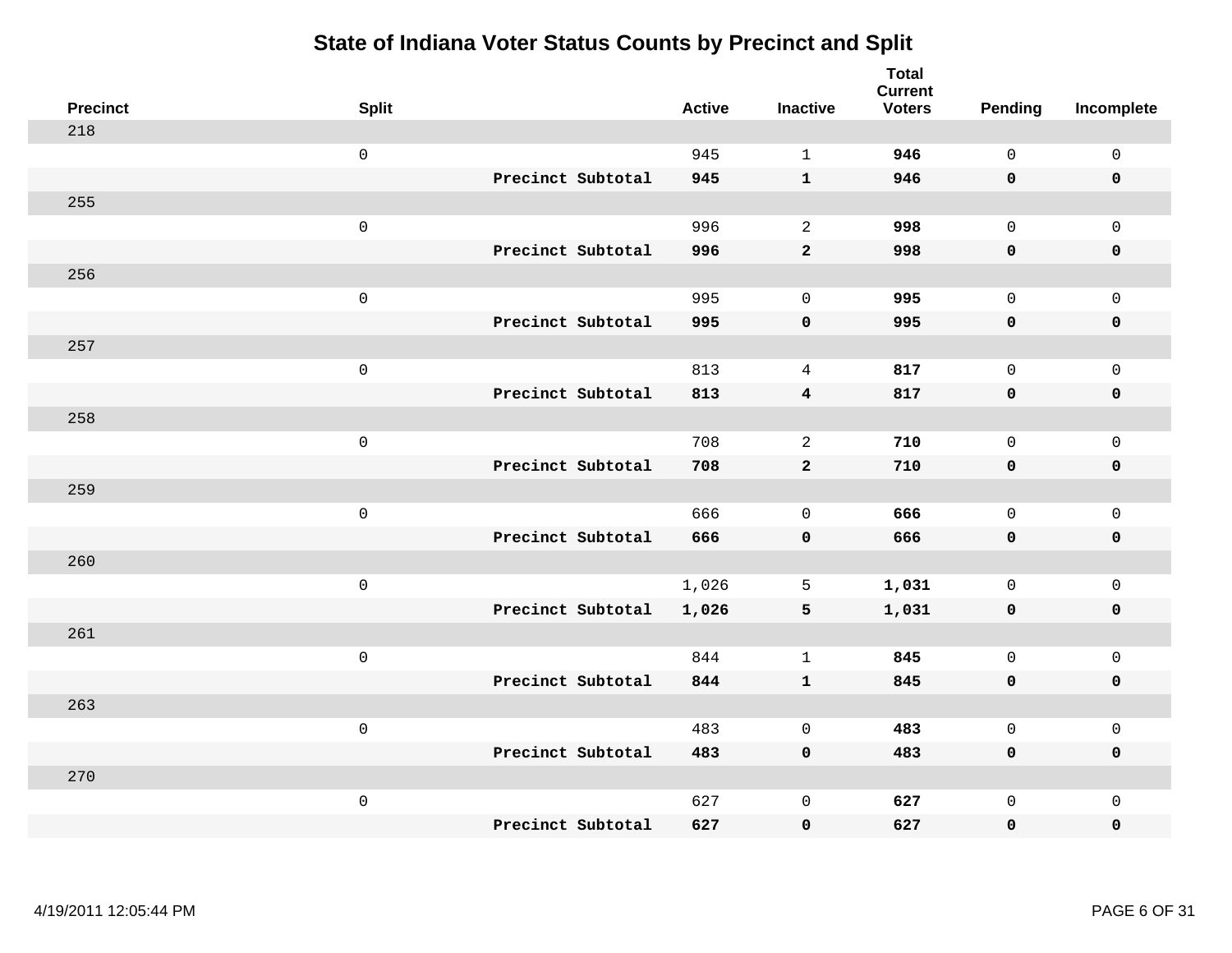| <b>Precinct</b> | <b>Split</b>        |                   | <b>Active</b> | <b>Inactive</b>         | <b>Total</b><br><b>Current</b><br><b>Voters</b> | Pending      | Incomplete  |
|-----------------|---------------------|-------------------|---------------|-------------------------|-------------------------------------------------|--------------|-------------|
| 285             |                     |                   |               |                         |                                                 |              |             |
|                 | $\mathsf{O}\xspace$ |                   | 619           | 3                       | 622                                             | $\mathsf{O}$ | $\mathbf 0$ |
|                 |                     | Precinct Subtotal | 619           | $\overline{3}$          | 622                                             | $\mathbf 0$  | $\mathbf 0$ |
| 286             |                     |                   |               |                         |                                                 |              |             |
|                 | $\mathsf 0$         |                   | 979           | $\mathbf{1}$            | 980                                             | $\mathbf 0$  | $\mathbf 0$ |
|                 |                     | Precinct Subtotal | 979           | ${\bf 1}$               | 980                                             | $\mathbf 0$  | $\pmb{0}$   |
| 287             |                     |                   |               |                         |                                                 |              |             |
|                 | $\mathsf 0$         |                   | 1,047         | $\mathbf{1}$            | 1,048                                           | $\mathbf 0$  | $\mathbf 0$ |
|                 |                     | Precinct Subtotal | 1,047         | $\mathbf{1}$            | 1,048                                           | $\mathbf 0$  | $\mathbf 0$ |
| 288             |                     |                   |               |                         |                                                 |              |             |
|                 | $\mathsf 0$         |                   | 972           | $\mathbf{1}$            | 973                                             | $\mathbf 0$  | $\mathbf 0$ |
|                 |                     | Precinct Subtotal | 972           | $\mathbf{1}$            | 973                                             | $\mathbf 0$  | $\mathbf 0$ |
| 289             |                     |                   |               |                         |                                                 |              |             |
|                 | $\mathsf 0$         |                   | 1,256         | $\mathbf 0$             | 1,256                                           | $\mathbf 0$  | $\mathbf 0$ |
|                 |                     | Precinct Subtotal | 1,256         | $\mathbf 0$             | 1,256                                           | 0            | $\mathbf 0$ |
| 290             |                     |                   |               |                         |                                                 |              |             |
|                 | $\mathsf 0$         |                   | 1,350         | 2                       | 1,352                                           | $\mathbf 0$  | $\mathsf 0$ |
|                 |                     | Precinct Subtotal | 1,350         | $\overline{\mathbf{2}}$ | 1,352                                           | $\mathbf 0$  | $\mathbf 0$ |
| 291             |                     |                   |               |                         |                                                 |              |             |
|                 | $\mathsf 0$         |                   | 625           | 2                       | 627                                             | $\mathbf 0$  | $\mathbf 0$ |
|                 |                     | Precinct Subtotal | 625           | $\mathbf{2}$            | 627                                             | $\mathbf 0$  | 0           |
| 292             |                     |                   |               |                         |                                                 |              |             |
|                 | $\mathsf 0$         |                   | 1,058         | 2                       | 1,060                                           | $\mathbf 0$  | $\mathbf 0$ |
|                 |                     | Precinct Subtotal | 1,058         | $\mathbf{2}$            | 1,060                                           | 0            | $\pmb{0}$   |
| 293             |                     |                   |               |                         |                                                 |              |             |
|                 | $\mathbf 0$         |                   | 1,052         | 2                       | 1,054                                           | $\mathbf 0$  | $\mathbf 0$ |
|                 |                     | Precinct Subtotal | 1,052         | $\overline{a}$          | 1,054                                           | $\mathbf 0$  | $\mathbf 0$ |
| 296             |                     |                   |               |                         |                                                 |              |             |
|                 | $\mathsf 0$         |                   | 746           | 6                       | 752                                             | $\mathsf{O}$ | $\mathbf 0$ |
|                 |                     | Precinct Subtotal | 746           | 6                       | 752                                             | 0            | 0           |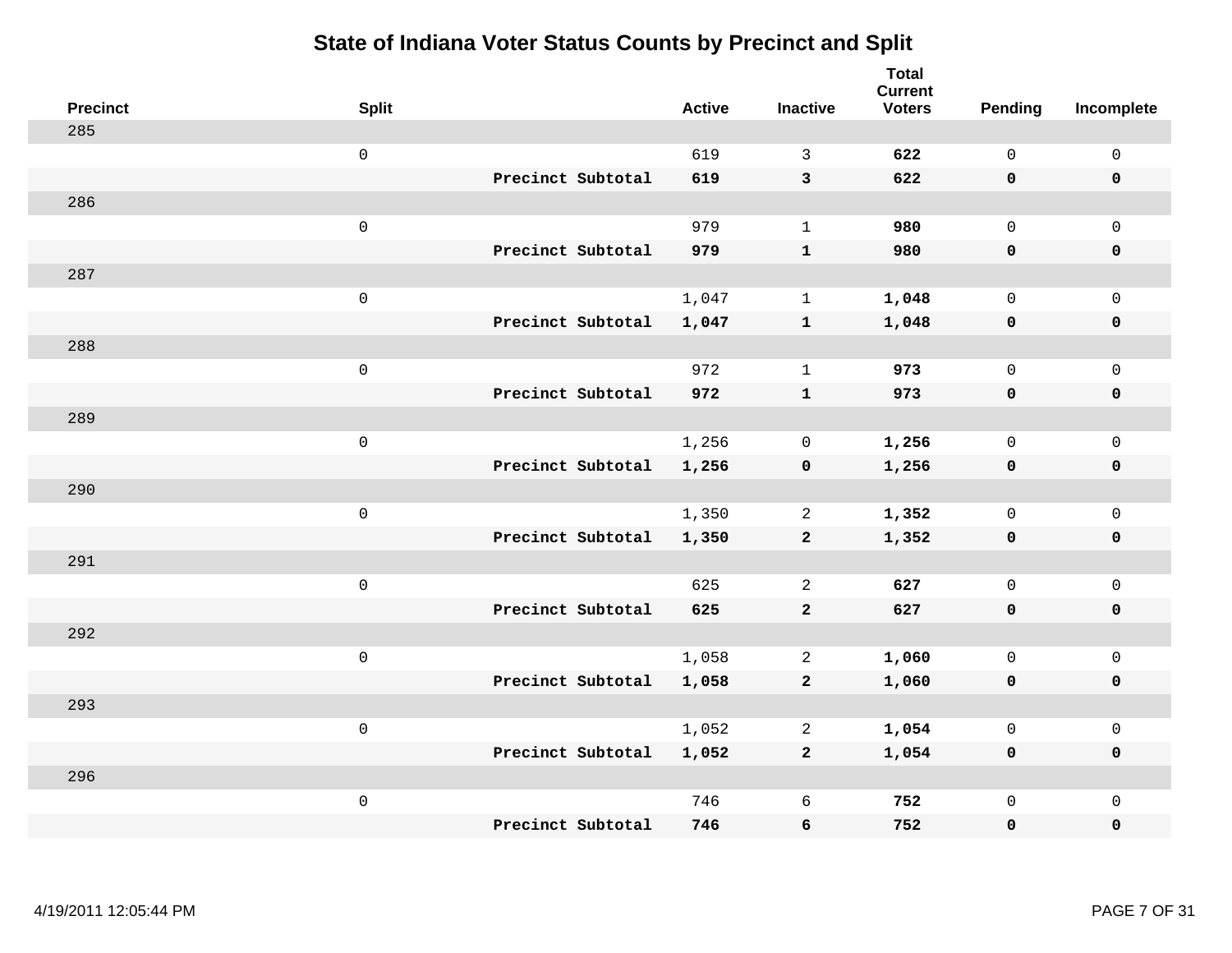| <b>Precinct</b> | <b>Split</b>        |                   | <b>Active</b> | <b>Inactive</b> | <b>Total</b><br><b>Current</b><br><b>Voters</b> | Pending      | Incomplete          |
|-----------------|---------------------|-------------------|---------------|-----------------|-------------------------------------------------|--------------|---------------------|
| 297             |                     |                   |               |                 |                                                 |              |                     |
|                 | $\mathsf 0$         |                   | 915           | 2               | 917                                             | $\mathbf{0}$ | $\mathsf 0$         |
|                 |                     | Precinct Subtotal | 915           | $\mathbf{2}$    | 917                                             | $\mathbf 0$  | $\mathbf 0$         |
| 298             |                     |                   |               |                 |                                                 |              |                     |
|                 | $\mathsf 0$         |                   | 557           | $\overline{a}$  | 559                                             | $\mathbf 0$  | $\mathsf{O}$        |
|                 |                     | Precinct Subtotal | 557           | $\mathbf{2}$    | 559                                             | $\mathbf 0$  | 0                   |
| 299             |                     |                   |               |                 |                                                 |              |                     |
|                 | $\mathsf 0$         |                   | 488           | $\mathbf 0$     | 488                                             | $\mathbf{0}$ | $\mathsf{O}$        |
|                 |                     | Precinct Subtotal | 488           | $\pmb{0}$       | 488                                             | 0            | $\pmb{0}$           |
| 303             |                     |                   |               |                 |                                                 |              |                     |
|                 | $\mathsf 0$         |                   | 401           | $\mathbf 0$     | 401                                             | $\mathbf 0$  | $\mathsf{O}\xspace$ |
|                 |                     | Precinct Subtotal | 401           | $\pmb{0}$       | 401                                             | $\mathbf 0$  | $\pmb{0}$           |
| 304             |                     |                   |               |                 |                                                 |              |                     |
|                 | $\mathsf 0$         |                   | 745           | 9               | 754                                             | $\mathbf{0}$ | $\mathsf{O}\xspace$ |
|                 |                     | Precinct Subtotal | 745           | $\mathbf{9}$    | 754                                             | 0            | $\mathbf 0$         |
| 305             |                     |                   |               |                 |                                                 |              |                     |
|                 | $\mathbf 0$         |                   | 536           | $\mathbf{1}$    | 537                                             | $\mathbf 0$  | $\mathsf{O}\xspace$ |
|                 |                     | Precinct Subtotal | 536           | $\mathbf{1}$    | 537                                             | $\mathbf 0$  | 0                   |
| 306             |                     |                   |               |                 |                                                 |              |                     |
|                 | $\mathbf 0$         |                   | 811           | $\overline{0}$  | 811                                             | $\mathbf 0$  | $\mathsf{O}\xspace$ |
|                 |                     | Precinct Subtotal | 811           | $\mathbf 0$     | 811                                             | 0            | 0                   |
| 307             |                     |                   |               |                 |                                                 |              |                     |
|                 | $\mathsf{O}\xspace$ |                   | 860           | 2               | 862                                             | $\mathbf 0$  | $\mathsf{O}\xspace$ |
|                 |                     | Precinct Subtotal | 860           | $\mathbf{2}$    | 862                                             | 0            | 0                   |
| 308             |                     |                   |               |                 |                                                 |              |                     |
|                 | $\mathbf 0$         |                   | 739           | $\mathbf{1}$    | 740                                             | $\mathbf 0$  | $\mathsf{O}\xspace$ |
|                 |                     | Precinct Subtotal | 739           | $\mathbf{1}$    | 740                                             | $\mathbf 0$  | 0                   |
| 309             |                     |                   |               |                 |                                                 |              |                     |
|                 | $\mathbf 0$         |                   | 1,087         | $\mathsf{3}$    | 1,090                                           | $\mathsf{O}$ | $\mathsf{O}$        |
|                 |                     | Precinct Subtotal | 1,087         | $\mathsf 3$     | 1,090                                           | 0            | 0                   |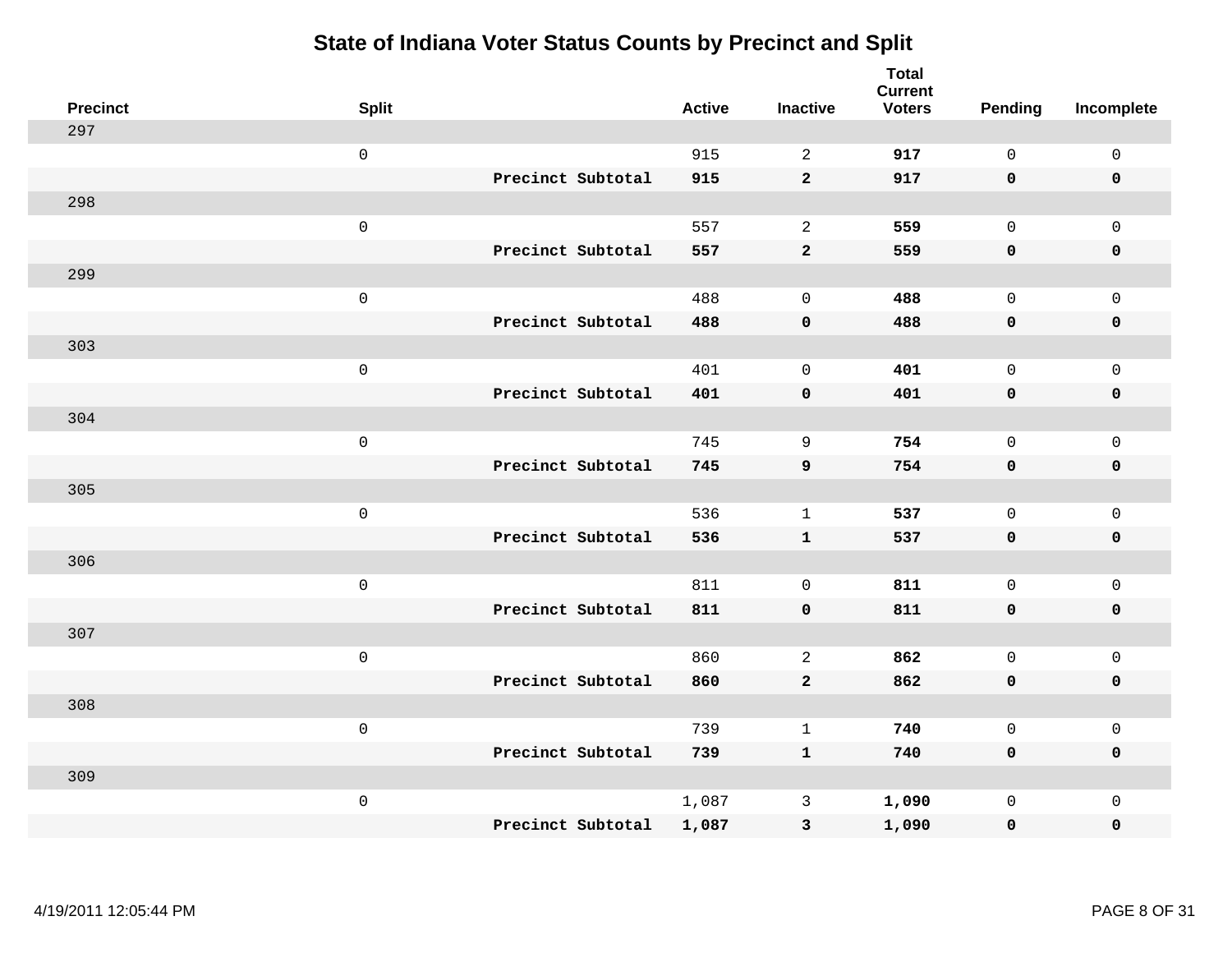| <b>Precinct</b> | <b>Split</b>        |                   | <b>Active</b> | <b>Inactive</b> | <b>Total</b><br><b>Current</b><br><b>Voters</b> | Pending      | Incomplete          |
|-----------------|---------------------|-------------------|---------------|-----------------|-------------------------------------------------|--------------|---------------------|
| 310             |                     |                   |               |                 |                                                 |              |                     |
|                 | $\mathsf 0$         |                   | 976           | $\overline{4}$  | 980                                             | $\mathsf{O}$ | $\mathsf{O}\xspace$ |
|                 |                     | Precinct Subtotal | 976           | $\overline{4}$  | 980                                             | $\mathbf 0$  | 0                   |
| 311             |                     |                   |               |                 |                                                 |              |                     |
|                 | $\mathsf 0$         |                   | 1,043         | $\mathbf{3}$    | 1,046                                           | $\mathbf 0$  | $\mathsf{O}\xspace$ |
|                 |                     | Precinct Subtotal | 1,043         | $\mathbf{3}$    | 1,046                                           | $\mathbf 0$  | $\pmb{0}$           |
| 312             |                     |                   |               |                 |                                                 |              |                     |
|                 | $\mathsf 0$         |                   | 1,106         | $\overline{a}$  | 1,108                                           | $\mathsf{O}$ | $\mathsf{O}$        |
|                 |                     | Precinct Subtotal | 1,106         | $\overline{a}$  | 1,108                                           | 0            | 0                   |
| 313             |                     |                   |               |                 |                                                 |              |                     |
|                 | $\mathsf 0$         |                   | 694           | $\mathbf{1}$    | 695                                             | $\mathbf{0}$ | $\mathsf{O}\xspace$ |
|                 |                     | Precinct Subtotal | 694           | ${\bf 1}$       | 695                                             | $\mathbf 0$  | $\pmb{0}$           |
| 314             |                     |                   |               |                 |                                                 |              |                     |
|                 | $\mathsf 0$         |                   | 1,092         | 3               | 1,095                                           | $\mathbf 0$  | $\mathsf{O}\xspace$ |
|                 |                     | Precinct Subtotal | 1,092         | $\mathbf{3}$    | 1,095                                           | 0            | $\pmb{0}$           |
| 315             |                     |                   |               |                 |                                                 |              |                     |
|                 | $\mathsf{O}\xspace$ |                   | 1,008         | $\mathbf{1}$    | 1,009                                           | $\mathbf 0$  | $\mathsf{O}$        |
|                 |                     | Precinct Subtotal | 1,008         | ${\bf 1}$       | 1,009                                           | 0            | 0                   |
| 316             |                     |                   |               |                 |                                                 |              |                     |
|                 | $\mathsf 0$         |                   | 979           | $\mathbf 0$     | 979                                             | $\mathbf{0}$ | $\mathsf{O}$        |
|                 |                     | Precinct Subtotal | 979           | $\mathbf 0$     | 979                                             | 0            | 0                   |
| 317             |                     |                   |               |                 |                                                 |              |                     |
|                 | $\mathsf{O}\xspace$ |                   | 338           | $\mathbf 0$     | 338                                             | $\mathbf 0$  | $\mathsf{O}$        |
|                 |                     | Precinct Subtotal | 338           | $\pmb{0}$       | 338                                             | $\mathbf 0$  | 0                   |
| 318             |                     |                   |               |                 |                                                 |              |                     |
|                 | $\mathsf{O}\xspace$ |                   | 915           | $\mathbf 0$     | 915                                             | $\mathsf{O}$ | $\mathsf{O}\xspace$ |
|                 |                     | Precinct Subtotal | 915           | $\mathbf 0$     | 915                                             | 0            | 0                   |
| 319             |                     |                   |               |                 |                                                 |              |                     |
|                 | $\mathsf{O}\xspace$ |                   | 324           | $\mathsf 0$     | 324                                             | $\mathsf{O}$ | $\mathsf{O}$        |
|                 |                     | Precinct Subtotal | 324           | 0               | 324                                             | 0            | 0                   |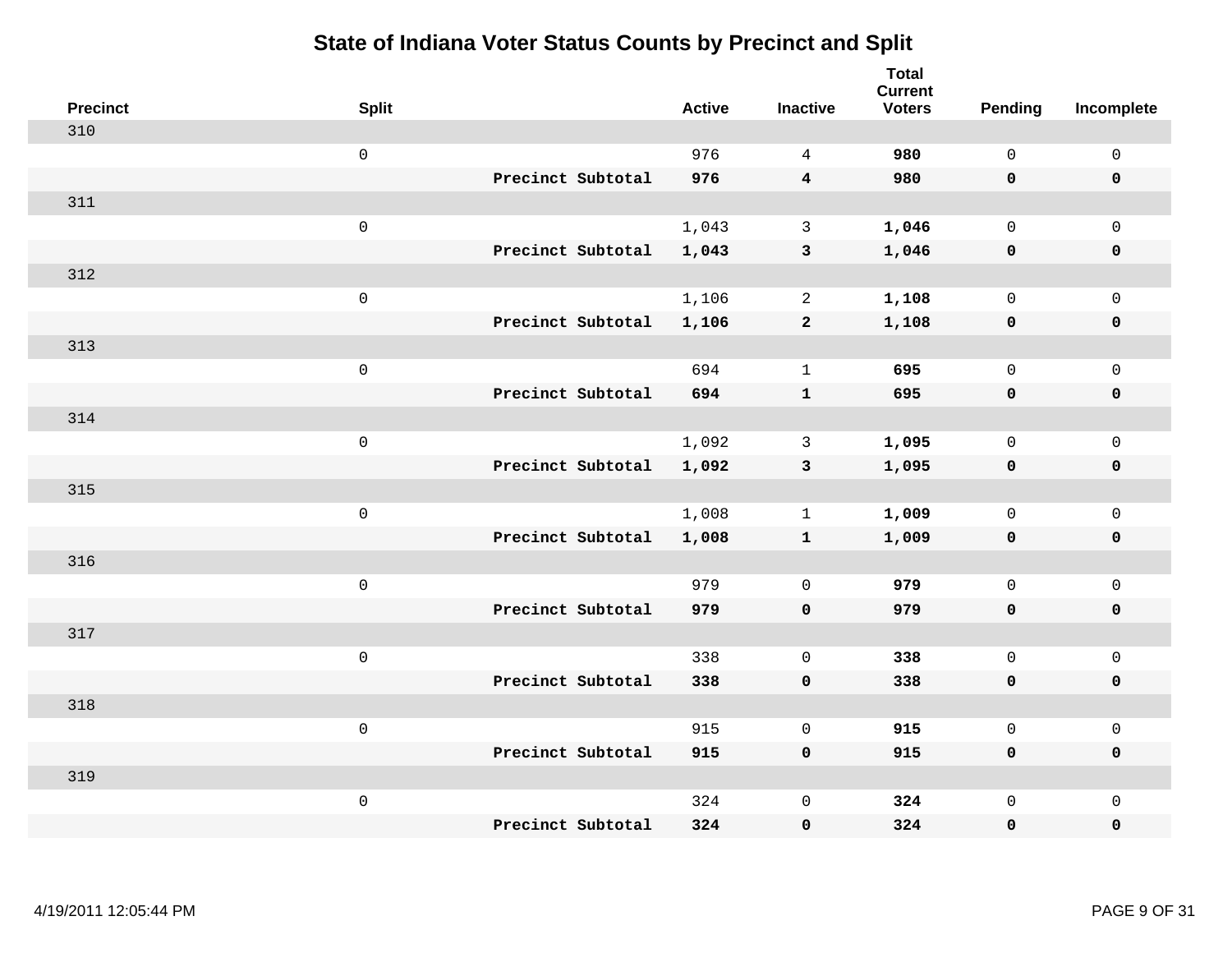| <b>Precinct</b> | <b>Split</b>        |                   | <b>Active</b> | <b>Inactive</b>         | <b>Total</b><br><b>Current</b><br><b>Voters</b> | Pending      | Incomplete   |
|-----------------|---------------------|-------------------|---------------|-------------------------|-------------------------------------------------|--------------|--------------|
| 320             |                     |                   |               |                         |                                                 |              |              |
|                 | $\mathsf{O}\xspace$ |                   | 952           | $\Omega$                | 952                                             | $\mathsf{O}$ | $\mathbf 0$  |
|                 |                     | Precinct Subtotal | 952           | $\mathbf 0$             | 952                                             | $\mathbf 0$  | $\mathbf 0$  |
| 321             |                     |                   |               |                         |                                                 |              |              |
|                 | $\mathsf 0$         |                   | 753           | $\mathbf 0$             | 753                                             | $\mathbf 0$  | $\mathbf{0}$ |
|                 |                     | Precinct Subtotal | 753           | $\pmb{0}$               | 753                                             | $\mathbf 0$  | $\pmb{0}$    |
| 322             |                     |                   |               |                         |                                                 |              |              |
|                 | $\mathsf 0$         |                   | 1,015         | $\overline{4}$          | 1,019                                           | $\mathbf 0$  | $\mathbf 0$  |
|                 |                     | Precinct Subtotal | 1,015         | $\overline{4}$          | 1,019                                           | $\mathbf 0$  | $\mathbf 0$  |
| 323             |                     |                   |               |                         |                                                 |              |              |
|                 | $\mathsf 0$         |                   | 1,024         | $\mathbf{1}$            | 1,025                                           | $\mathsf{O}$ | $\mathbf 0$  |
|                 |                     | Precinct Subtotal | 1,024         | $\mathbf{1}$            | 1,025                                           | $\mathbf 0$  | $\mathbf 0$  |
| 324             |                     |                   |               |                         |                                                 |              |              |
|                 | $\mathsf 0$         |                   | 797           | 2                       | 799                                             | $\mathbf 0$  | $\mathsf 0$  |
|                 |                     | Precinct Subtotal | 797           | $\mathbf{2}$            | 799                                             | $\mathbf 0$  | $\mathbf 0$  |
| 325             |                     |                   |               |                         |                                                 |              |              |
|                 | $\mathsf 0$         |                   | 533           | $\overline{2}$          | 535                                             | $\mathbf 0$  | $\mathbf 0$  |
|                 |                     | Precinct Subtotal | 533           | $\mathbf{2}$            | 535                                             | $\mathbf 0$  | $\mathbf 0$  |
| 326             |                     |                   |               |                         |                                                 |              |              |
|                 | $\mathbf 0$         |                   | 713           | $\mathbf{1}$            | 714                                             | $\mathsf{O}$ | $\mathbf 0$  |
|                 |                     | Precinct Subtotal | 713           | $\mathbf{1}$            | 714                                             | $\mathbf 0$  | 0            |
| 327             |                     |                   |               |                         |                                                 |              |              |
|                 | $\mathsf 0$         |                   | 666           | $\mathbf 0$             | 666                                             | $\mathbf 0$  | $\mathbf 0$  |
|                 |                     | Precinct Subtotal | 666           | $\mathbf 0$             | 666                                             | $\mathbf 0$  | $\pmb{0}$    |
| 354             |                     |                   |               |                         |                                                 |              |              |
|                 | $\mathbf 0$         |                   | 1,278         | 5                       | 1,283                                           | $\mathbf 0$  | $\mathbf 0$  |
|                 |                     | Precinct Subtotal | 1,278         | 5                       | 1,283                                           | $\mathbf 0$  | $\mathbf 0$  |
| 359             |                     |                   |               |                         |                                                 |              |              |
|                 | $\mathbf 0$         |                   | 899           | 4                       | 903                                             | $\mathsf{O}$ | $\mathbf 0$  |
|                 |                     | Precinct Subtotal | 899           | $\overline{\mathbf{4}}$ | 903                                             | 0            | 0            |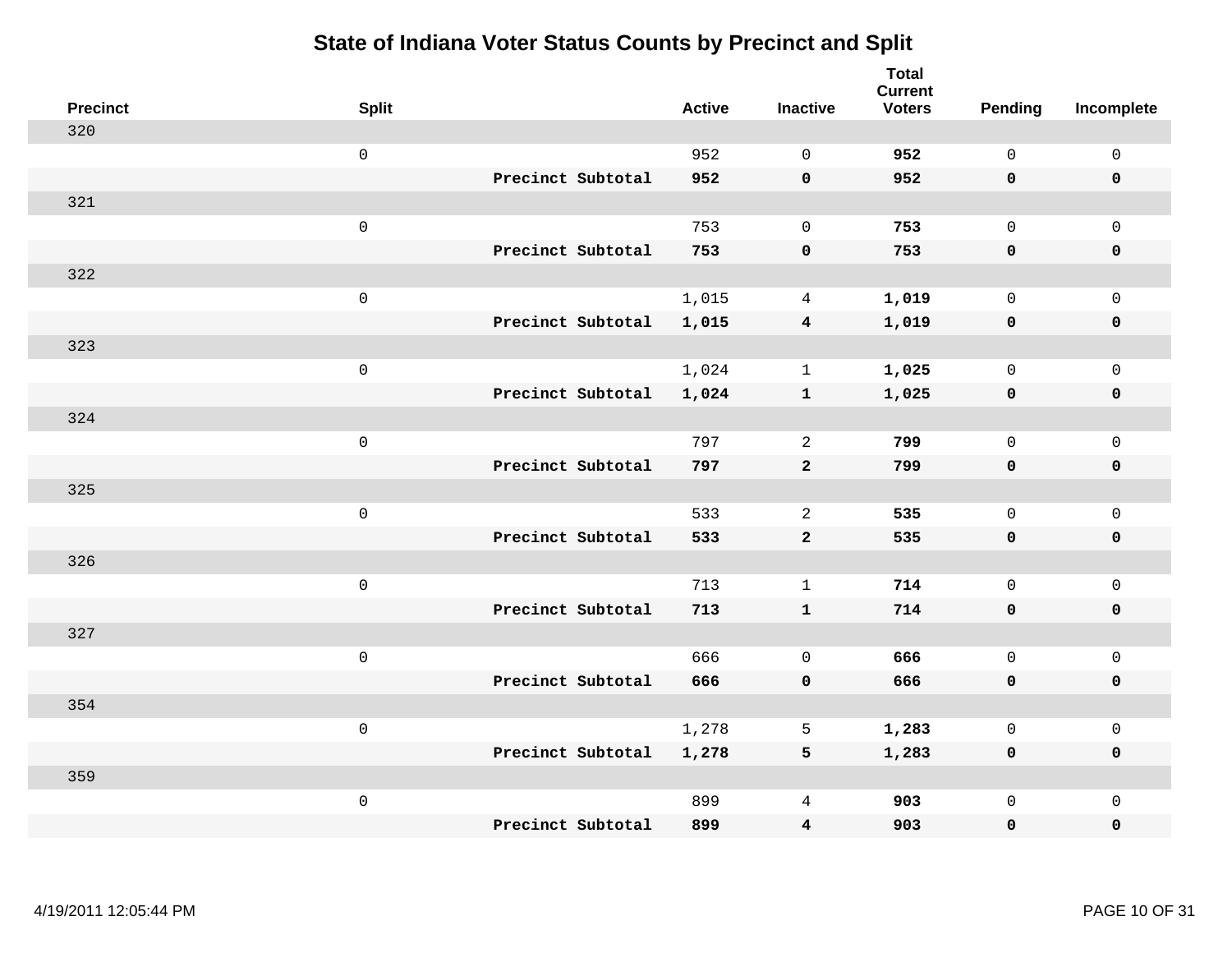| <b>Precinct</b> | <b>Split</b>        |                   | <b>Active</b> | <b>Inactive</b> | <b>Total</b><br><b>Current</b><br><b>Voters</b> | Pending      | Incomplete          |
|-----------------|---------------------|-------------------|---------------|-----------------|-------------------------------------------------|--------------|---------------------|
| 360             |                     |                   |               |                 |                                                 |              |                     |
|                 | $\mathsf{O}\xspace$ |                   | 1,094         | $\mathbf 0$     | 1,094                                           | $\mathsf{O}$ | $\mathsf 0$         |
|                 |                     | Precinct Subtotal | 1,094         | $\mathbf 0$     | 1,094                                           | $\mathbf 0$  | $\mathbf 0$         |
| 364             |                     |                   |               |                 |                                                 |              |                     |
|                 | $\mathsf 0$         |                   | 639           | $\mathbf 0$     | 639                                             | $\mathbf 0$  | $\mathbf 0$         |
|                 |                     | Precinct Subtotal | 639           | $\pmb{0}$       | 639                                             | $\mathbf 0$  | $\pmb{0}$           |
| 365             |                     |                   |               |                 |                                                 |              |                     |
|                 | $\mathsf 0$         |                   | 768           | $\mathbf{1}$    | 769                                             | $\mathbf 0$  | $\mathbf 0$         |
|                 |                     | Precinct Subtotal | 768           | $\mathbf{1}$    | 769                                             | $\mathbf 0$  | $\mathbf 0$         |
| 366             |                     |                   |               |                 |                                                 |              |                     |
|                 | $\mathsf 0$         |                   | 1,002         | 2               | 1,004                                           | $\mathsf{O}$ | $\mathbf 0$         |
|                 |                     | Precinct Subtotal | 1,002         | $\mathbf{2}$    | 1,004                                           | $\mathbf 0$  | $\mathbf 0$         |
| 367             |                     |                   |               |                 |                                                 |              |                     |
|                 | $\mathsf 0$         |                   | 837           | 2               | 839                                             | $\mathbf 0$  | $\mathsf{O}\xspace$ |
|                 |                     | Precinct Subtotal | 837           | $\overline{a}$  | 839                                             | 0            | $\mathbf 0$         |
| 368             |                     |                   |               |                 |                                                 |              |                     |
|                 | $\mathsf 0$         |                   | 1,142         | 3               | 1,145                                           | $\mathbf 0$  | $\mathsf{O}\xspace$ |
|                 |                     | Precinct Subtotal | 1,142         | $\mathbf{3}$    | 1,145                                           | $\mathbf 0$  | $\mathbf 0$         |
| 369             |                     |                   |               |                 |                                                 |              |                     |
|                 | $\mathbf 0$         |                   | 641           | 10              | 651                                             | $\mathsf{O}$ | $\mathbf 0$         |
|                 |                     | Precinct Subtotal | 641           | 10              | 651                                             | 0            | 0                   |
| 370             |                     |                   |               |                 |                                                 |              |                     |
|                 | $\mathsf 0$         |                   | 1,051         | 0               | 1,051                                           | $\mathsf{O}$ | $\mathbf 0$         |
|                 |                     | Precinct Subtotal | 1,051         | $\mathbf 0$     | 1,051                                           | 0            | $\pmb{0}$           |
| 371             |                     |                   |               |                 |                                                 |              |                     |
|                 | $\mathbf 0$         |                   | 1,167         | $\mathbf 0$     | 1,167                                           | $\mathbf 0$  | $\mathbf 0$         |
|                 |                     | Precinct Subtotal | 1,167         | $\mathbf 0$     | 1,167                                           | $\mathbf 0$  | $\mathbf 0$         |
| 372             |                     |                   |               |                 |                                                 |              |                     |
|                 | $\mathbf 0$         |                   | 494           | $\mathsf 0$     | 494                                             | $\mathsf{O}$ | $\mathbf 0$         |
|                 |                     | Precinct Subtotal | 494           | $\mathbf 0$     | 494                                             | 0            | 0                   |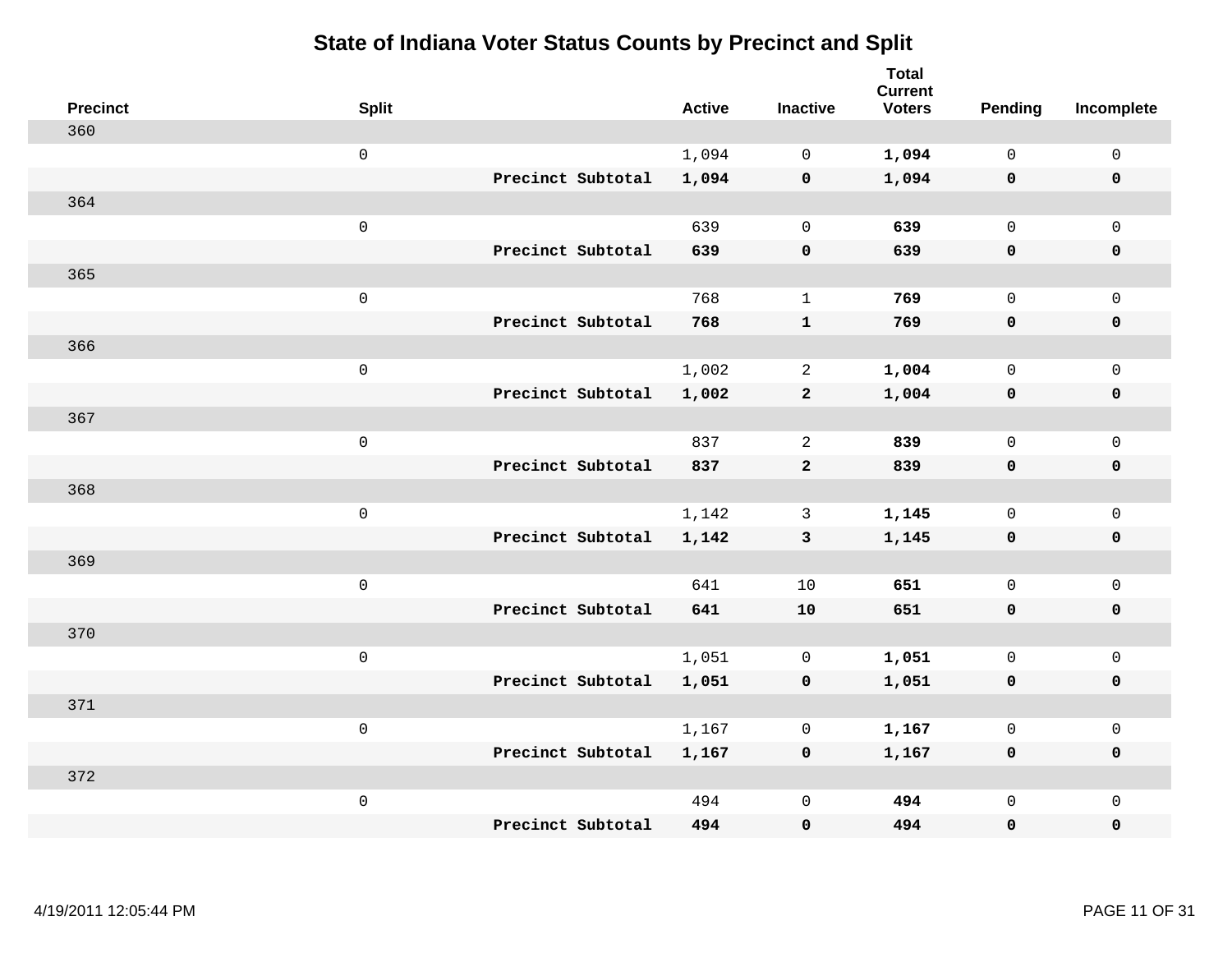| <b>Precinct</b> | <b>Split</b>        |                   | <b>Active</b> | <b>Inactive</b>         | <b>Total</b><br><b>Current</b><br><b>Voters</b> | Pending      | Incomplete          |
|-----------------|---------------------|-------------------|---------------|-------------------------|-------------------------------------------------|--------------|---------------------|
| 410             |                     |                   |               |                         |                                                 |              |                     |
|                 | $\mathsf 0$         |                   | 962           | $\overline{4}$          | 966                                             | $\mathbf{0}$ | $\mathsf{O}\xspace$ |
|                 |                     | Precinct Subtotal | 962           | $\overline{\mathbf{4}}$ | 966                                             | $\mathbf 0$  | $\mathbf 0$         |
| 411             |                     |                   |               |                         |                                                 |              |                     |
|                 | $\mathsf{O}\xspace$ |                   | 920           | $\mathbf{1}$            | 921                                             | $\mathbf 0$  | $\mathsf{O}$        |
|                 |                     | Precinct Subtotal | 920           | ${\bf 1}$               | 921                                             | $\mathbf 0$  | 0                   |
| 415             |                     |                   |               |                         |                                                 |              |                     |
|                 | $\mathsf{O}\xspace$ |                   | 948           | 2                       | 950                                             | $\mathbf 0$  | $\mathsf{O}$        |
|                 |                     | Precinct Subtotal | 948           | $\mathbf{2}$            | 950                                             | 0            | $\pmb{0}$           |
| 418             |                     |                   |               |                         |                                                 |              |                     |
|                 | $\mathsf 0$         |                   | 667           | $\mathbf 0$             | 667                                             | $\mathbf 0$  | $\mathsf{O}\xspace$ |
|                 |                     | Precinct Subtotal | 667           | $\pmb{\mathsf{O}}$      | 667                                             | $\mathbf 0$  | $\pmb{0}$           |
| 452             |                     |                   |               |                         |                                                 |              |                     |
|                 | $\mathsf 0$         |                   | 1,128         | 2                       | 1,130                                           | $\mathbf 0$  | $\mathbf 0$         |
|                 |                     | Precinct Subtotal | 1,128         | $\mathbf{2}$            | 1,130                                           | 0            | $\mathbf 0$         |
| 453             |                     |                   |               |                         |                                                 |              |                     |
|                 | $\mathbf 0$         |                   | 671           | $\mathbf 0$             | 671                                             | $\mathbf 0$  | $\mathsf{O}\xspace$ |
|                 |                     | Precinct Subtotal | 671           | $\mathbf 0$             | 671                                             | $\mathbf 0$  | 0                   |
| 454             |                     |                   |               |                         |                                                 |              |                     |
|                 | $\mathbf 0$         |                   | 841           | $\overline{4}$          | 845                                             | $\mathbf 0$  | $\mathsf{O}\xspace$ |
|                 |                     | Precinct Subtotal | 841           | $\overline{\mathbf{4}}$ | 845                                             | 0            | 0                   |
| 455             |                     |                   |               |                         |                                                 |              |                     |
|                 | $\mathsf{O}\xspace$ |                   | 803           | 2                       | 805                                             | $\mathbf 0$  | $\mathsf{O}$        |
|                 |                     | Precinct Subtotal | 803           | $\mathbf{2}$            | 805                                             | 0            | 0                   |
| 456             |                     |                   |               |                         |                                                 |              |                     |
|                 | $\mathsf 0$         |                   | 819           | 4                       | 823                                             | $\mathbf 0$  | $\mathsf{O}$        |
|                 |                     | Precinct Subtotal | 819           | $\overline{\mathbf{4}}$ | 823                                             | 0            | 0                   |
| 457             |                     |                   |               |                         |                                                 |              |                     |
|                 | $\mathbf 0$         |                   | 791           | $\mathbf{1}$            | 792                                             | $\mathsf{O}$ | $\mathsf{O}$        |
|                 |                     | Precinct Subtotal | 791           | $\mathbf{1}$            | 792                                             | 0            | 0                   |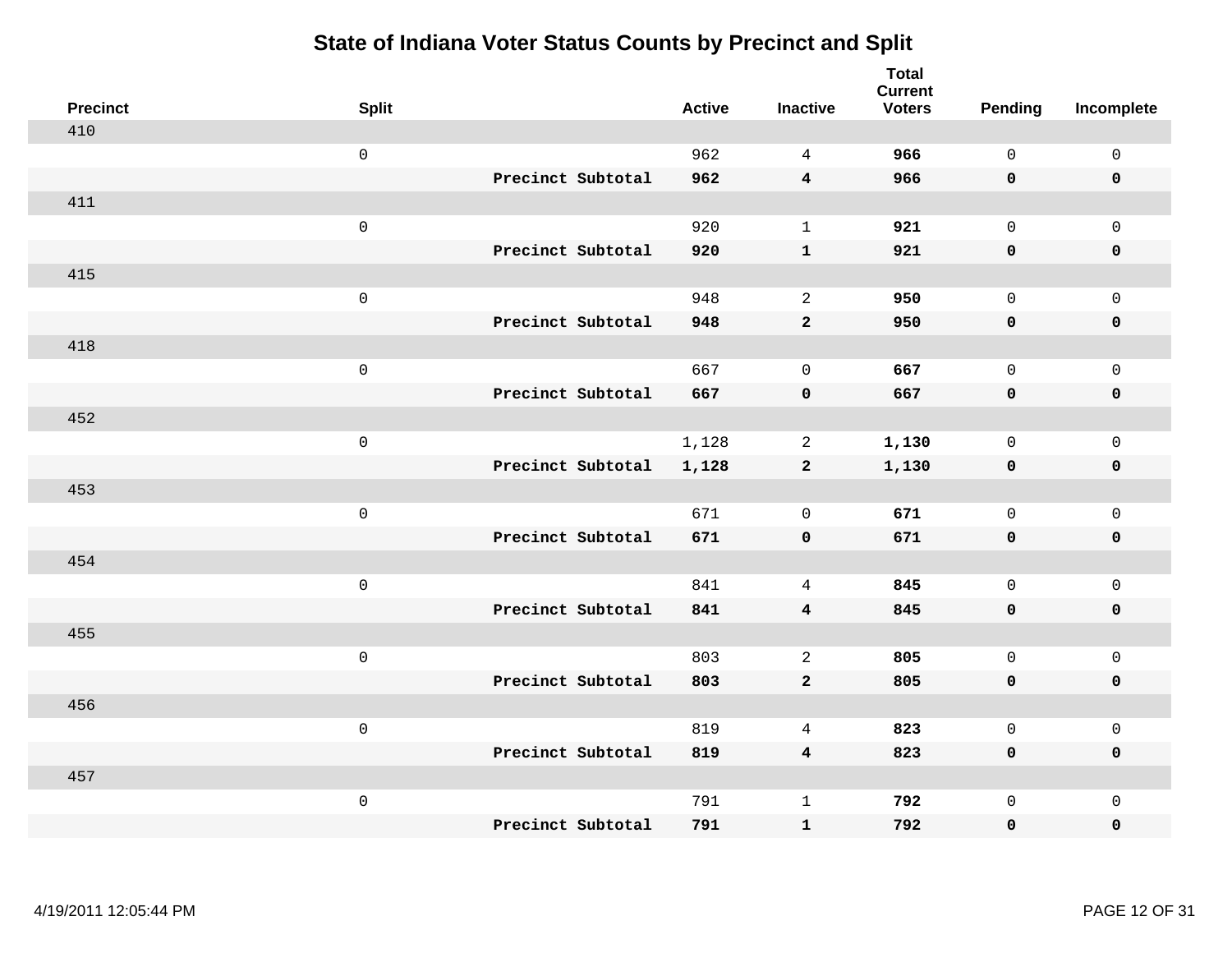| <b>Precinct</b> | <b>Split</b>        |                   | <b>Active</b> | <b>Inactive</b>         | <b>Total</b><br><b>Current</b><br><b>Voters</b> | <b>Pending</b> | Incomplete          |
|-----------------|---------------------|-------------------|---------------|-------------------------|-------------------------------------------------|----------------|---------------------|
| 458             |                     |                   |               |                         |                                                 |                |                     |
|                 | $\mathsf{O}\xspace$ |                   | 686           | 2                       | 688                                             | $\mathbf 0$    | $\mathsf 0$         |
|                 |                     | Precinct Subtotal | 686           | $\mathbf{2}$            | 688                                             | $\mathbf 0$    | $\mathbf 0$         |
| 459             |                     |                   |               |                         |                                                 |                |                     |
|                 | $\mathbf 0$         |                   | 820           | $\mathbf{1}$            | 821                                             | $\mathsf{O}$   | $\mathbf 0$         |
|                 |                     | Precinct Subtotal | 820           | ${\bf 1}$               | 821                                             | $\mathbf 0$    | $\pmb{0}$           |
| 460             |                     |                   |               |                         |                                                 |                |                     |
|                 | $\mathsf 0$         |                   | 915           | 2                       | 917                                             | $\mathbf 0$    | $\mathsf{O}\xspace$ |
|                 |                     | Precinct Subtotal | 915           | $\mathbf{2}$            | 917                                             | $\mathbf 0$    | $\pmb{0}$           |
| 461             |                     |                   |               |                         |                                                 |                |                     |
|                 | $\mathbf 0$         |                   | 39            | $\mathbf{1}$            | 40                                              | $\mathbf 0$    | $\mathbf 0$         |
|                 |                     | Precinct Subtotal | 39            | $\mathbf 1$             | 40                                              | $\mathbf 0$    | $\pmb{0}$           |
| 468             |                     |                   |               |                         |                                                 |                |                     |
|                 | $\mathsf 0$         |                   | 1,008         | $\overline{a}$          | 1,010                                           | $\mathbf 0$    | $\mathbf 0$         |
|                 |                     | Precinct Subtotal | 1,008         | $\overline{2}$          | 1,010                                           | $\mathbf 0$    | $\mathbf 0$         |
| 469             |                     |                   |               |                         |                                                 |                |                     |
|                 | $\mathbf 0$         |                   | 665           | $\mathbf 0$             | 665                                             | $\mathbf 0$    | $\mathsf{O}\xspace$ |
|                 |                     | Precinct Subtotal | 665           | $\pmb{0}$               | 665                                             | $\mathbf 0$    | $\mathbf 0$         |
| 470             |                     |                   |               |                         |                                                 |                |                     |
|                 | $\mathbf 0$         |                   | 960           | $\mathbf{1}$            | 961                                             | $\mathbf 0$    | $\mathsf{O}\xspace$ |
|                 |                     | Precinct Subtotal | 960           | $\mathbf{1}$            | 961                                             | $\mathbf 0$    | $\mathbf 0$         |
| 471             |                     |                   |               |                         |                                                 |                |                     |
|                 | $\mathbf 0$         |                   | 782           | 4                       | 786                                             | $\mathbf 0$    | $\mathsf{O}\xspace$ |
|                 |                     | Precinct Subtotal | 782           | $\overline{\mathbf{4}}$ | 786                                             | $\mathbf 0$    | $\pmb{0}$           |
| 472             |                     |                   |               |                         |                                                 |                |                     |
|                 | $\mathsf 0$         |                   | 971           | $\mathbf{1}$            | 972                                             | $\mathsf{O}$   | $\mathsf 0$         |
|                 |                     | Precinct Subtotal | 971           | $\mathbf{1}$            | 972                                             | $\mathbf 0$    | $\mathbf 0$         |
| 473             |                     |                   |               |                         |                                                 |                |                     |
|                 | $\mathbf 0$         |                   | 1,097         | $\mathsf{O}\xspace$     | 1,097                                           | $\mathsf{O}$   | $\mathbf 0$         |
|                 |                     | Precinct Subtotal | 1,097         | $\mathbf 0$             | 1,097                                           | $\mathbf 0$    | $\pmb{0}$           |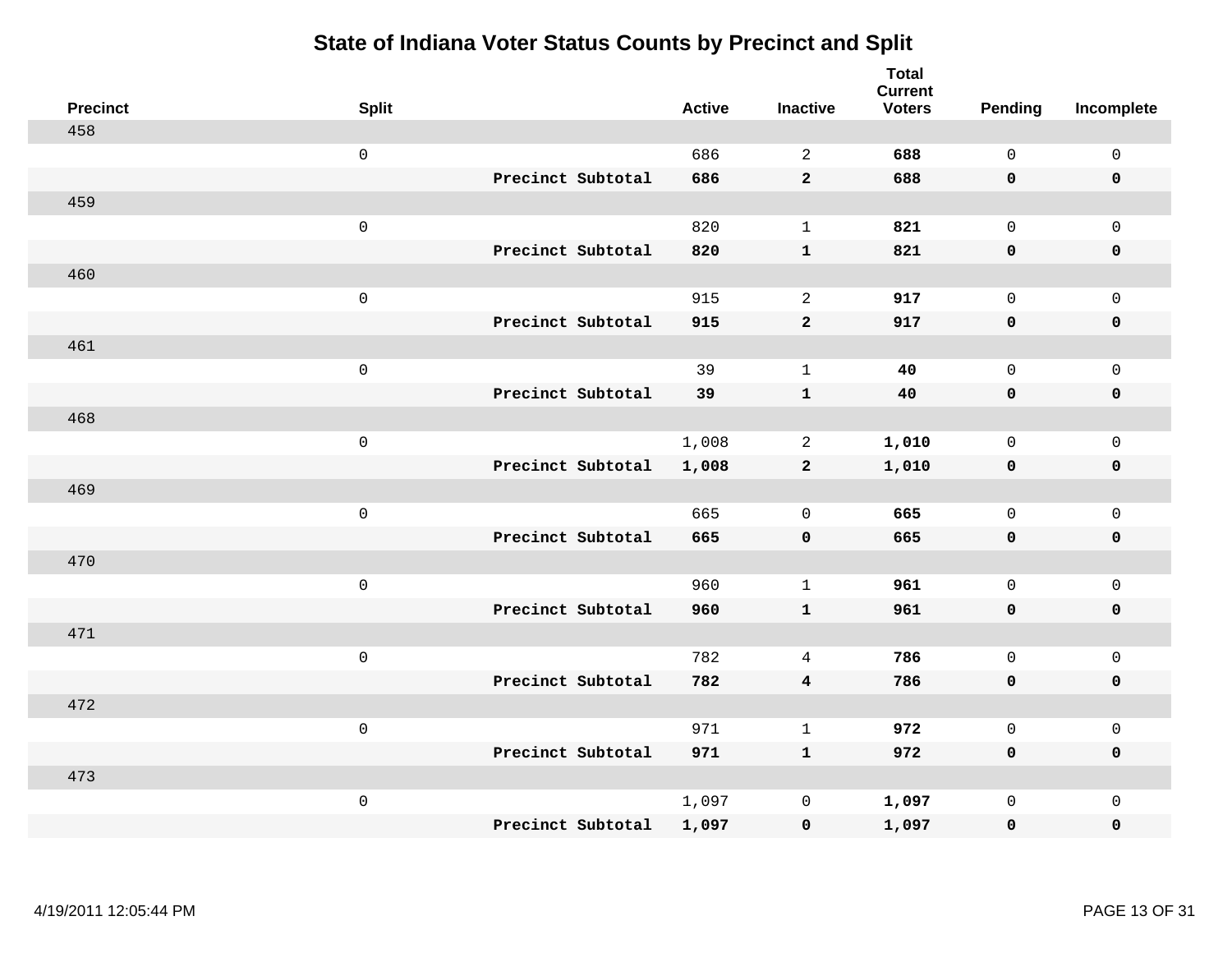| <b>Precinct</b> | <b>Split</b>        |                   | <b>Active</b> | <b>Inactive</b> | <b>Total</b><br><b>Current</b><br><b>Voters</b> | <b>Pending</b> | Incomplete          |
|-----------------|---------------------|-------------------|---------------|-----------------|-------------------------------------------------|----------------|---------------------|
| 474             |                     |                   |               |                 |                                                 |                |                     |
|                 | $\mathsf{O}$        |                   | 1,247         | $\mathbf{3}$    | 1,250                                           | $\mathbf 0$    | $\mathsf{O}\xspace$ |
|                 |                     | Precinct Subtotal | 1,247         | $\mathbf{3}$    | 1,250                                           | $\mathbf 0$    | $\mathbf 0$         |
| 475             |                     |                   |               |                 |                                                 |                |                     |
|                 | $\mathsf{O}$        |                   | 725           | $\mathbf 0$     | 725                                             | $\mathbf 0$    | $\mathsf{O}$        |
|                 |                     | Precinct Subtotal | 725           | $\pmb{0}$       | 725                                             | $\mathbf 0$    | 0                   |
| 476             |                     |                   |               |                 |                                                 |                |                     |
|                 | $\mathsf{O}\xspace$ |                   | 635           | $\mathbf 0$     | 635                                             | $\mathbf 0$    | $\mathsf{O}\xspace$ |
|                 |                     | Precinct Subtotal | 635           | $\mathbf 0$     | 635                                             | 0              | $\pmb{0}$           |
| 477             |                     |                   |               |                 |                                                 |                |                     |
|                 | $\mathsf{O}$        |                   | 995           | $\mathbf 0$     | 995                                             | $\mathbf 0$    | $\mathsf{O}$        |
|                 |                     | Precinct Subtotal | 995           | $\pmb{0}$       | 995                                             | 0              | 0                   |
| 478             |                     |                   |               |                 |                                                 |                |                     |
|                 | $\mathbf 0$         |                   | 716           | $\mathbf 0$     | 716                                             | $\mathbf 0$    | $\mathsf{O}\xspace$ |
|                 |                     | Precinct Subtotal | 716           | $\mathbf 0$     | 716                                             | 0              | 0                   |
| 479             |                     |                   |               |                 |                                                 |                |                     |
|                 | $\mathbf 0$         |                   | 912           | $\mathbf 1$     | 913                                             | $\mathbf 0$    | $\mathsf{O}\xspace$ |
|                 |                     | Precinct Subtotal | 912           | $\mathbf{1}$    | 913                                             | 0              | 0                   |
| 480             |                     |                   |               |                 |                                                 |                |                     |
|                 | $\mathbf 0$         |                   | 940           | $\mathbf 0$     | 940                                             | $\mathsf{O}$   | $\mathsf{O}$        |
|                 |                     | Precinct Subtotal | 940           | $\mathbf 0$     | 940                                             | 0              | 0                   |
| 481             |                     |                   |               |                 |                                                 |                |                     |
|                 | $\mathbf 0$         |                   | 911           | 2               | 913                                             | $\mathbf{0}$   | $\mathsf{O}$        |
|                 |                     | Precinct Subtotal | 911           | $\mathbf{2}$    | 913                                             | 0              | 0                   |
| 482             |                     |                   |               |                 |                                                 |                |                     |
|                 | $\mathbf 0$         |                   | 1,041         | $\mathbf 1$     | 1,042                                           | $\mathbf 0$    | $\mathsf{O}$        |
|                 |                     | Precinct Subtotal | 1,041         | $\mathbf{1}$    | 1,042                                           | 0              | 0                   |
| 483             |                     |                   |               |                 |                                                 |                |                     |
|                 | $\mathbf 0$         |                   | 851           | $\mathbf{1}$    | 852                                             | $\mathsf{O}$   | $\mathsf{O}$        |
|                 |                     | Precinct Subtotal | 851           | ${\bf 1}$       | 852                                             | 0              | $\mathbf 0$         |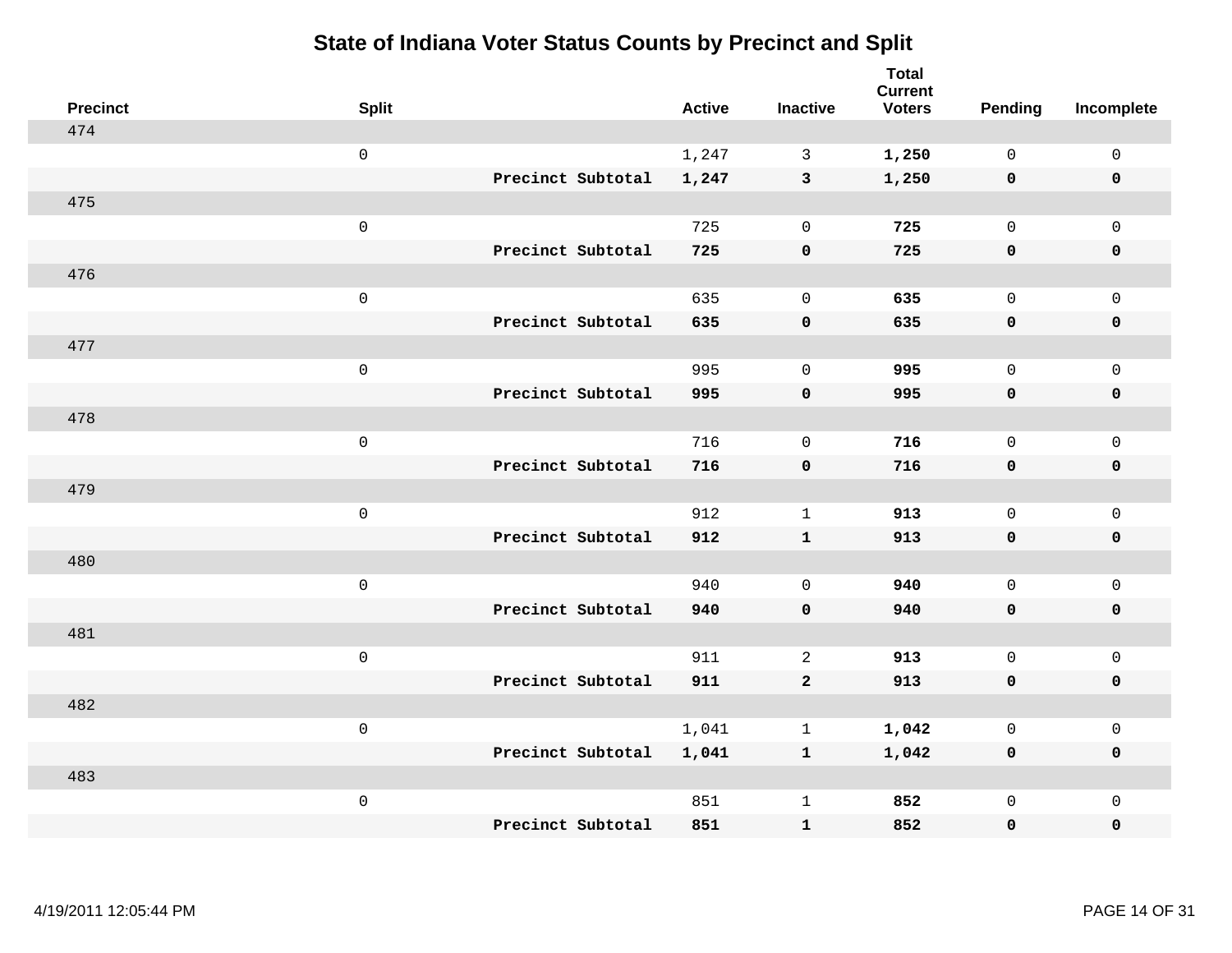| <b>Precinct</b> | <b>Split</b>        |                   | <b>Active</b> | <b>Inactive</b>         | <b>Total</b><br><b>Current</b><br><b>Voters</b> | <b>Pending</b> | Incomplete          |
|-----------------|---------------------|-------------------|---------------|-------------------------|-------------------------------------------------|----------------|---------------------|
| 484             |                     |                   |               |                         |                                                 |                |                     |
|                 | $\mathsf{O}\xspace$ |                   | 795           | 2                       | 797                                             | $\mathsf{O}$   | $\mathsf{O}\xspace$ |
|                 |                     | Precinct Subtotal | 795           | $\overline{2}$          | 797                                             | $\mathbf 0$    | $\mathbf 0$         |
| 485             |                     |                   |               |                         |                                                 |                |                     |
|                 | $\mathsf{O}\xspace$ |                   | 1,054         | $\mathbf{1}$            | 1,055                                           | $\mathbf 0$    | $\mathsf{O}$        |
|                 |                     | Precinct Subtotal | 1,054         | $\mathbf{1}$            | 1,055                                           | $\mathbf 0$    | 0                   |
| 486             |                     |                   |               |                         |                                                 |                |                     |
|                 | $\mathsf{O}\xspace$ |                   | 1,115         | $\mathbf{1}$            | 1,116                                           | $\mathbf 0$    | $\mathsf{O}\xspace$ |
|                 |                     | Precinct Subtotal | 1,115         | $\mathbf{1}$            | 1,116                                           | $\mathbf 0$    | $\pmb{0}$           |
| 487             |                     |                   |               |                         |                                                 |                |                     |
|                 | $\mathsf 0$         |                   | 1,092         | 0                       | 1,092                                           | $\mathbf 0$    | $\mathsf{O}$        |
|                 |                     | Precinct Subtotal | 1,092         | $\mathbf 0$             | 1,092                                           | 0              | 0                   |
| 488             |                     |                   |               |                         |                                                 |                |                     |
|                 | $\mathsf{O}\xspace$ |                   | 836           | $\overline{2}$          | 838                                             | $\mathbf 0$    | $\mathsf{O}\xspace$ |
|                 |                     | Precinct Subtotal | 836           | $\mathbf{2}$            | 838                                             | 0              | 0                   |
| 489             |                     |                   |               |                         |                                                 |                |                     |
|                 | $\mathsf 0$         |                   | 381           | $\mathbf 0$             | 381                                             | $\mathbf 0$    | $\mathsf{O}$        |
|                 |                     | Precinct Subtotal | 381           | $\mathbf 0$             | 381                                             | 0              | 0                   |
| 490             |                     |                   |               |                         |                                                 |                |                     |
|                 | $\mathsf 0$         |                   | 1,006         | 4                       | 1,010                                           | 0              | $\mathsf{O}$        |
|                 |                     | Precinct Subtotal | 1,006         | $\overline{\mathbf{4}}$ | 1,010                                           | 0              | 0                   |
| 502             |                     |                   |               |                         |                                                 |                |                     |
|                 | $\mathsf 0$         |                   | 627           | $\mathbf{1}$            | 628                                             | $\mathbf 0$    | $\mathsf{O}$        |
|                 |                     | Precinct Subtotal | 627           | $\mathbf{1}$            | 628                                             | 0              | 0                   |
| 503             |                     |                   |               |                         |                                                 |                |                     |
|                 | $\mathsf 0$         |                   | 996           | 3                       | 999                                             | $\mathbf 0$    | $\mathsf{O}$        |
|                 |                     | Precinct Subtotal | 996           | 3                       | 999                                             | 0              | 0                   |
| 504             |                     |                   |               |                         |                                                 |                |                     |
|                 | $\mathsf 0$         |                   | 1,455         | 11                      | 1,466                                           | $\mathsf{O}$   | $\mathsf{O}$        |
|                 |                     | Precinct Subtotal | 1,455         | 11                      | 1,466                                           | 0              | 0                   |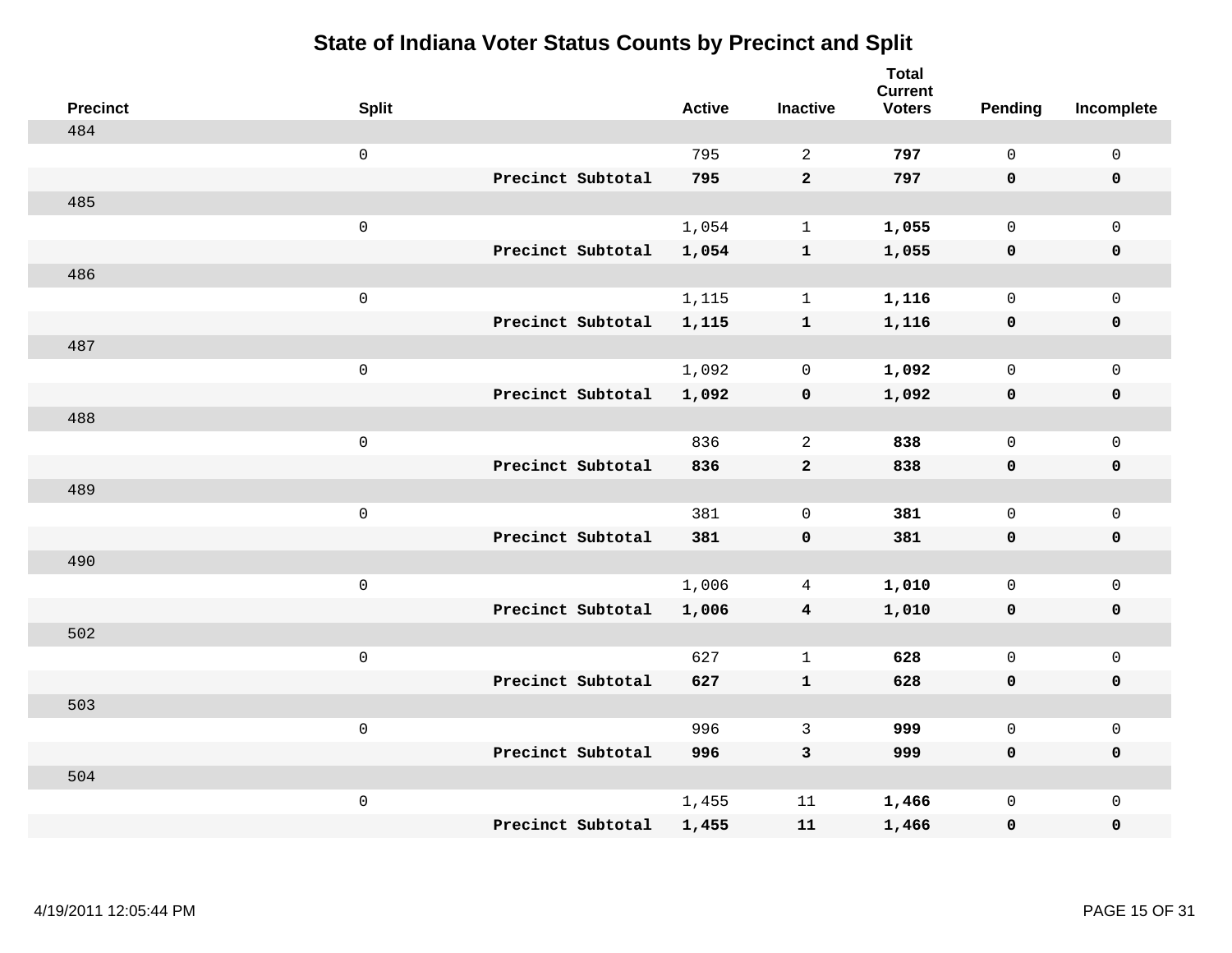| <b>Precinct</b> | <b>Split</b>        | <b>Active</b> | <b>Inactive</b> | <b>Total</b><br><b>Current</b><br><b>Voters</b> | Pending      | Incomplete   |
|-----------------|---------------------|---------------|-----------------|-------------------------------------------------|--------------|--------------|
| 509             |                     |               |                 |                                                 |              |              |
|                 | $\mathsf{O}\xspace$ | 922           | 2               | 924                                             | $\Omega$     | $\mathsf 0$  |
|                 | Precinct Subtotal   | 922           | $\overline{2}$  | 924                                             | $\mathbf 0$  | $\mathbf 0$  |
| 512             |                     |               |                 |                                                 |              |              |
|                 | $\mathsf 0$         | 550           | $\mathbf 0$     | 550                                             | $\mathbf 0$  | $\mathbf{0}$ |
|                 | Precinct Subtotal   | 550           | $\pmb{0}$       | 550                                             | $\mathbf 0$  | $\pmb{0}$    |
| 516             |                     |               |                 |                                                 |              |              |
|                 | $\mathsf 0$         | 477           | 21              | 498                                             | $\mathbf 0$  | $\mathbf 0$  |
|                 | Precinct Subtotal   | 477           | 21              | 498                                             | $\mathbf 0$  | $\mathbf 0$  |
| 518             |                     |               |                 |                                                 |              |              |
|                 | $\mathsf 0$         | 574           | 5               | 579                                             | $\mathsf{O}$ | $\mathbf 0$  |
|                 | Precinct Subtotal   | 574           | 5               | 579                                             | $\mathbf 0$  | $\mathbf 0$  |
| 519             |                     |               |                 |                                                 |              |              |
|                 | $\mathsf 0$         | 978           | 10              | 988                                             | $\mathbf 0$  | $\mathsf 0$  |
|                 | Precinct Subtotal   | 978           | ${\bf 10}$      | 988                                             | $\mathbf 0$  | $\mathbf 0$  |
| 553             |                     |               |                 |                                                 |              |              |
|                 | $\mathsf 0$         | 1,062         | $\mathbf{1}$    | 1,063                                           | $\mathbf 0$  | $\mathbf 0$  |
|                 | Precinct Subtotal   | 1,062         | $\mathbf{1}$    | 1,063                                           | $\mathbf 0$  | $\pmb{0}$    |
| 554             |                     |               |                 |                                                 |              |              |
|                 | $\mathbf 0$         | 1,136         | 0               | 1,136                                           | $\mathsf{O}$ | $\mathbf 0$  |
|                 | Precinct Subtotal   | 1,136         | 0               | 1,136                                           | 0            | 0            |
| 555             |                     |               |                 |                                                 |              |              |
|                 | $\mathbf 0$         | 737           | $\mathbf 0$     | 737                                             | $\mathbf 0$  | $\mathsf 0$  |
|                 | Precinct Subtotal   | 737           | $\mathbf 0$     | 737                                             | $\mathbf 0$  | $\pmb{0}$    |
| 557             |                     |               |                 |                                                 |              |              |
|                 | $\mathbf 0$         | 960           | 8               | 968                                             | $\mathbf 0$  | $\mathbf 0$  |
|                 | Precinct Subtotal   | 960           | 8               | 968                                             | 0            | $\mathbf 0$  |
| 558             |                     |               |                 |                                                 |              |              |
|                 | $\mathbf 0$         | 603           | 5               | 608                                             | $\mathsf{O}$ | $\mathbf 0$  |
|                 | Precinct Subtotal   | 603           | 5               | 608                                             | 0            | 0            |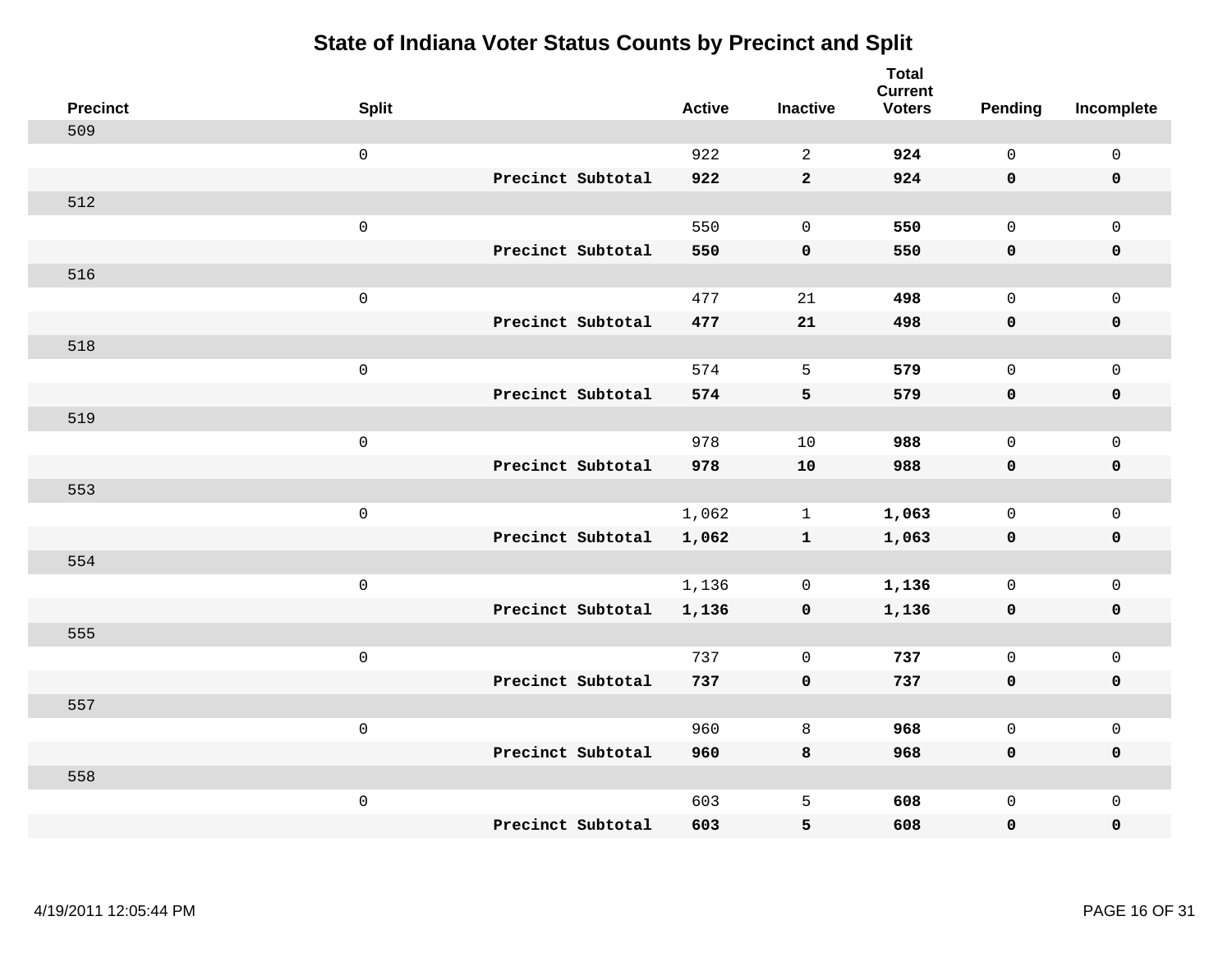| <b>Precinct</b> | <b>Split</b>        |                   | <b>Active</b> | <b>Inactive</b>         | <b>Total</b><br><b>Current</b><br><b>Voters</b> | Pending      | Incomplete          |
|-----------------|---------------------|-------------------|---------------|-------------------------|-------------------------------------------------|--------------|---------------------|
| 561             |                     |                   |               |                         |                                                 |              |                     |
|                 | $\mathsf 0$         |                   | 579           | $\mathbf 0$             | 579                                             | $\mathsf{O}$ | $\mathsf{O}\xspace$ |
|                 |                     | Precinct Subtotal | 579           | $\mathbf 0$             | 579                                             | $\mathbf 0$  | 0                   |
| 562             |                     |                   |               |                         |                                                 |              |                     |
|                 | $\mathsf 0$         |                   | 672           | $\overline{4}$          | 676                                             | $\mathsf{O}$ | $\mathsf{O}$        |
|                 |                     | Precinct Subtotal | 672           | $\overline{\mathbf{4}}$ | 676                                             | 0            | 0                   |
| 563             |                     |                   |               |                         |                                                 |              |                     |
|                 | $\mathsf 0$         |                   | 767           | $7\phantom{.0}$         | 774                                             | $\mathsf{O}$ | $\mathsf{O}$        |
|                 |                     | Precinct Subtotal | 767           | $7\phantom{.0}$         | 774                                             | 0            | $\mathbf 0$         |
| 565             |                     |                   |               |                         |                                                 |              |                     |
|                 | $\mathsf 0$         |                   | 328           | 6                       | 334                                             | $\mathbf{0}$ | $\mathsf{O}$        |
|                 |                     | Precinct Subtotal | 328           | 6                       | 334                                             | $\mathbf 0$  | 0                   |
| 566             |                     |                   |               |                         |                                                 |              |                     |
|                 | $\mathsf 0$         |                   | 534           | $\overline{4}$          | 538                                             | $\mathbf 0$  | $\mathsf{O}\xspace$ |
|                 |                     | Precinct Subtotal | 534           | $\overline{4}$          | 538                                             | 0            | $\pmb{0}$           |
| 567             |                     |                   |               |                         |                                                 |              |                     |
|                 | $\mathsf{O}\xspace$ |                   | 970           | 7                       | 977                                             | $\mathbf{0}$ | $\mathbf{0}$        |
|                 |                     | Precinct Subtotal | 970           | $7\phantom{.0}$         | 977                                             | $\mathbf 0$  | $\pmb{0}$           |
| 569             |                     |                   |               |                         |                                                 |              |                     |
|                 | $\mathsf 0$         |                   | 678           | 3                       | 681                                             | $\mathbf 0$  | $\mathsf{O}$        |
|                 |                     | Precinct Subtotal | 678           | $\mathbf{3}$            | 681                                             | 0            | 0                   |
| 570             |                     |                   |               |                         |                                                 |              |                     |
|                 | $\mathsf{O}\xspace$ |                   | 402           | $\overline{4}$          | 406                                             | $\mathbf{0}$ | $\mathsf{O}\xspace$ |
|                 |                     | Precinct Subtotal | 402           | $\overline{4}$          | 406                                             | 0            | 0                   |
| 575             |                     |                   |               |                         |                                                 |              |                     |
|                 | $\mathsf 0$         |                   | 1,167         | $7\phantom{.0}$         | 1,174                                           | $\mathbf 0$  | $\mathsf{O}\xspace$ |
|                 |                     | Precinct Subtotal | 1,167         | $7\phantom{.0}$         | 1,174                                           | 0            | 0                   |
| 576             |                     |                   |               |                         |                                                 |              |                     |
|                 | $\mathsf 0$         |                   | 902           | 4                       | 906                                             | $\mathsf{O}$ | $\mathsf{O}$        |
|                 |                     | Precinct Subtotal | 902           | $\overline{\mathbf{4}}$ | 906                                             | 0            | 0                   |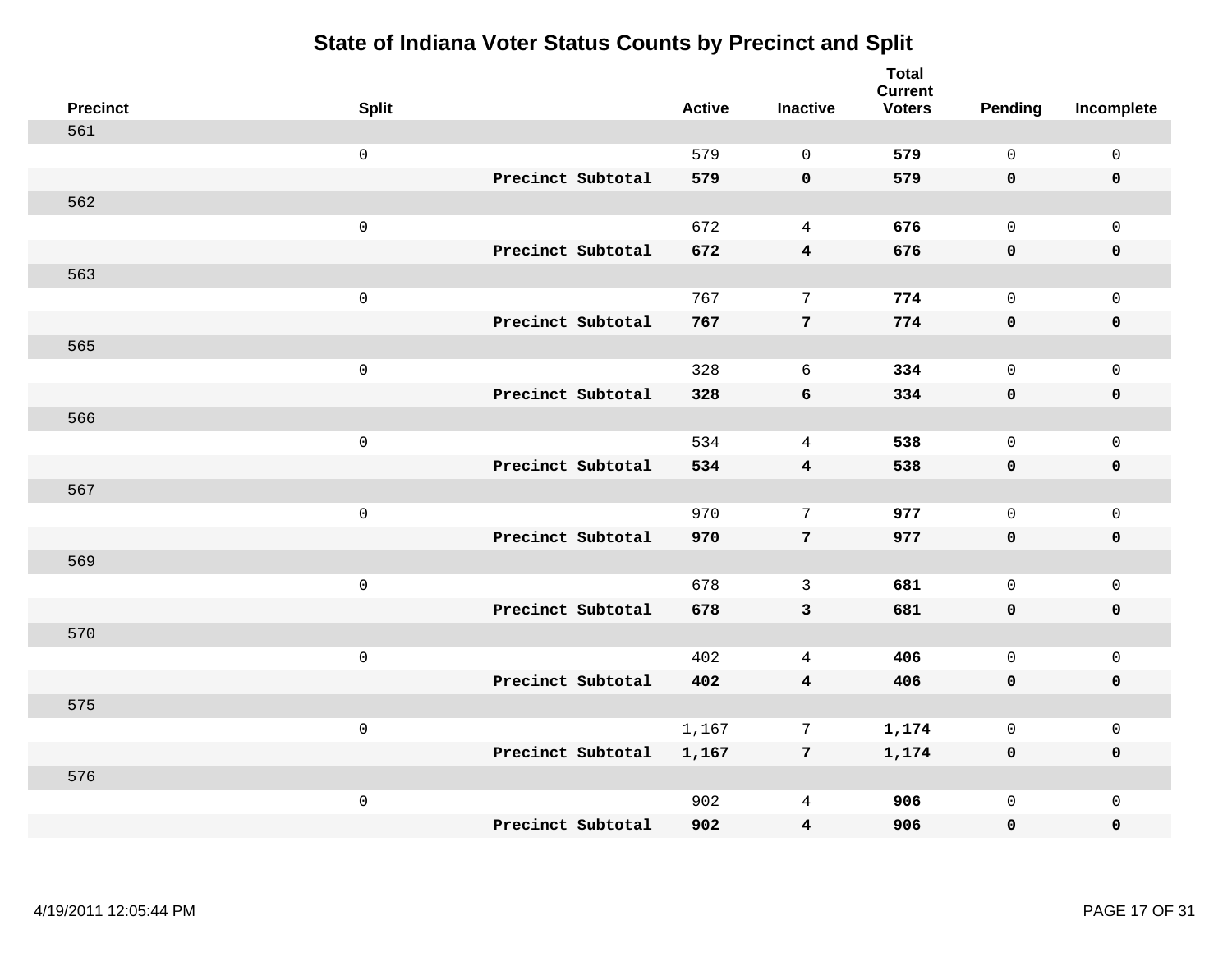| <b>Precinct</b> | <b>Split</b> |                   | <b>Active</b> | <b>Inactive</b>     | <b>Total</b><br><b>Current</b><br><b>Voters</b> | <b>Pending</b> | Incomplete          |
|-----------------|--------------|-------------------|---------------|---------------------|-------------------------------------------------|----------------|---------------------|
| 577             |              |                   |               |                     |                                                 |                |                     |
|                 | $\mathsf 0$  |                   | 490           | $\mathsf{O}\xspace$ | 490                                             | $\mathsf{O}$   | $\mathsf 0$         |
|                 |              | Precinct Subtotal | 490           | $\mathbf 0$         | 490                                             | $\mathbf 0$    | $\mathbf 0$         |
| 578             |              |                   |               |                     |                                                 |                |                     |
|                 | $\mathsf 0$  |                   | 711           | $\mathsf{O}\xspace$ | 711                                             | $\mathbf 0$    | $\mathbf 0$         |
|                 |              | Precinct Subtotal | 711           | $\pmb{0}$           | 711                                             | $\mathbf 0$    | $\pmb{0}$           |
| 579             |              |                   |               |                     |                                                 |                |                     |
|                 | $\mathsf 0$  |                   | 928           | $\mathbf{1}$        | 929                                             | $\mathbf 0$    | $\mathsf 0$         |
|                 |              | Precinct Subtotal | 928           | $\mathbf{1}$        | 929                                             | $\mathbf 0$    | $\mathbf 0$         |
| 580             |              |                   |               |                     |                                                 |                |                     |
|                 | $\mathbf 0$  |                   | 181           | $\mathbf 0$         | 181                                             | $\mathbf 0$    | $\mathsf{O}\xspace$ |
|                 |              | Precinct Subtotal | 181           | $\pmb{0}$           | 181                                             | $\mathbf 0$    | $\pmb{0}$           |
| 581             |              |                   |               |                     |                                                 |                |                     |
|                 | $\mathsf 0$  |                   | 1,003         | 9                   | 1,012                                           | $\mathbf 0$    | $\mathbf{0}$        |
|                 |              | Precinct Subtotal | 1,003         | $\overline{9}$      | 1,012                                           | $\mathbf 0$    | $\mathbf 0$         |
| 582             |              |                   |               |                     |                                                 |                |                     |
|                 | $\mathbf 0$  |                   | 886           | $\mathbf{1}$        | 887                                             | $\mathbf 0$    | $\mathsf{O}\xspace$ |
|                 |              | Precinct Subtotal | 886           | $\mathbf{1}$        | 887                                             | $\mathbf 0$    | $\mathbf 0$         |
| 583             |              |                   |               |                     |                                                 |                |                     |
|                 | $\mathsf 0$  |                   | 1,382         | 8                   | 1,390                                           | $\mathbf 0$    | $\mathbf 0$         |
|                 |              | Precinct Subtotal | 1,382         | 8                   | 1,390                                           | $\mathbf 0$    | $\mathbf 0$         |
| 585             |              |                   |               |                     |                                                 |                |                     |
|                 | $\mathbf 0$  |                   | 766           | $\mathsf{O}\xspace$ | 766                                             | $\mathbf 0$    | $\mathbf 0$         |
|                 |              | Precinct Subtotal | 766           | $\mathbf 0$         | 766                                             | $\mathbf 0$    | $\pmb{0}$           |
| 602             |              |                   |               |                     |                                                 |                |                     |
|                 | $\mathbf 0$  |                   | 742           | 5                   | 747                                             | $\mathsf{O}$   | $\mathsf 0$         |
|                 |              | Precinct Subtotal | 742           | 5                   | 747                                             | $\mathbf 0$    | $\mathbf 0$         |
| 603             |              |                   |               |                     |                                                 |                |                     |
|                 | $\mathbf 0$  |                   | 668           | 4                   | 672                                             | $\mathsf{O}$   | $\mathbf 0$         |
|                 |              | Precinct Subtotal | 668           | 4                   | 672                                             | 0              | 0                   |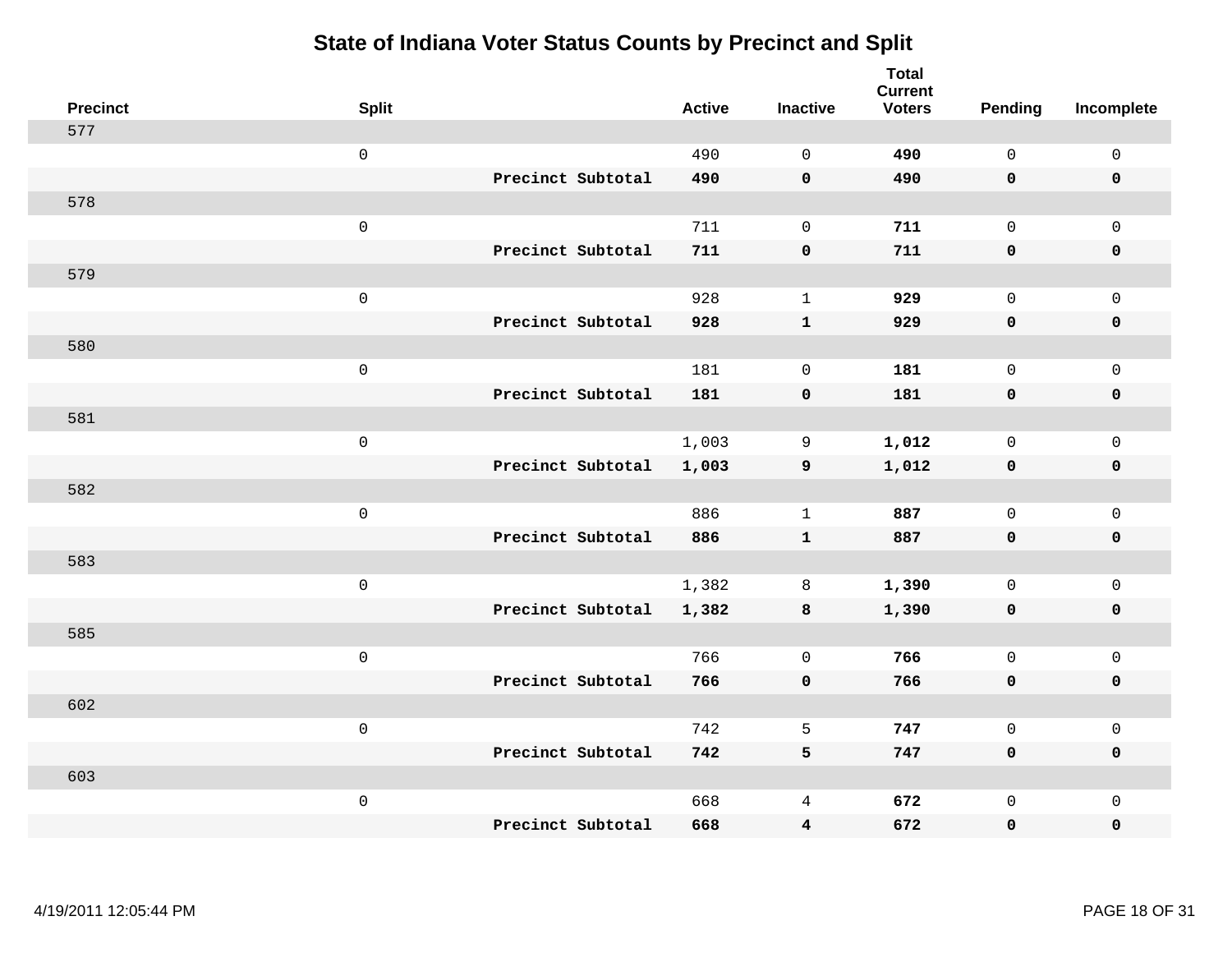| <b>Precinct</b> | <b>Split</b>        |                   | <b>Active</b> | <b>Inactive</b>         | <b>Total</b><br><b>Current</b><br><b>Voters</b> | Pending      | Incomplete          |
|-----------------|---------------------|-------------------|---------------|-------------------------|-------------------------------------------------|--------------|---------------------|
| 605             |                     |                   |               |                         |                                                 |              |                     |
|                 | $\mathbf 0$         |                   | 1,072         | $7\phantom{.0}$         | 1,079                                           | $\mathbf 0$  | $\mathsf{O}$        |
|                 |                     | Precinct Subtotal | 1,072         | $7\overline{ }$         | 1,079                                           | $\mathbf 0$  | $\mathbf 0$         |
| 607             |                     |                   |               |                         |                                                 |              |                     |
|                 | $\mathsf{O}\xspace$ |                   | 1,039         | 8                       | 1,047                                           | $\mathbf 0$  | $\mathsf{O}$        |
|                 |                     | Precinct Subtotal | 1,039         | $\bf8$                  | 1,047                                           | 0            | 0                   |
| 608             |                     |                   |               |                         |                                                 |              |                     |
|                 | $\mathbf 0$         |                   | 1,020         | 12                      | 1,032                                           | $\mathbf 0$  | $\mathsf{O}\xspace$ |
|                 |                     | Precinct Subtotal | 1,020         | 12                      | 1,032                                           | 0            | 0                   |
| 609             |                     |                   |               |                         |                                                 |              |                     |
|                 | $\mathbf 0$         |                   | 67            | 10                      | 77                                              | $\mathbf 0$  | $\mathsf{O}\xspace$ |
|                 |                     | Precinct Subtotal | 67            | 10                      | 77                                              | 0            | 0                   |
| 610             |                     |                   |               |                         |                                                 |              |                     |
|                 | $\mathbf 0$         |                   | 1,009         | 4                       | 1,013                                           | $\mathbf 0$  | $\mathsf{O}$        |
|                 |                     | Precinct Subtotal | 1,009         | $\overline{4}$          | 1,013                                           | $\mathbf 0$  | 0                   |
| 611             |                     |                   |               |                         |                                                 |              |                     |
|                 | $\mathbf 0$         |                   | $\mathbf{1}$  | $\mathbf 0$             | $\mathbf{1}$                                    | $\mathbf 0$  | $\mathsf{O}$        |
|                 |                     | Precinct Subtotal | $\mathbf{1}$  | $\mathbf 0$             | $\mathbf{1}$                                    | $\mathbf 0$  | 0                   |
| 612             |                     |                   |               |                         |                                                 |              |                     |
|                 | $\mathbf 0$         |                   | 10            | 4                       | 14                                              | $\mathsf{O}$ | $\mathsf{O}$        |
|                 |                     | Precinct Subtotal | 10            | $\overline{4}$          | 14                                              | 0            | 0                   |
| 651             |                     |                   |               |                         |                                                 |              |                     |
|                 | $\mathbf 0$         |                   | 827           | $\overline{4}$          | 831                                             | $\mathsf{O}$ | $\mathsf{O}\xspace$ |
|                 |                     | Precinct Subtotal | 827           | $\overline{\mathbf{4}}$ | 831                                             | 0            | 0                   |
| 652             |                     |                   |               |                         |                                                 |              |                     |
|                 | $\mathbf 0$         |                   | 994           | 5                       | 999                                             | $\mathbf 0$  | $\mathsf{O}\xspace$ |
|                 |                     | Precinct Subtotal | 994           | 5                       | 999                                             | 0            | 0                   |
| 653             |                     |                   |               |                         |                                                 |              |                     |
|                 | $\mathbf 0$         |                   | 944           | $\mathsf{3}$            | 947                                             | $\mathsf{O}$ | $\mathsf{O}$        |
|                 |                     | Precinct Subtotal | 944           | 3                       | 947                                             | 0            | 0                   |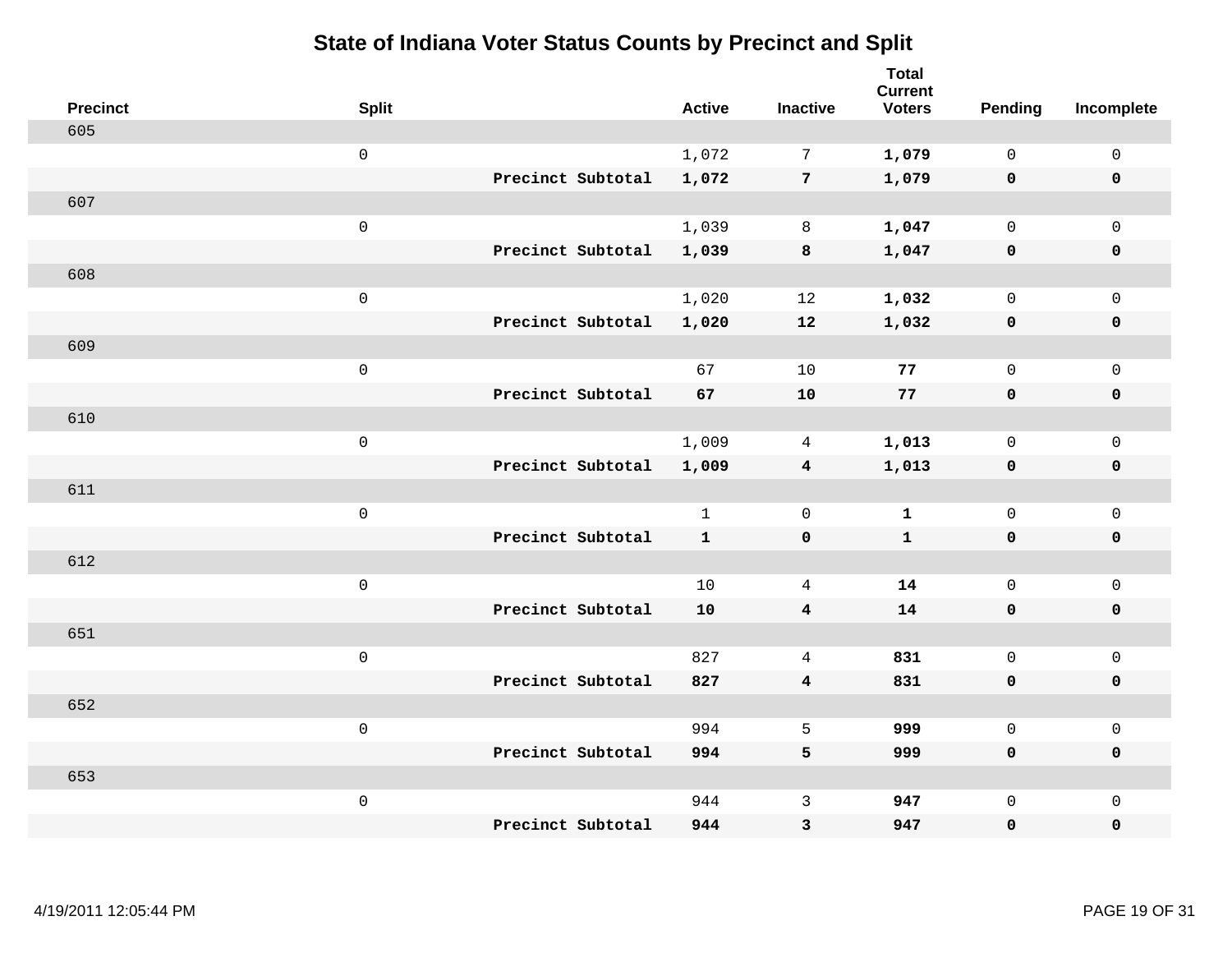| <b>Precinct</b> | <b>Split</b>        |                   | <b>Active</b> | <b>Inactive</b>         | <b>Total</b><br><b>Current</b><br><b>Voters</b> | <b>Pending</b> | Incomplete          |
|-----------------|---------------------|-------------------|---------------|-------------------------|-------------------------------------------------|----------------|---------------------|
| 654             |                     |                   |               |                         |                                                 |                |                     |
|                 | $\mathsf{O}\xspace$ |                   | 1,302         | $\mathbf{3}$            | 1,305                                           | $\mathbf 0$    | $\mathsf{O}\xspace$ |
|                 |                     | Precinct Subtotal | 1,302         | $\mathbf{3}$            | 1,305                                           | $\mathbf 0$    | $\mathbf 0$         |
| 655             |                     |                   |               |                         |                                                 |                |                     |
|                 | $\mathsf 0$         |                   | 549           | $\mathbf{3}$            | 552                                             | $\mathbf 0$    | $\mathsf{O}$        |
|                 |                     | Precinct Subtotal | 549           | $\mathsf 3$             | 552                                             | $\mathbf 0$    | 0                   |
| 656             |                     |                   |               |                         |                                                 |                |                     |
|                 | $\mathsf 0$         |                   | 736           | 5                       | 741                                             | $\mathbf 0$    | $\mathsf{O}\xspace$ |
|                 |                     | Precinct Subtotal | 736           | 5                       | 741                                             | $\mathbf 0$    | $\mathbf 0$         |
| 658             |                     |                   |               |                         |                                                 |                |                     |
|                 | $\mathsf 0$         |                   | 1,104         | $\mathbf{3}$            | 1,107                                           | $\mathbf 0$    | $\mathsf{O}$        |
|                 |                     | Precinct Subtotal | 1,104         | $\mathbf{3}$            | 1,107                                           | 0              | 0                   |
| 660             |                     |                   |               |                         |                                                 |                |                     |
|                 | $\mathsf 0$         |                   | 803           | 2                       | 805                                             | $\mathbf 0$    | $\mathsf{O}\xspace$ |
|                 |                     | Precinct Subtotal | 803           | $\overline{a}$          | 805                                             | $\mathbf 0$    | 0                   |
| 661             |                     |                   |               |                         |                                                 |                |                     |
|                 | $\mathsf{O}\xspace$ |                   | 565           | $\mathbf 1$             | 566                                             | $\mathbf 0$    | $\mathsf{O}\xspace$ |
|                 |                     | Precinct Subtotal | 565           | ${\bf 1}$               | 566                                             | 0              | 0                   |
| 662             |                     |                   |               |                         |                                                 |                |                     |
|                 | $\mathsf 0$         |                   | 914           | 5                       | 919                                             | $\mathbf 0$    | $\mathsf{O}$        |
|                 |                     | Precinct Subtotal | 914           | 5                       | 919                                             | 0              | 0                   |
| 663             |                     |                   |               |                         |                                                 |                |                     |
|                 | $\mathsf 0$         |                   | 1,249         | $\overline{4}$          | 1,253                                           | $\mathsf{O}$   | $\mathsf{O}$        |
|                 |                     | Precinct Subtotal | 1,249         | $\overline{\mathbf{4}}$ | 1,253                                           | 0              | 0                   |
| 665             |                     |                   |               |                         |                                                 |                |                     |
|                 | $\mathsf 0$         |                   | 1,028         | 3                       | 1,031                                           | $\mathbf 0$    | $\mathsf{O}$        |
|                 |                     | Precinct Subtotal | 1,028         | $\mathbf{3}$            | 1,031                                           | 0              | 0                   |
| 667             |                     |                   |               |                         |                                                 |                |                     |
|                 | $\mathsf 0$         |                   | 37            | $\mathsf 0$             | 37                                              | $\mathsf{O}$   | $\mathsf{O}$        |
|                 |                     | Precinct Subtotal | 37            | 0                       | 37                                              | 0              | 0                   |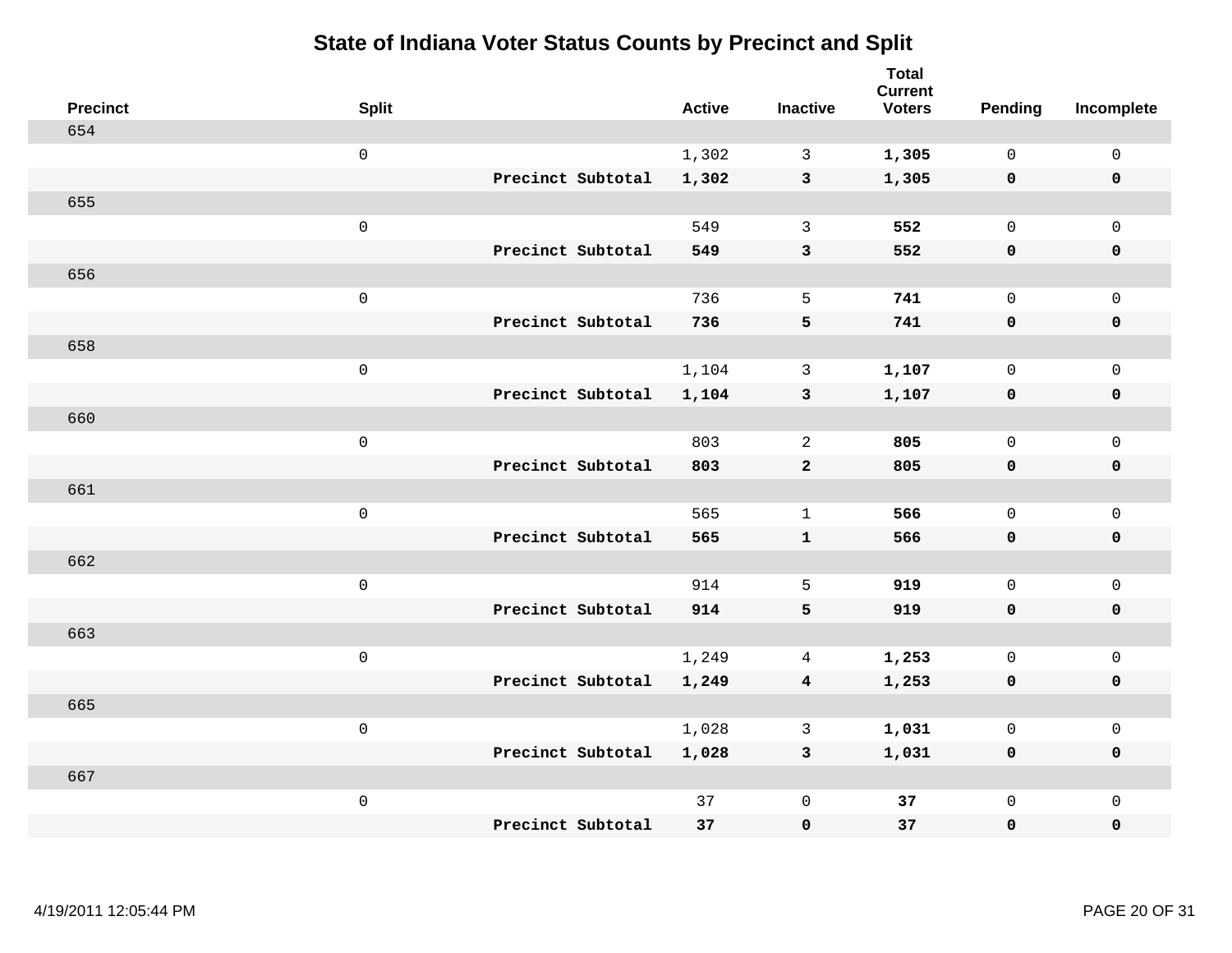| <b>Precinct</b> | <b>Split</b>        |                   | <b>Active</b>           | <b>Inactive</b>         | <b>Total</b><br><b>Current</b><br><b>Voters</b> | Pending             | Incomplete  |
|-----------------|---------------------|-------------------|-------------------------|-------------------------|-------------------------------------------------|---------------------|-------------|
| 668             |                     |                   |                         |                         |                                                 |                     |             |
|                 | $\mathbf 0$         |                   | $7\phantom{.0}$         | $\mathbf 0$             | $\overline{7}$                                  | $\mathsf{O}\xspace$ | $\mathsf 0$ |
|                 |                     | Precinct Subtotal | $7\overline{ }$         | $\mathbf 0$             | $7\phantom{.}$                                  | $\mathbf 0$         | $\mathbf 0$ |
| 669             |                     |                   |                         |                         |                                                 |                     |             |
|                 | $\mbox{O}$          |                   | $\overline{4}$          | $\mathbf 0$             | $\boldsymbol{4}$                                | $\mathsf{O}$        | $\mathsf 0$ |
|                 |                     | Precinct Subtotal | $\overline{4}$          | $\pmb{0}$               | $\overline{\mathbf{4}}$                         | $\mathbf 0$         | $\pmb{0}$   |
| 670             |                     |                   |                         |                         |                                                 |                     |             |
|                 | $\mathsf{O}\xspace$ |                   | 991                     | 11                      | 1,002                                           | $\mathsf{O}\xspace$ | $\mathsf 0$ |
|                 |                     | Precinct Subtotal | 991                     | 11                      | 1,002                                           | $\mathbf 0$         | $\pmb{0}$   |
| 671             |                     |                   |                         |                         |                                                 |                     |             |
|                 | $\mathbf 0$         |                   | 1,006                   | 4                       | 1,010                                           | $\mathsf 0$         | $\mathbf 0$ |
|                 |                     | Precinct Subtotal | 1,006                   | $\overline{\mathbf{4}}$ | 1,010                                           | 0                   | $\pmb{0}$   |
| 672             |                     |                   |                         |                         |                                                 |                     |             |
|                 | $\mbox{O}$          |                   | 515                     | $\mathbf 1$             | 516                                             | $\mathsf{O}\xspace$ | $\mathsf 0$ |
|                 |                     | Precinct Subtotal | 515                     | $\mathbf{1}$            | 516                                             | $\mathbf 0$         | $\mathbf 0$ |
| 673             |                     |                   |                         |                         |                                                 |                     |             |
|                 | $\mathsf 0$         |                   | 894                     | $\overline{4}$          | 898                                             | $\mathsf{O}$        | $\mathsf 0$ |
|                 |                     | Precinct Subtotal | 894                     | $\bf{4}$                | 898                                             | $\mathbf 0$         | $\pmb{0}$   |
| 674             |                     |                   |                         |                         |                                                 |                     |             |
|                 | $\mathsf 0$         |                   | 884                     | $\overline{4}$          | 888                                             | $\mathbf 0$         | $\mathsf 0$ |
|                 |                     | Precinct Subtotal | 884                     | $\overline{\mathbf{4}}$ | 888                                             | $\mathbf 0$         | $\mathbf 0$ |
| 675             |                     |                   |                         |                         |                                                 |                     |             |
|                 | $\mathsf 0$         |                   | 19                      | $\mathbf{1}$            | 20                                              | $\mathsf{O}$        | $\mathsf 0$ |
|                 |                     | Precinct Subtotal | 19                      | $\mathbf{1}$            | 20                                              | $\mathbf 0$         | $\mathbf 0$ |
| 676             |                     |                   |                         |                         |                                                 |                     |             |
|                 | $\mathsf 0$         |                   | $\overline{2}$          | $\mathbf 0$             | $\overline{a}$                                  | $\mathsf{O}$        | $\mathsf 0$ |
|                 |                     | Precinct Subtotal | $\overline{\mathbf{2}}$ | $\mathbf 0$             | $\overline{a}$                                  | $\mathbf 0$         | $\mathbf 0$ |
| 677             |                     |                   |                         |                         |                                                 |                     |             |
|                 | $\mathsf 0$         |                   | 14                      | $\mathsf{O}\xspace$     | 14                                              | $\mathsf{O}$        | $\mathsf 0$ |
|                 |                     | Precinct Subtotal | 14                      | $\pmb{0}$               | 14                                              | $\mathsf{O}\xspace$ | $\pmb{0}$   |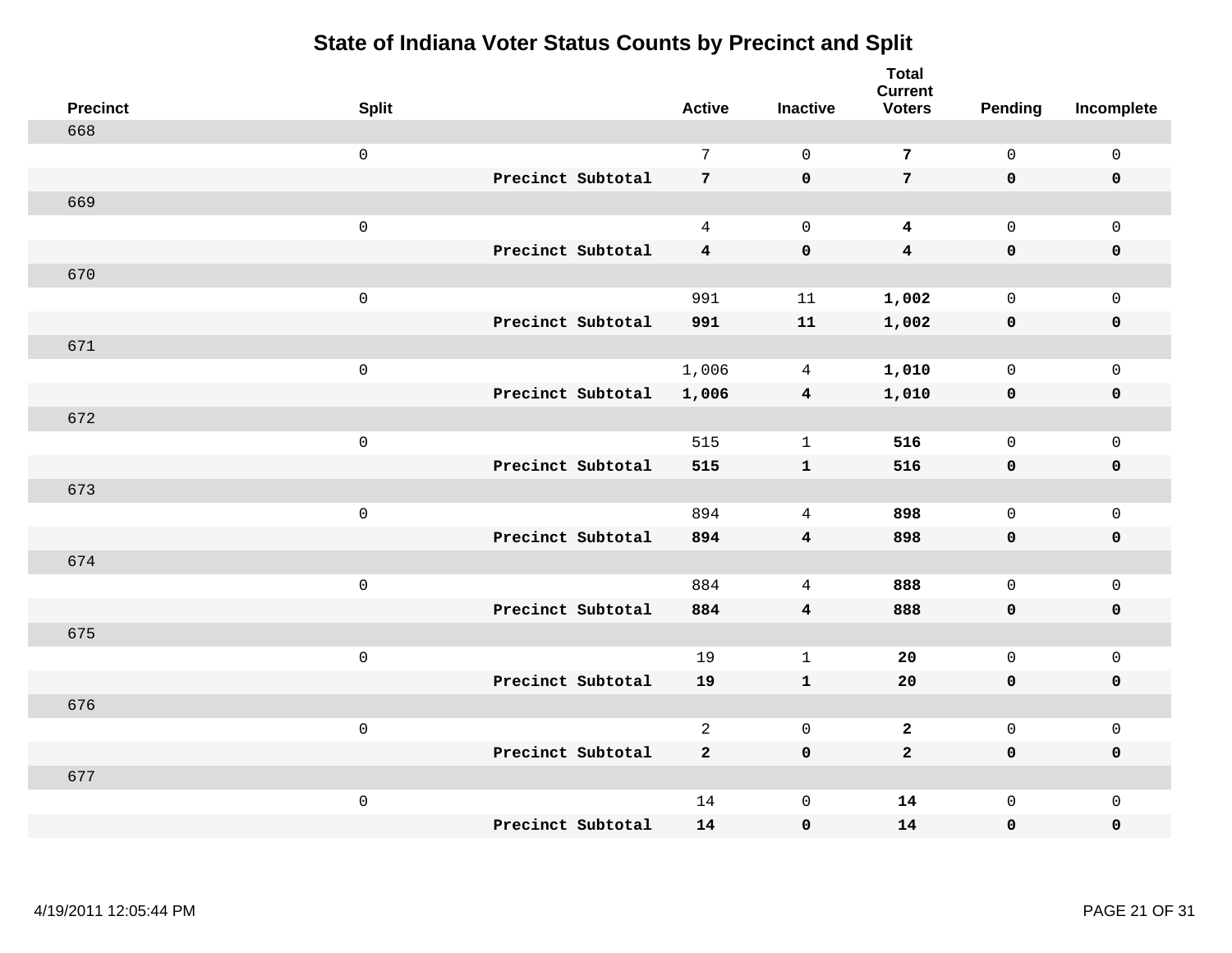| <b>Precinct</b> | <b>Split</b> |                   | <b>Active</b> | <b>Inactive</b> | <b>Total</b><br><b>Current</b><br><b>Voters</b> | Pending     | Incomplete  |
|-----------------|--------------|-------------------|---------------|-----------------|-------------------------------------------------|-------------|-------------|
| 678             |              |                   |               |                 |                                                 |             |             |
|                 | $\mathbf 0$  |                   | 602           | 3               | 605                                             | $\Omega$    | $\mathbf 0$ |
|                 |              | Precinct Subtotal | 602           | $\overline{3}$  | 605                                             | $\mathbf 0$ | $\mathbf 0$ |
| 679             |              |                   |               |                 |                                                 |             |             |
|                 | $\mathsf 0$  |                   | 1,067         | $\overline{a}$  | 1,069                                           | $\mathbf 0$ | $\mathbf 0$ |
|                 |              | Precinct Subtotal | 1,067         | $\mathbf{2}$    | 1,069                                           | $\mathbf 0$ | $\mathbf 0$ |
| 680             |              |                   |               |                 |                                                 |             |             |
|                 | $\mathsf 0$  |                   | 542           | 3               | 545                                             | $\mathbf 0$ | $\mathbf 0$ |
|                 |              | Precinct Subtotal | 542           | $\mathbf{3}$    | 545                                             | 0           | $\mathbf 0$ |
| 682             |              |                   |               |                 |                                                 |             |             |
|                 | $\mathbf 0$  |                   | 1,075         | 10              | 1,085                                           | $\mathbf 0$ | $\mathbf 0$ |
|                 |              | Precinct Subtotal | 1,075         | 10              | 1,085                                           | $\mathbf 0$ | 0           |
| ABOITE J        |              |                   |               |                 |                                                 |             |             |
|                 | $\mathbf{0}$ |                   | 1,374         | $\mathbf 0$     | 1,374                                           | $\mathbf 0$ | $\mathbf 0$ |
|                 |              | Precinct Subtotal | 1,374         | $\mathbf 0$     | 1,374                                           | $\mathbf 0$ | $\mathbf 0$ |
| ABOITE K        |              |                   |               |                 |                                                 |             |             |
|                 | $\mathsf 0$  |                   | 523           | $\mathbf{1}$    | 524                                             | $\mathbf 0$ | $\mathbf 0$ |
|                 |              | Precinct Subtotal | 523           | $\mathbf{1}$    | 524                                             | $\mathbf 0$ | 0           |
| ABOITE N        |              |                   |               |                 |                                                 |             |             |
|                 | $\mathsf 0$  |                   | 1,489         | 0               | 1,489                                           | $\mathbf 0$ | $\mathbf 0$ |
|                 |              | Precinct Subtotal | 1,489         | $\mathbf 0$     | 1,489                                           | 0           | 0           |
| ABOITE S        |              |                   |               |                 |                                                 |             |             |
|                 | $\mathsf 0$  |                   | 1,241         | $\mathbf{1}$    | 1,242                                           | $\mathbf 0$ | $\mathbf 0$ |
|                 |              | Precinct Subtotal | 1,241         | $\mathbf{1}$    | 1,242                                           | $\mathbf 0$ | 0           |
| ABOITE T        |              |                   |               |                 |                                                 |             |             |
|                 | $\mathbf{0}$ |                   | 1,165         | $\mathbf 0$     | 1,165                                           | $\mathbf 0$ | $\mathbf 0$ |
|                 |              | Precinct Subtotal | 1,165         | $\mathbf 0$     | 1,165                                           | 0           | 0           |
| ABOITE U        |              |                   |               |                 |                                                 |             |             |
|                 | $\mathsf 0$  |                   | 710           | $\mathbf 0$     | 710                                             | $\mathbf 0$ | $\mathbf 0$ |
|                 |              | Precinct Subtotal | 710           | $\mathbf 0$     | 710                                             | $\mathbf 0$ | 0           |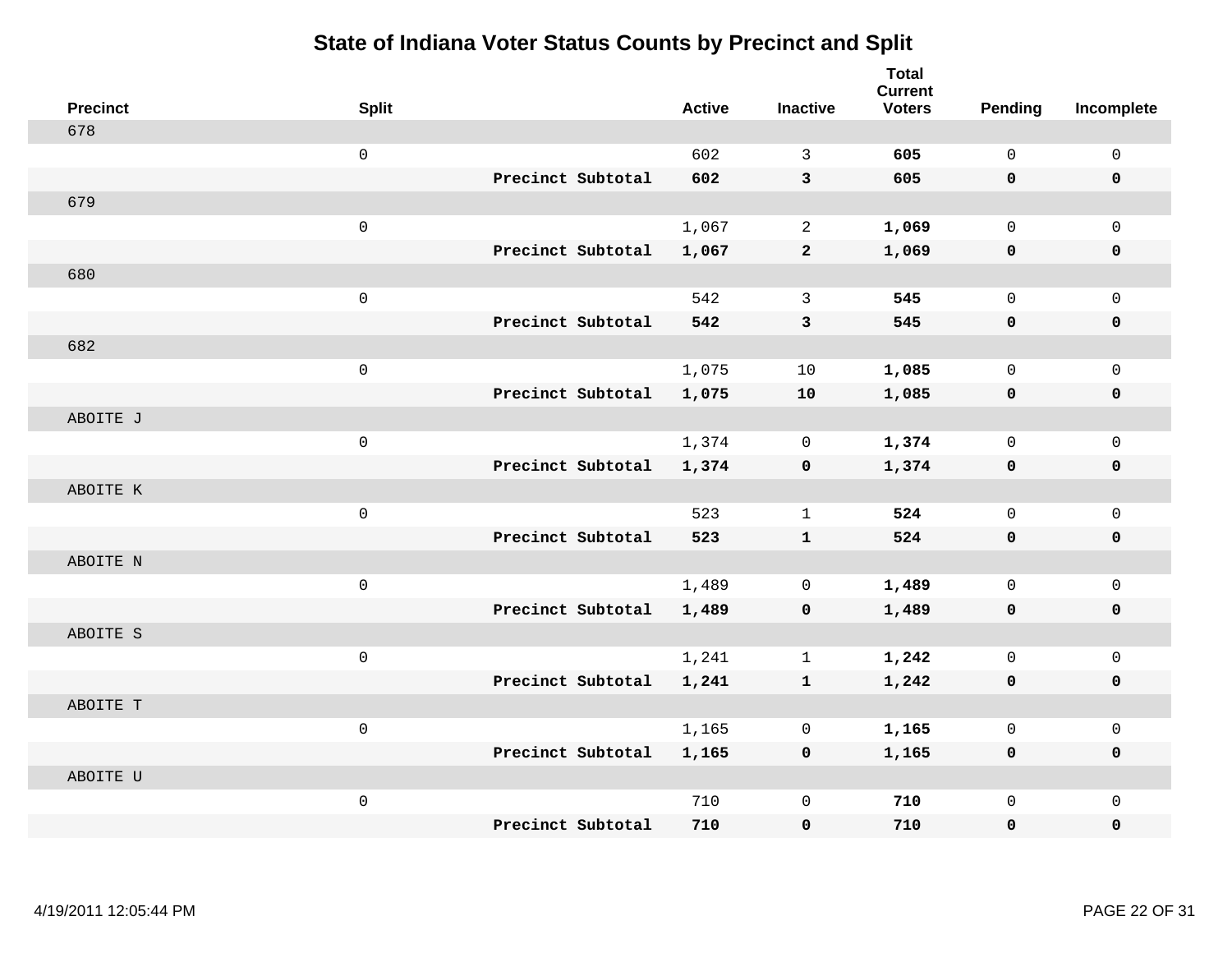| <b>Precinct</b> | <b>Split</b>        |                   | <b>Active</b> | <b>Inactive</b> | <b>Total</b><br><b>Current</b><br><b>Voters</b> | Pending      | Incomplete          |
|-----------------|---------------------|-------------------|---------------|-----------------|-------------------------------------------------|--------------|---------------------|
| ABOITE Z        |                     |                   |               |                 |                                                 |              |                     |
|                 | $\mathsf{O}\xspace$ |                   | 441           | $\Omega$        | 441                                             | $\mathbf 0$  | $\mathbf 0$         |
|                 |                     | Precinct Subtotal | 441           | $\mathbf 0$     | 441                                             | 0            | 0                   |
| ADAMS B1        |                     |                   |               |                 |                                                 |              |                     |
|                 | $\mathbf 0$         |                   | 136           | $\mathbf{1}$    | 137                                             | $\mathsf{O}$ | $\mathbf 0$         |
|                 |                     | Precinct Subtotal | 136           | $\mathbf{1}$    | 137                                             | 0            | 0                   |
| ADAMS B2        |                     |                   |               |                 |                                                 |              |                     |
|                 | $\mathsf{O}\xspace$ |                   | 27            | $\mathbf 0$     | 27                                              | $\mathsf 0$  | $\mathsf 0$         |
|                 |                     | Precinct Subtotal | 27            | $\pmb{0}$       | 27                                              | 0            | 0                   |
| ADAMS E         |                     |                   |               |                 |                                                 |              |                     |
|                 | $\mathsf 0$         |                   | 292           | $\mathsf 0$     | 292                                             | $\mathsf 0$  | $\mathsf{O}\xspace$ |
|                 |                     | Precinct Subtotal | 292           | $\pmb{0}$       | 292                                             | $\mathbf 0$  | $\pmb{0}$           |
| ADAMS F         |                     |                   |               |                 |                                                 |              |                     |
|                 | $\mathbf 0$         |                   | 109           | $\mathbf 0$     | 109                                             | $\mathbf 0$  | $\mathbf 0$         |
|                 |                     | Precinct Subtotal | 109           | $\pmb{0}$       | 109                                             | 0            | 0                   |
| ADAMS G         |                     |                   |               |                 |                                                 |              |                     |
|                 | $\mathbf 0$         |                   | 391           | $\mathbf 0$     | 391                                             | $\mathsf{O}$ | $\mathbf 0$         |
|                 |                     | Precinct Subtotal | 391           | $\mathbf 0$     | 391                                             | 0            | 0                   |
| ADAMS K         |                     |                   |               |                 |                                                 |              |                     |
|                 | $\mathbf 0$         |                   | 350           | $\mathbf 0$     | 350                                             | $\mathsf{O}$ | $\mathsf 0$         |
|                 |                     | Precinct Subtotal | 350           | 0               | 350                                             | 0            | 0                   |
| ADAMS M         |                     |                   |               |                 |                                                 |              |                     |
|                 | $\mathsf 0$         |                   | 18            | $\mathsf 0$     | 18                                              | $\mathsf{O}$ | $\mathsf 0$         |
|                 |                     | Precinct Subtotal | 18            | $\pmb{0}$       | 18                                              | $\mathbf 0$  | 0                   |
| CEDAR CREEK A   |                     |                   |               |                 |                                                 |              |                     |
|                 | $\mathsf{O}\xspace$ |                   | 1,298         | $\mathbf 0$     | 1,298                                           | $\mathsf{O}$ | $\mathsf 0$         |
|                 |                     | Precinct Subtotal | 1,298         | $\pmb{0}$       | 1,298                                           | 0            | 0                   |
| CEDAR CREEK B   |                     |                   |               |                 |                                                 |              |                     |
|                 | $\mathbf 0$         |                   | 928           | $\overline{0}$  | 928                                             | $\mathbf 0$  | $\mathbf 0$         |
|                 | $1\,$               |                   | 3             | $\mathbf 0$     | $\mathbf{3}$                                    | $\mathbf 0$  | $\mathbf 0$         |
|                 |                     | Precinct Subtotal | 931           | $\mathbf 0$     | 931                                             | 0            | 0                   |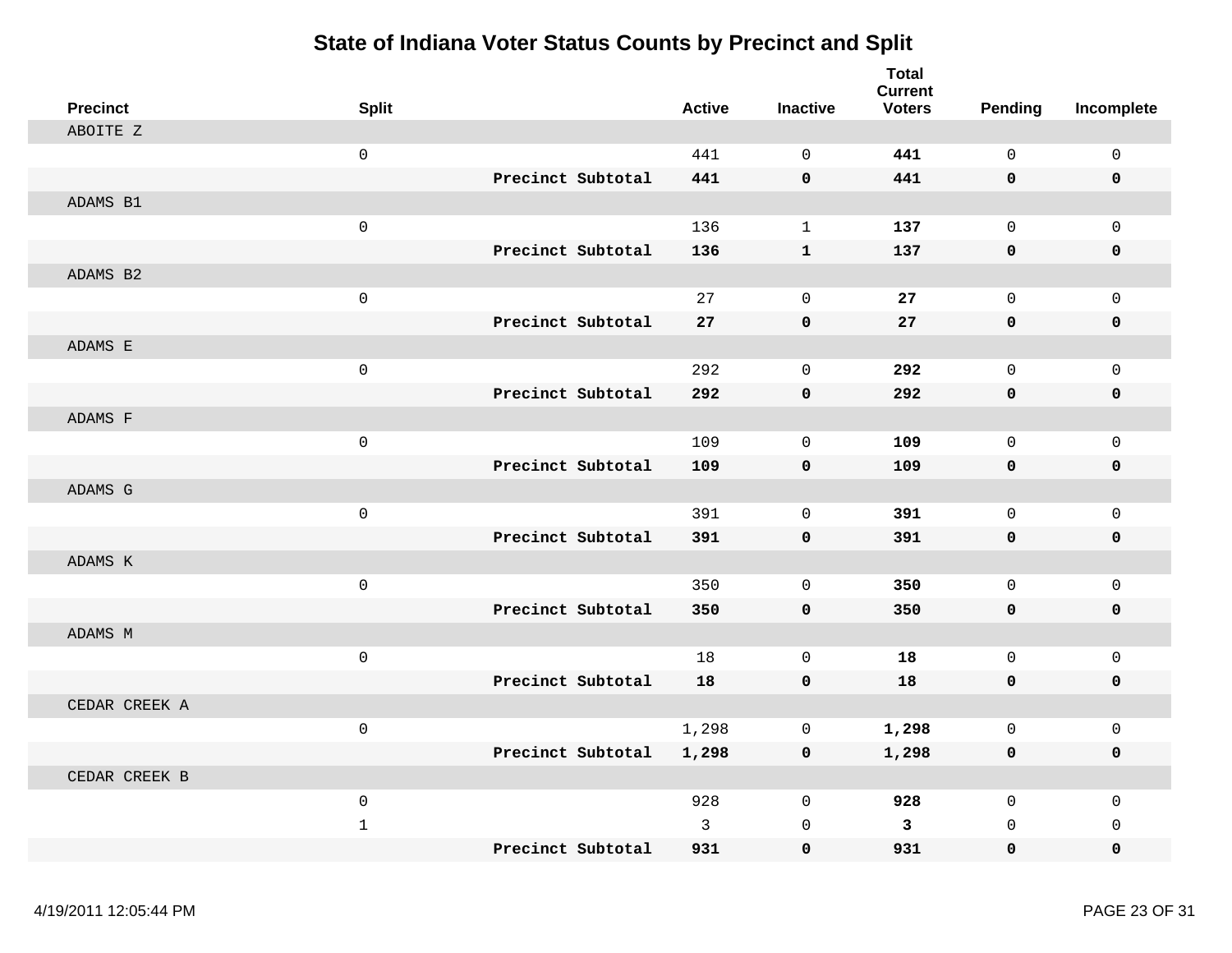| <b>Precinct</b> | <b>Split</b>        |                   | <b>Active</b> | <b>Inactive</b> | <b>Total</b><br><b>Current</b><br><b>Voters</b> | <b>Pending</b> | Incomplete   |
|-----------------|---------------------|-------------------|---------------|-----------------|-------------------------------------------------|----------------|--------------|
| CEDAR CREEK C   |                     |                   |               |                 |                                                 |                |              |
|                 | $\mathbf 0$         |                   | 730           | $\mathbf{1}$    | 731                                             | $\mathbf{0}$   | $\mathsf{O}$ |
|                 |                     | Precinct Subtotal | 730           | $\mathbf{1}$    | 731                                             | $\mathbf{0}$   | 0            |
| CEDAR CREEK D   |                     |                   |               |                 |                                                 |                |              |
|                 | $\mathbf 0$         |                   | 1,025         | $\mathbf 0$     | 1,025                                           | $\Omega$       | $\Omega$     |
|                 |                     | Precinct Subtotal | 1,025         | $\mathbf 0$     | 1,025                                           | $\mathbf 0$    | 0            |
| CEDAR CREEK E   |                     |                   |               |                 |                                                 |                |              |
|                 | $\mathbf 0$         |                   | 1,058         | $\mathbf 0$     | 1,058                                           | $\mathbf 0$    | $\mathbf 0$  |
|                 |                     | Precinct Subtotal | 1,058         | $\mathbf 0$     | 1,058                                           | $\mathbf 0$    | $\mathbf 0$  |
| EEL RIVER A     |                     |                   |               |                 |                                                 |                |              |
|                 | $\mathbf 0$         |                   | 895           | $\Omega$        | 895                                             | $\Omega$       | $\Omega$     |
|                 |                     | Precinct Subtotal | 895           | $\mathbf 0$     | 895                                             | $\mathbf 0$    | 0            |
| EEL RIVER B     |                     |                   |               |                 |                                                 |                |              |
|                 | $\mathbf 0$         |                   | 1,182         | $\mathbf{1}$    | 1,183                                           | $\Omega$       | $\Omega$     |
|                 |                     | Precinct Subtotal | 1,182         | $\mathbf{1}$    | 1,183                                           | $\mathbf 0$    | 0            |
| GRABILL         |                     |                   |               |                 |                                                 |                |              |
|                 | $\mathbf 0$         |                   | 607           | 2               | 609                                             | $\mathbf{0}$   | $\mathbf{0}$ |
|                 |                     | Precinct Subtotal | 607           | $\mathbf{2}$    | 609                                             | $\mathbf 0$    | 0            |
| HUNTERTOWN A    |                     |                   |               |                 |                                                 |                |              |
|                 | $\mathbf 0$         |                   | 1,215         | 2               | 1,217                                           | $\Omega$       | $\mathbf 0$  |
|                 |                     | Precinct Subtotal | 1,215         | $\overline{2}$  | 1,217                                           | $\mathbf 0$    | $\mathbf 0$  |
| HUNTERTOWN B    |                     |                   |               |                 |                                                 |                |              |
|                 | $\mathsf{O}\xspace$ |                   | 1,330         | $\mathbf{1}$    | 1,331                                           | $\mathbf 0$    | $\mathbf 0$  |
|                 |                     | Precinct Subtotal | 1,330         | $\mathbf{1}$    | 1,331                                           | 0              | 0            |
| HUNTERTOWN ER   |                     |                   |               |                 |                                                 |                |              |
|                 | $\mathbf 0$         |                   | 491           | $\Omega$        | 491                                             | $\mathbf 0$    | $\mathbf 0$  |
|                 |                     | Precinct Subtotal | 491           | $\mathbf 0$     | 491                                             | 0              | $\mathbf 0$  |
| <b>JACKSON</b>  |                     |                   |               |                 |                                                 |                |              |
|                 | $\mathbf 0$         |                   | 363           | $\mathbf 0$     | 363                                             | $\mathbf 0$    | $\mathbf 0$  |
|                 |                     | Precinct Subtotal | 363           | $\mathbf 0$     | 363                                             | 0              | $\mathbf{0}$ |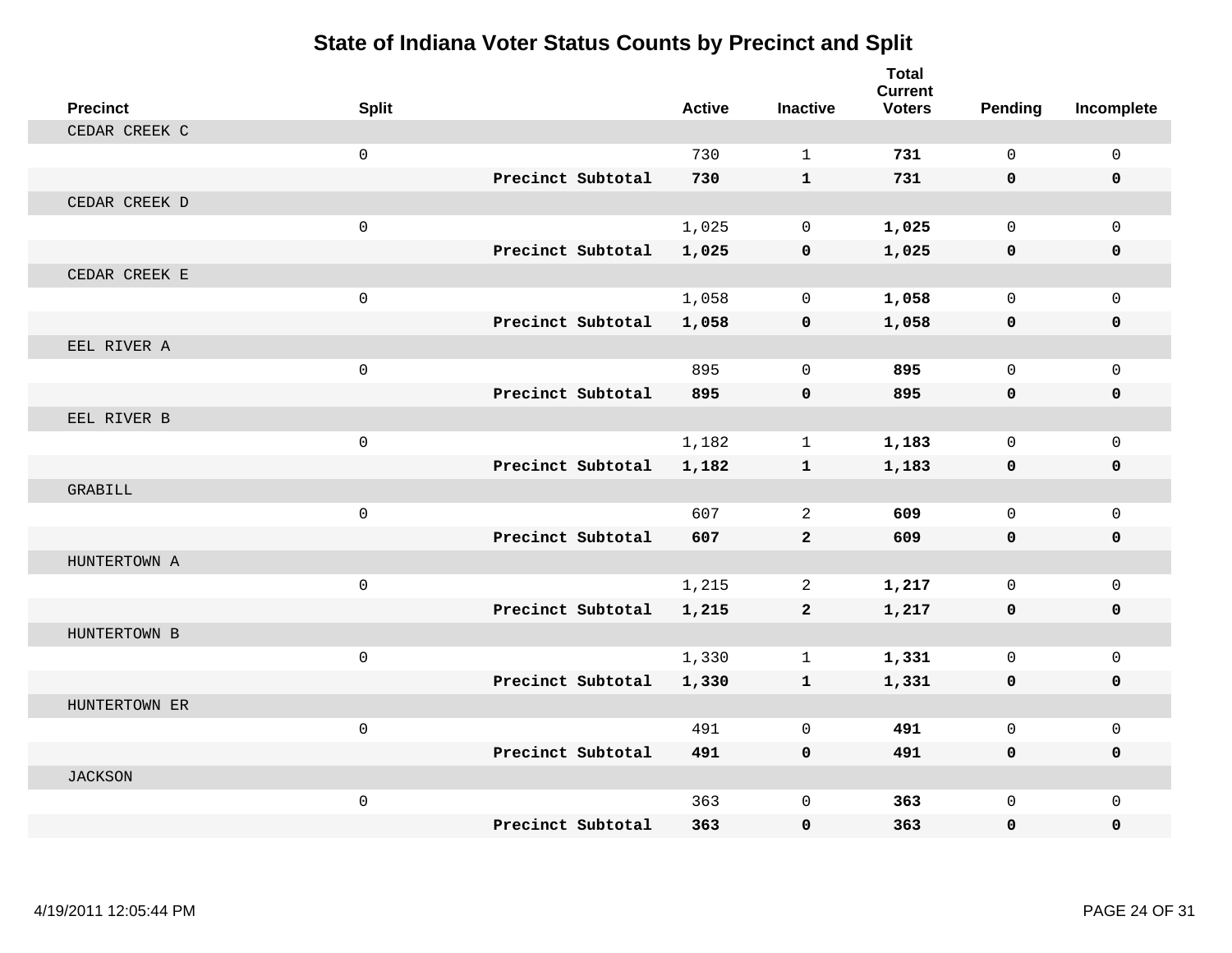| <b>Precinct</b>  | <b>Split</b>        |                   |                   | <b>Active</b> | <b>Inactive</b> | <b>Total</b><br><b>Current</b><br><b>Voters</b> | <b>Pending</b>      | Incomplete   |
|------------------|---------------------|-------------------|-------------------|---------------|-----------------|-------------------------------------------------|---------------------|--------------|
| <b>JEFFERSON</b> |                     |                   |                   |               |                 |                                                 |                     |              |
|                  | $\mathbf 0$         |                   |                   | 1,221         | 2               | 1,223                                           | $\Omega$            | $\mathbf 0$  |
|                  |                     |                   | Precinct Subtotal | 1,221         | $\overline{2}$  | 1,223                                           | 0                   | 0            |
| LAFAYETTE A      |                     |                   |                   |               |                 |                                                 |                     |              |
|                  | $\mathbf 0$         |                   |                   | 767           | $\mathbf 0$     | 767                                             | $\mathbf 0$         | $\mathbf{0}$ |
|                  |                     |                   | Precinct Subtotal | 767           | $\mathbf 0$     | 767                                             | $\mathbf{0}$        | 0            |
| LAFAYETTE B      |                     |                   |                   |               |                 |                                                 |                     |              |
|                  | $\mathsf{O}$        |                   |                   | 805           | 2               | 807                                             | $\Omega$            | $\mathbf 0$  |
|                  |                     | Precinct Subtotal |                   | 805           | $\overline{2}$  | 807                                             | $\mathbf 0$         | 0            |
| LAFAYETTE C      |                     |                   |                   |               |                 |                                                 |                     |              |
|                  | $\mathsf{O}\xspace$ |                   |                   | 650           | $\mathbf{1}$    | 651                                             | $\Omega$            | $\mathsf{O}$ |
|                  |                     |                   | Precinct Subtotal | 650           | $\mathbf{1}$    | 651                                             | 0                   | 0            |
| LAKE A           |                     |                   |                   |               |                 |                                                 |                     |              |
|                  | $\mathsf 0$         |                   |                   | 702           | $\mathbf{1}$    | 703                                             | $\mathbf 0$         | $\mathbf 0$  |
|                  |                     |                   | Precinct Subtotal | 702           | $\mathbf{1}$    | 703                                             | 0                   | 0            |
| LAKE B           |                     |                   |                   |               |                 |                                                 |                     |              |
|                  | $\mathbf 0$         |                   |                   | 898           | $\mathbf{1}$    | 899                                             | $\mathsf{O}\xspace$ | $\mathsf{O}$ |
|                  |                     |                   | Precinct Subtotal | 898           | $\mathbf{1}$    | 899                                             | $\mathbf 0$         | 0            |
| LEO-CEDARVILLE A |                     |                   |                   |               |                 |                                                 |                     |              |
|                  | $\mathbf 0$         |                   |                   | 982           | $\mathbf{1}$    | 983                                             | $\Omega$            | $\mathsf{O}$ |
|                  |                     |                   | Precinct Subtotal | 982           | $\mathbf{1}$    | 983                                             | 0                   | $\mathbf 0$  |
| LEO-CEDARVILLE B |                     |                   |                   |               |                 |                                                 |                     |              |
|                  | $\mathbf 0$         |                   |                   | 1,369         | $\mathbf 0$     | 1,369                                           | $\mathbf 0$         | $\mathbf{0}$ |
|                  |                     |                   | Precinct Subtotal | 1,369         | $\mathbf 0$     | 1,369                                           | 0                   | 0            |
| MADISON          |                     |                   |                   |               |                 |                                                 |                     |              |
|                  | $\mathsf{O}$        |                   |                   | 1,253         | $\mathbf 0$     | 1,253                                           | $\mathbf 0$         | $\mathbf 0$  |
|                  |                     |                   | Precinct Subtotal | 1,253         | 0               | 1,253                                           | 0                   | 0            |
| MARION A         |                     |                   |                   |               |                 |                                                 |                     |              |
|                  | $\mathbf 0$         |                   |                   | 909           | $\mathbf 0$     | 909                                             | $\mathbf 0$         | $\mathbf 0$  |
|                  |                     |                   | Precinct Subtotal | 909           | $\mathbf 0$     | 909                                             | 0                   | $\mathbf 0$  |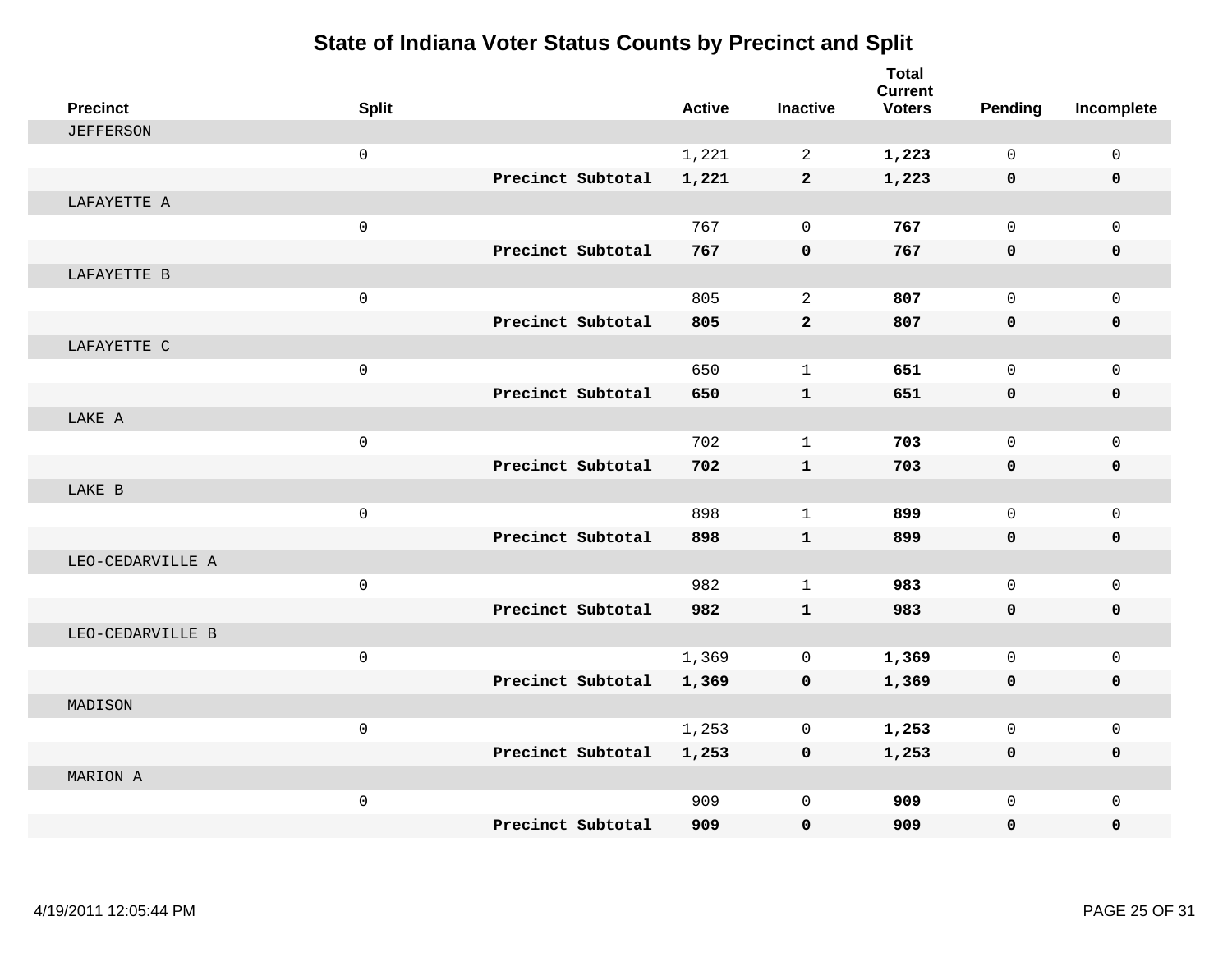| <b>Precinct</b> | <b>Split</b>      | <b>Active</b> | <b>Inactive</b> | <b>Total</b><br><b>Current</b><br><b>Voters</b> | Pending     | Incomplete   |
|-----------------|-------------------|---------------|-----------------|-------------------------------------------------|-------------|--------------|
| MARION B        |                   |               |                 |                                                 |             |              |
|                 | $\mathbf 0$       | 816           | $\Omega$        | 816                                             | $\Omega$    | $\mathbf 0$  |
|                 | Precinct Subtotal | 816           | $\mathbf 0$     | 816                                             | $\mathbf 0$ | $\mathbf 0$  |
| MARION C        |                   |               |                 |                                                 |             |              |
|                 | $\mathsf 0$       | 959           | $\mathbf 0$     | 959                                             | $\mathbf 0$ | $\mathbf 0$  |
|                 | Precinct Subtotal | 959           | $\mathbf 0$     | 959                                             | $\mathbf 0$ | 0            |
| MAUMEE          |                   |               |                 |                                                 |             |              |
|                 | $\mathsf 0$       | 755           | $\mathbf{1}$    | 756                                             | $\mathbf 0$ | $\mathbf 0$  |
|                 | Precinct Subtotal | 755           | $\mathbf{1}$    | 756                                             | 0           | $\mathbf 0$  |
| MILAN A         |                   |               |                 |                                                 |             |              |
|                 | $\mathbf 0$       | 812           | $\mathbf 0$     | 812                                             | $\mathbf 0$ | $\mathbf 0$  |
|                 | Precinct Subtotal | 812           | $\pmb{0}$       | 812                                             | $\mathbf 0$ | 0            |
| MILAN B         |                   |               |                 |                                                 |             |              |
|                 | $\mathsf 0$       | 775           | $\mathbf{1}$    | 776                                             | $\mathbf 0$ | $\mathbf 0$  |
|                 | Precinct Subtotal | 775           | $\mathbf{1}$    | 776                                             | $\mathbf 0$ | $\mathbf 0$  |
| MONROE          |                   |               |                 |                                                 |             |              |
|                 | $\mathsf 0$       | 495           | $\mathbf 0$     | 495                                             | $\mathbf 0$ | $\mathbf 0$  |
|                 | Precinct Subtotal | 495           | $\mathbf 0$     | 495                                             | $\mathbf 0$ | 0            |
| MONROEVILLE     |                   |               |                 |                                                 |             |              |
|                 | $\mathsf 0$       | 743           | $\mathbf{1}$    | 744                                             | $\mathbf 0$ | $\mathsf 0$  |
|                 | Precinct Subtotal | 743           | $\mathbf{1}$    | 744                                             | 0           | 0            |
| NH <sub>1</sub> |                   |               |                 |                                                 |             |              |
|                 | $\mathsf 0$       | 1,172         | 2               | 1,174                                           | $\mathbf 0$ | $\mathbf 0$  |
|                 | Precinct Subtotal | 1,172         | $\mathbf{2}$    | 1,174                                           | $\mathbf 0$ | 0            |
| NH 1J           |                   |               |                 |                                                 |             |              |
|                 | $\mathbf{0}$      | 21            | $\mathbf 0$     | 21                                              | $\mathbf 0$ | $\mathbf{0}$ |
|                 | Precinct Subtotal | 21            | $\mathbf 0$     | 21                                              | $\mathbf 0$ | 0            |
| NH 1SJ          |                   |               |                 |                                                 |             |              |
|                 | $\mathsf 0$       | 588           | $\mathbf 0$     | 588                                             | $\mathbf 0$ | $\mathbf{0}$ |
|                 | Precinct Subtotal | 588           | $\mathbf 0$     | 588                                             | $\mathbf 0$ | 0            |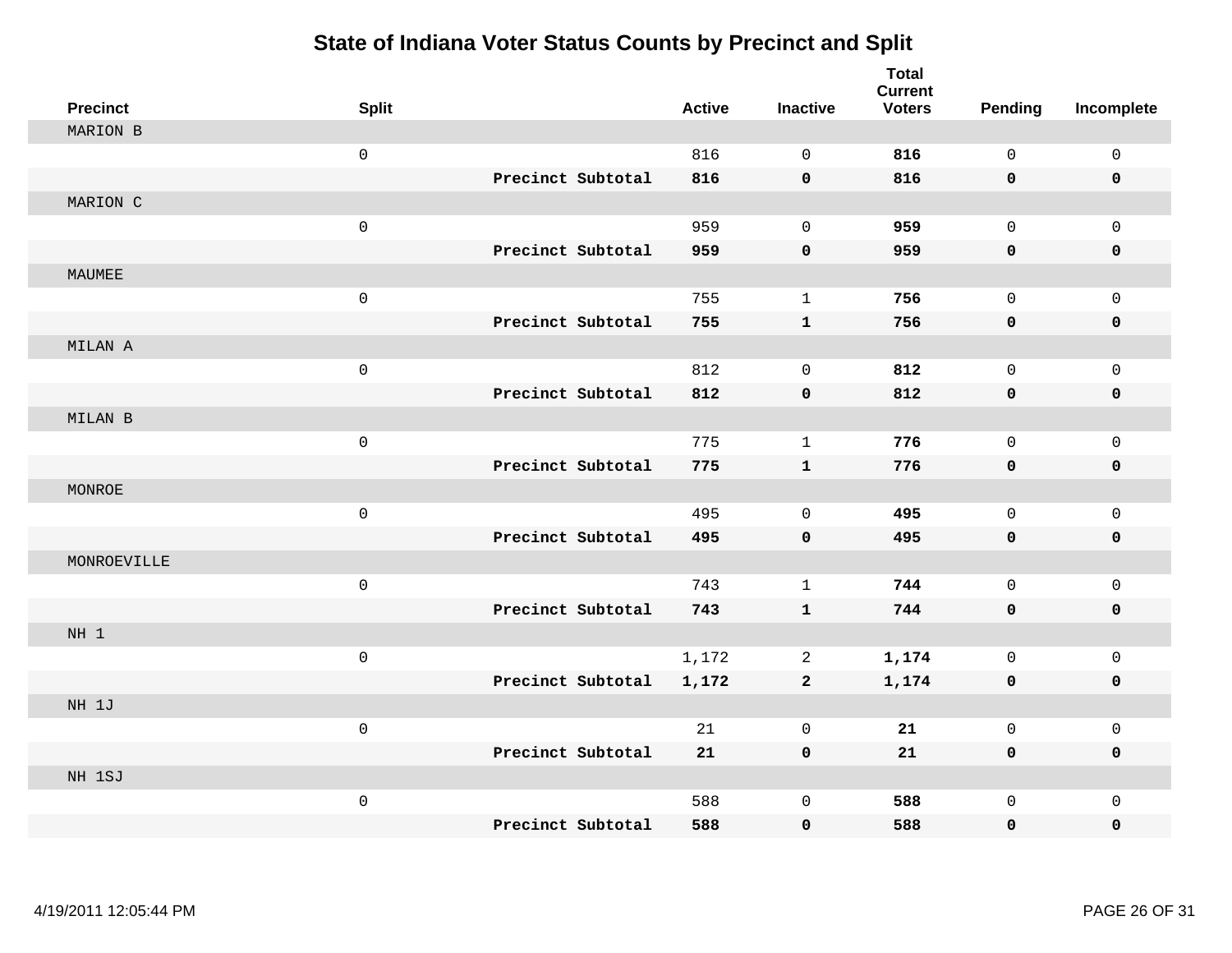| <b>Precinct</b> | <b>Split</b>        |                   | <b>Active</b> | <b>Inactive</b>         | <b>Total</b><br><b>Current</b><br><b>Voters</b> | Pending      | Incomplete   |
|-----------------|---------------------|-------------------|---------------|-------------------------|-------------------------------------------------|--------------|--------------|
| NH 2A           |                     |                   |               |                         |                                                 |              |              |
|                 | $\mathsf{O}\xspace$ |                   | 937           | $\mathbf{1}$            | 938                                             | $\mathsf{O}$ | $\mathsf{O}$ |
|                 |                     | Precinct Subtotal | 937           | $\mathbf{1}$            | 938                                             | $\mathbf 0$  | $\mathbf 0$  |
| NH 2B           |                     |                   |               |                         |                                                 |              |              |
|                 | $\mathsf{O}\xspace$ |                   | 1,197         | $\overline{a}$          | 1,199                                           | $\mathsf{O}$ | $\mathbf 0$  |
|                 |                     | Precinct Subtotal | 1,197         | $\mathbf{2}$            | 1,199                                           | $\mathbf 0$  | $\mathbf 0$  |
| $NH 2J-1$       |                     |                   |               |                         |                                                 |              |              |
|                 | $\mathsf{O}\xspace$ |                   | 197           | $\mathbf 0$             | 197                                             | $\mathbf 0$  | $\mathbf 0$  |
|                 |                     | Precinct Subtotal | 197           | $\mathbf 0$             | 197                                             | 0            | $\mathbf 0$  |
| $NH 2J-2$       |                     |                   |               |                         |                                                 |              |              |
|                 | $\mathsf{O}\xspace$ |                   | 35            | 0                       | 35                                              | 0            | $\mathsf{O}$ |
|                 |                     | Precinct Subtotal | 35            | $\mathbf 0$             | 35                                              | $\mathbf 0$  | $\pmb{0}$    |
| NH 3A           |                     |                   |               |                         |                                                 |              |              |
|                 | $\mathsf{O}\xspace$ |                   | 1,038         | 4                       | 1,042                                           | 0            | $\mathbf 0$  |
|                 |                     | Precinct Subtotal | 1,038         | $\overline{\mathbf{4}}$ | 1,042                                           | $\mathbf 0$  | $\mathbf 0$  |
| NH 3B           |                     |                   |               |                         |                                                 |              |              |
|                 | $\mathsf{O}\xspace$ |                   | 1,067         | $\mathbf 1$             | 1,068                                           | 0            | $\mathbf 0$  |
|                 |                     | Precinct Subtotal | 1,067         | $\mathbf{1}$            | 1,068                                           | 0            | $\mathbf 0$  |
| NH 4A           |                     |                   |               |                         |                                                 |              |              |
|                 | $\mathsf{O}\xspace$ |                   | 1,030         | $\mathbf 1$             | 1,031                                           | $\mathsf{O}$ | $\mathsf{O}$ |
|                 |                     | Precinct Subtotal | 1,030         | $\mathbf{1}$            | 1,031                                           | 0            | 0            |
| NH 4B           |                     |                   |               |                         |                                                 |              |              |
|                 | $\mathsf{O}\xspace$ |                   | 35            | $\mathbf 0$             | 35                                              | $\mathsf{O}$ | $\mathsf{O}$ |
|                 |                     | Precinct Subtotal | 35            | $\pmb{0}$               | 35                                              | $\mathbf 0$  | $\mathbf 0$  |
| NH 4C           |                     |                   |               |                         |                                                 |              |              |
|                 | $\mathbf 0$         |                   | 92            | $\mathbf 0$             | 92                                              | 0            | $\mathsf{O}$ |
|                 |                     | Precinct Subtotal | 92            | $\mathbf 0$             | 92                                              | 0            | $\mathbf 0$  |
| NH 4D           |                     |                   |               |                         |                                                 |              |              |
|                 | $\mathsf{O}\xspace$ |                   | 771           | $\mathsf 0$             | 771                                             | 0            | $\mathsf{O}$ |
|                 |                     | Precinct Subtotal | 771           | $\mathbf 0$             | 771                                             | 0            | $\mathbf 0$  |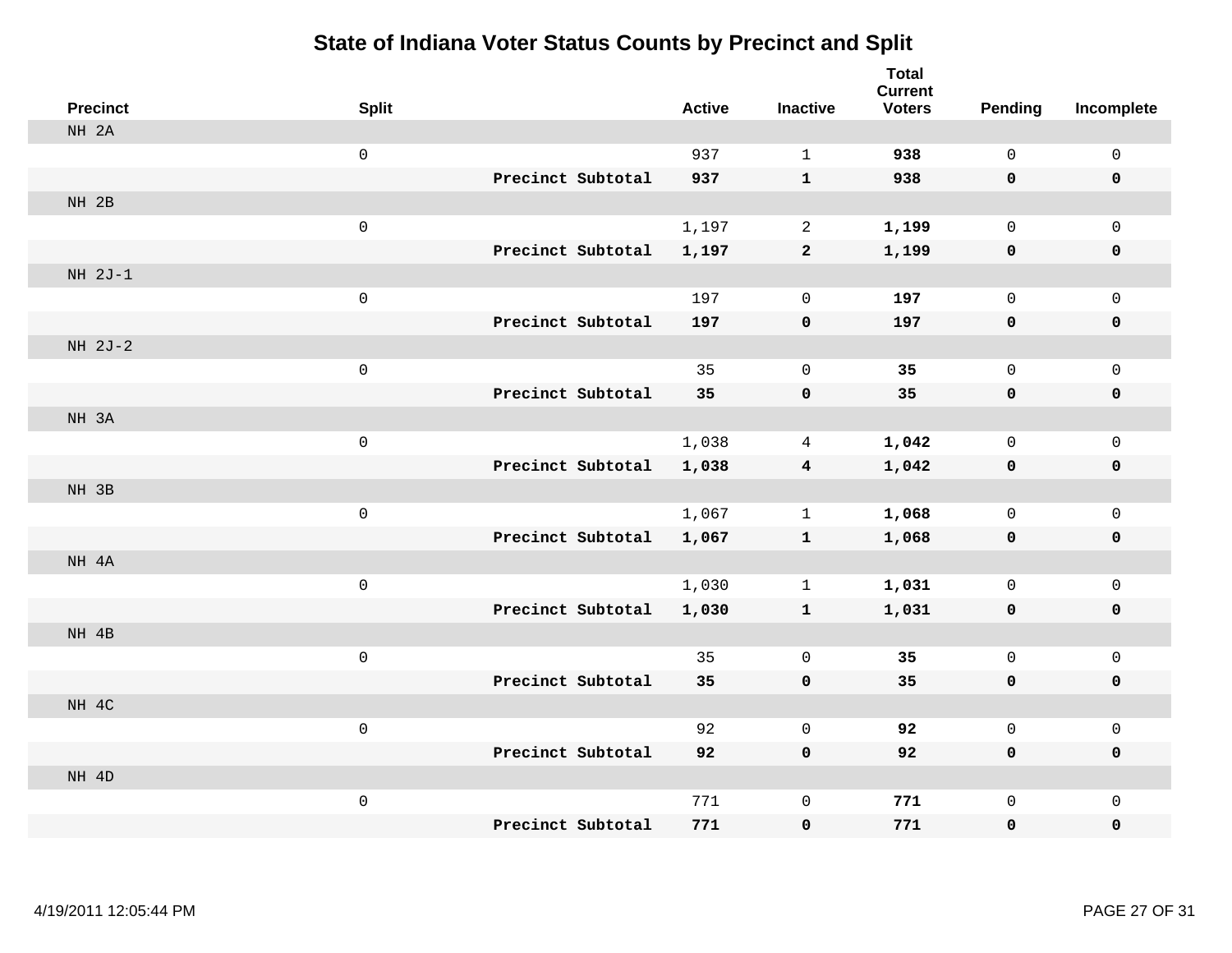| <b>Precinct</b> | <b>Split</b>        |                   | <b>Active</b> | <b>Inactive</b>         | <b>Total</b><br><b>Current</b><br><b>Voters</b> | Pending     | Incomplete     |
|-----------------|---------------------|-------------------|---------------|-------------------------|-------------------------------------------------|-------------|----------------|
| NH 5A           |                     |                   |               |                         |                                                 |             |                |
|                 | $\mathsf{O}\xspace$ |                   | 115           | 5                       | 120                                             | $\mathbf 0$ | $\mathsf{O}$   |
|                 |                     | Precinct Subtotal | 115           | 5                       | 120                                             | 0           | $\mathbf 0$    |
| NH 5B           |                     |                   |               |                         |                                                 |             |                |
|                 | $\mathsf{O}\xspace$ |                   | 567           | $\mathbf{1}$            | 568                                             | $\mathbf 0$ | $\overline{0}$ |
|                 |                     | Precinct Subtotal | 567           | ${\bf 1}$               | 568                                             | 0           | 0              |
| NH 5C           |                     |                   |               |                         |                                                 |             |                |
|                 | $\mathsf 0$         |                   | 734           | 4                       | 738                                             | $\Omega$    | $\mathsf{O}$   |
|                 |                     | Precinct Subtotal | 734           | $\overline{\mathbf{4}}$ | 738                                             | 0           | 0              |
| NH 5E           |                     |                   |               |                         |                                                 |             |                |
|                 | $\mathsf{O}\xspace$ |                   | 49            | $\mathbf 0$             | 49                                              | $\mathbf 0$ | $\mathsf{O}$   |
|                 |                     | Precinct Subtotal | 49            | $\mathbf 0$             | 49                                              | 0           | 0              |
| PERRY A         |                     |                   |               |                         |                                                 |             |                |
|                 | $\mathsf{O}\xspace$ |                   | 1,370         | 0                       | 1,370                                           | $\mathbf 0$ | $\mathbf 0$    |
|                 |                     | Precinct Subtotal | 1,370         | $\mathbf 0$             | 1,370                                           | 0           | 0              |
| PERRY B         |                     |                   |               |                         |                                                 |             |                |
|                 | $\mathbf 0$         |                   | 1,138         | $\mathbf 0$             | 1,138                                           | $\mathbf 0$ | $\mathsf{O}$   |
|                 |                     | Precinct Subtotal | 1,138         | $\pmb{0}$               | 1,138                                           | 0           | 0              |
| PERRY E         |                     |                   |               |                         |                                                 |             |                |
|                 | $\mathsf 0$         |                   | 1,353         | $\mathbf{1}$            | 1,354                                           | $\mathbf 0$ | $\mathsf{O}$   |
|                 |                     | Precinct Subtotal | 1,353         | $\mathbf{1}$            | 1,354                                           | 0           | 0              |
| PERRY H         |                     |                   |               |                         |                                                 |             |                |
|                 | $\mathsf{O}\xspace$ |                   | 1,171         | $\mathbf{1}$            | 1,172                                           | $\mathbf 0$ | $\mathsf{O}$   |
|                 |                     | Precinct Subtotal | 1,171         | $\mathbf{1}$            | 1,172                                           | 0           | 0              |
| PERRY J         |                     |                   |               |                         |                                                 |             |                |
|                 | $\mathbf 0$         |                   | 612           | $\mathbf{1}$            | 613                                             | $\mathbf 0$ | $\mathbf 0$    |
|                 |                     | Precinct Subtotal | 612           | $\mathbf{1}$            | 613                                             | 0           | 0              |
| PERRY K         |                     |                   |               |                         |                                                 |             |                |
|                 | $\mathsf{O}\xspace$ |                   | 766           | $\mathbf 0$             | 766                                             | $\mathbf 0$ | $\mathsf{O}$   |
|                 |                     | Precinct Subtotal | 766           | $\mathbf 0$             | 766                                             | 0           | $\mathbf 0$    |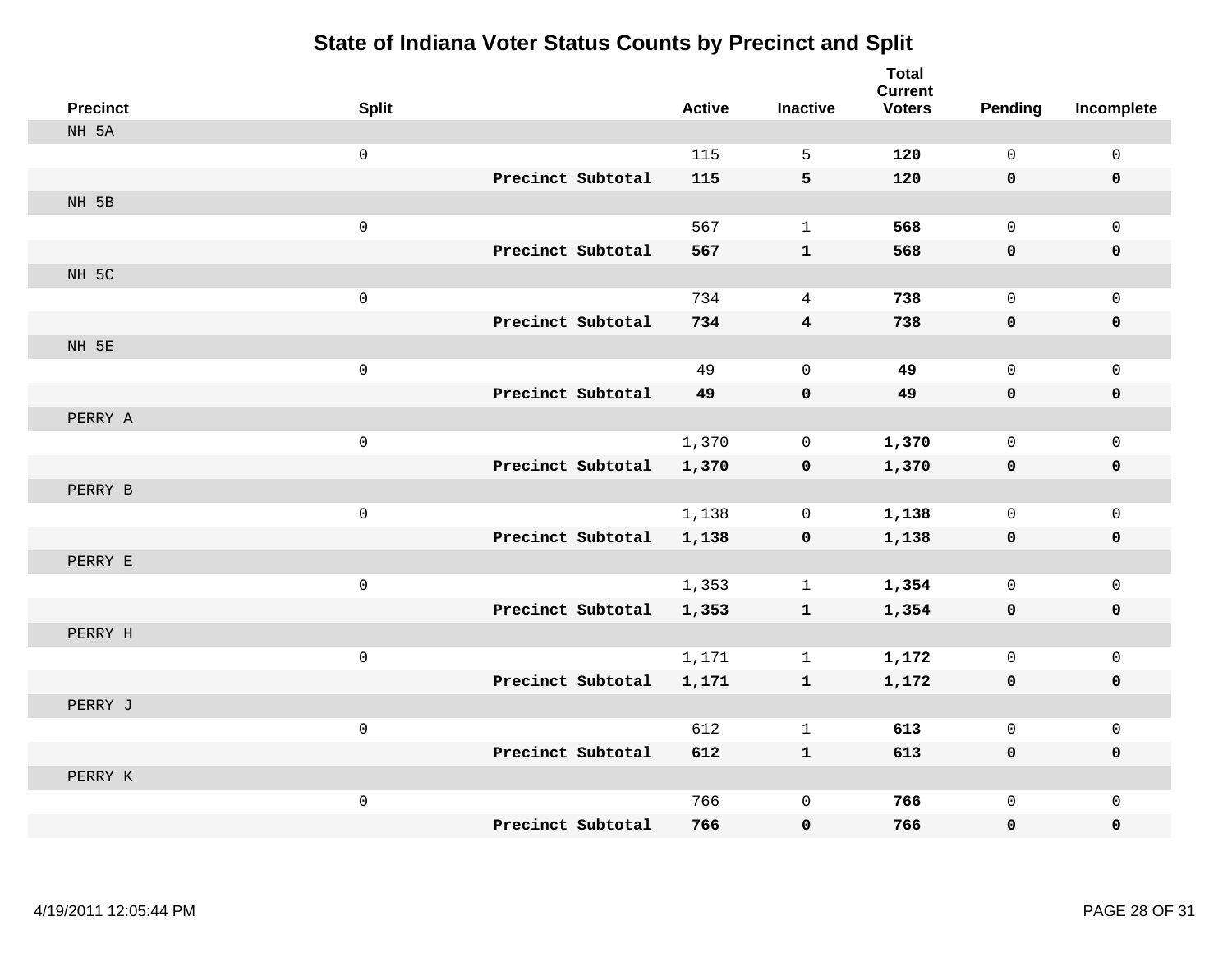| <b>Precinct</b> | <b>Split</b>        |                   |                   | <b>Active</b> | <b>Inactive</b> | <b>Total</b><br><b>Current</b><br><b>Voters</b> | <b>Pending</b> | Incomplete   |
|-----------------|---------------------|-------------------|-------------------|---------------|-----------------|-------------------------------------------------|----------------|--------------|
| PERRY L         |                     |                   |                   |               |                 |                                                 |                |              |
|                 | $\mathsf{O}\xspace$ |                   |                   | 1,040         | $\mathbf{1}$    | 1,041                                           | $\Omega$       | $\mathsf{O}$ |
|                 |                     |                   | Precinct Subtotal | 1,040         | $\mathbf{1}$    | 1,041                                           | 0              | 0            |
| PERRY M         |                     |                   |                   |               |                 |                                                 |                |              |
|                 | $\mathsf 0$         |                   |                   | 84            | $\mathbf{1}$    | 85                                              | $\mathbf 0$    | $\mathbf{0}$ |
|                 |                     |                   | Precinct Subtotal | 84            | $\mathbf{1}$    | 85                                              | 0              | 0            |
| PERRY N         |                     |                   |                   |               |                 |                                                 |                |              |
|                 | $\mathsf{O}$        |                   |                   | 1,429         | $\mathbf 0$     | 1,429                                           | $\Omega$       | $\mathbf 0$  |
|                 |                     |                   | Precinct Subtotal | 1,429         | $\mathbf 0$     | 1,429                                           | 0              | 0            |
| PERRY O         |                     |                   |                   |               |                 |                                                 |                |              |
|                 | $\mathsf{O}\xspace$ |                   |                   | 878           | $\mathbf 0$     | 878                                             | $\mathbf 0$    | $\mathsf{O}$ |
|                 |                     |                   | Precinct Subtotal | 878           | $\mathbf 0$     | 878                                             | 0              | 0            |
| PERRY R         |                     |                   |                   |               |                 |                                                 |                |              |
|                 | $\mathsf 0$         |                   |                   | 554           | $\mathbf 0$     | 554                                             | $\mathbf 0$    | $\mathbf 0$  |
|                 |                     |                   | Precinct Subtotal | 554           | $\mathbf 0$     | 554                                             | 0              | 0            |
| PLEASANT A      |                     |                   |                   |               |                 |                                                 |                |              |
|                 | $\mathbf 0$         |                   |                   | 432           | $\mathbf{1}$    | 433                                             | $\mathbf 0$    | $\mathsf{O}$ |
|                 |                     |                   | Precinct Subtotal | 432           | $\mathbf{1}$    | 433                                             | 0              | 0            |
| PLEASANT B      |                     |                   |                   |               |                 |                                                 |                |              |
|                 | $\mathsf 0$         |                   |                   | 918           | $\mathbf 0$     | 918                                             | $\mathbf 0$    | $\mathsf{O}$ |
|                 |                     |                   | Precinct Subtotal | 918           | $\mathbf 0$     | 918                                             | 0              | $\mathbf 0$  |
| PLEASANT C      |                     |                   |                   |               |                 |                                                 |                |              |
|                 | $\mathsf{O}\xspace$ |                   |                   | 876           | $\mathbf{0}$    | 876                                             | $\mathbf 0$    | $\mathbf 0$  |
|                 |                     |                   | Precinct Subtotal | 876           | $\mathbf 0$     | 876                                             | 0              | 0            |
| SCIPIO          |                     |                   |                   |               |                 |                                                 |                |              |
|                 | $\mathbf 0$         |                   |                   | 308           | $\mathbf{1}$    | 309                                             | $\mathbf 0$    | $\mathbf 0$  |
|                 |                     |                   | Precinct Subtotal | 308           | $\mathbf{1}$    | 309                                             | 0              | $\mathbf 0$  |
| SPRINGFIELD A   |                     |                   |                   |               |                 |                                                 |                |              |
|                 | $\mathsf 0$         |                   |                   | 887           | $\mathbf{0}$    | 887                                             | $\mathbf 0$    | $\mathbf 0$  |
|                 |                     | Precinct Subtotal |                   | 887           | $\mathbf 0$     | 887                                             | 0              | $\mathbf 0$  |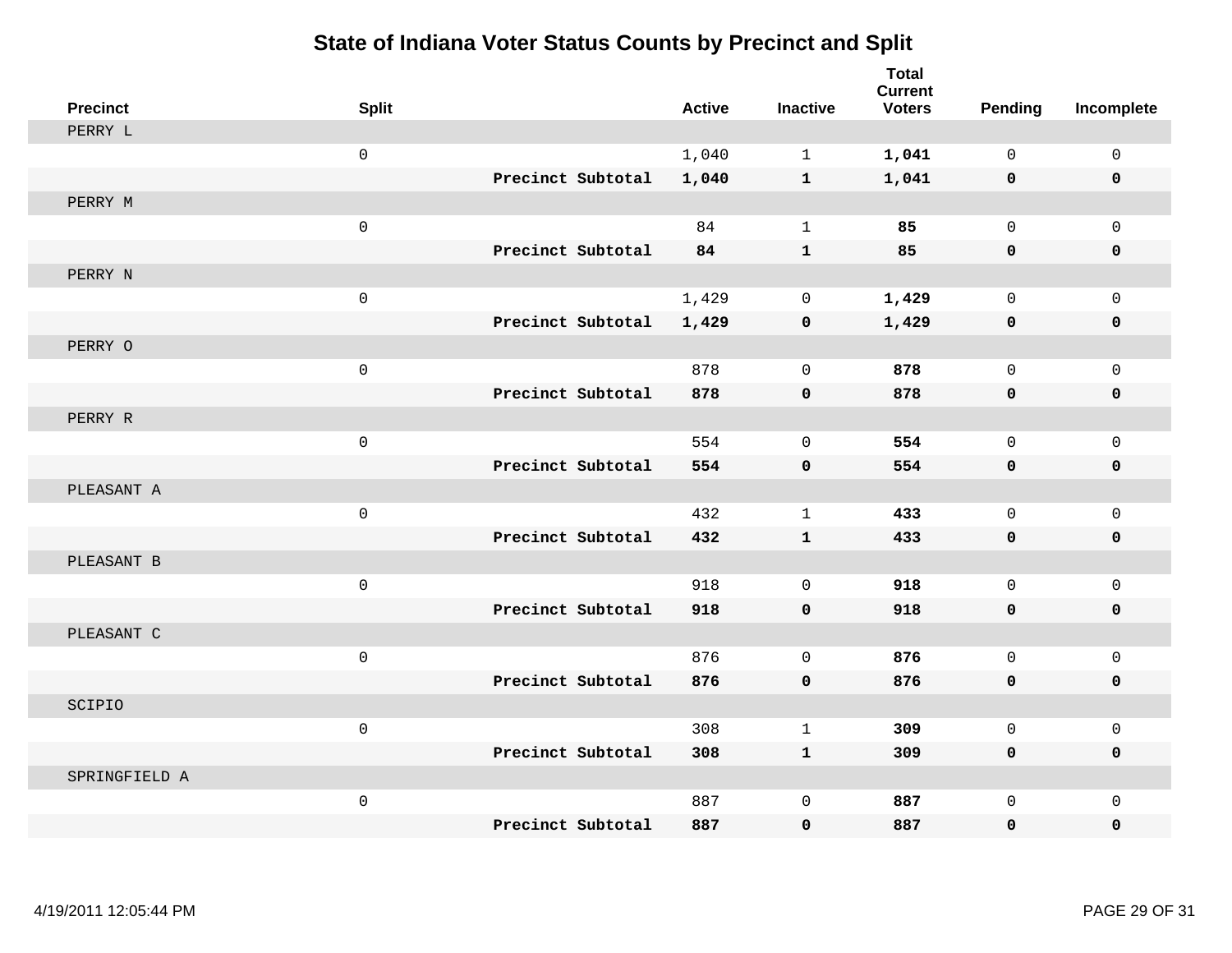| <b>Precinct</b> | <b>Split</b>        |                   | <b>Active</b> | <b>Inactive</b> | <b>Total</b><br><b>Current</b><br><b>Voters</b> | Pending      | Incomplete   |
|-----------------|---------------------|-------------------|---------------|-----------------|-------------------------------------------------|--------------|--------------|
| SPRINGFIELD B   |                     |                   |               |                 |                                                 |              |              |
|                 | $\mathsf{O}$        |                   | 987           | $\mathbf{1}$    | 988                                             | $\mathbf 0$  | $\mathbf{0}$ |
|                 |                     | Precinct Subtotal | 987           | $\mathbf{1}$    | 988                                             | $\mathbf 0$  | $\mathbf 0$  |
| ST JOE A        |                     |                   |               |                 |                                                 |              |              |
|                 | $\mathsf{O}$        |                   | 929           | 2               | 931                                             | $\mathbf 0$  | $\mathbf{0}$ |
|                 |                     | Precinct Subtotal | 929           | $\mathbf 2$     | 931                                             | $\mathbf 0$  | 0            |
| ST JOE B1       |                     |                   |               |                 |                                                 |              |              |
|                 | $\mathsf{O}$        |                   | 936           | 2               | 938                                             | $\mathbf 0$  | $\mathbf{0}$ |
|                 |                     | Precinct Subtotal | 936           | $\overline{a}$  | 938                                             | 0            | $\mathbf 0$  |
| ST JOE B2       |                     |                   |               |                 |                                                 |              |              |
|                 | $\mathsf{O}\xspace$ |                   | 776           | $\mathbf 0$     | 776                                             | $\mathbf{0}$ | $\mathbf 0$  |
|                 |                     | Precinct Subtotal | 776           | $\mathbf 0$     | 776                                             | 0            | $\pmb{0}$    |
| ST JOE C        |                     |                   |               |                 |                                                 |              |              |
|                 | $\mathsf{O}$        |                   | 19            | $\Omega$        | 19                                              | $\Omega$     | $\mathbf{0}$ |
|                 |                     | Precinct Subtotal | 19            | $\mathbf 0$     | 19                                              | $\mathbf 0$  | $\mathbf 0$  |
| ST JOE D        |                     |                   |               |                 |                                                 |              |              |
|                 | $\mathsf{O}$        |                   | 6             | $\mathbf 0$     | 6                                               | $\mathbf{0}$ | $\mathbf{0}$ |
|                 |                     | Precinct Subtotal | 6             | $\pmb{0}$       | 6                                               | 0            | $\pmb{0}$    |
| ST JOE E        |                     |                   |               |                 |                                                 |              |              |
|                 | $\mathsf{O}$        |                   | 71            | $\mathbf 0$     | 71                                              | $\mathbf{0}$ | $\mathbf{0}$ |
|                 |                     | Precinct Subtotal | 71            | $\mathbf 0$     | 71                                              | $\mathbf 0$  | $\mathbf 0$  |
| ST JOE F        |                     |                   |               |                 |                                                 |              |              |
|                 | $\mathsf{O}$        |                   | 306           | $\mathbf 0$     | 306                                             | $\mathbf 0$  | $\mathbf 0$  |
|                 |                     | Precinct Subtotal | 306           | $\mathbf 0$     | 306                                             | 0            | $\pmb{0}$    |
| ST JOE G        |                     |                   |               |                 |                                                 |              |              |
|                 | $\mathbf 0$         |                   | 639           | $\mathbf{1}$    | 640                                             | 0            | $\mathbf 0$  |
|                 |                     | Precinct Subtotal | 639           | $\mathbf{1}$    | 640                                             | $\mathbf 0$  | $\mathbf 0$  |
| ST JOE H        |                     |                   |               |                 |                                                 |              |              |
|                 | $\mathsf{O}$        |                   | $\mathsf{O}$  | $\mathbf 1$     | $\mathbf 1$                                     | $\mathbf{0}$ | $\mathbf 0$  |
|                 |                     | Precinct Subtotal | $\mathbf 0$   | $\mathbf{1}$    | $\mathbf{1}$                                    | $\mathbf{0}$ | 0            |